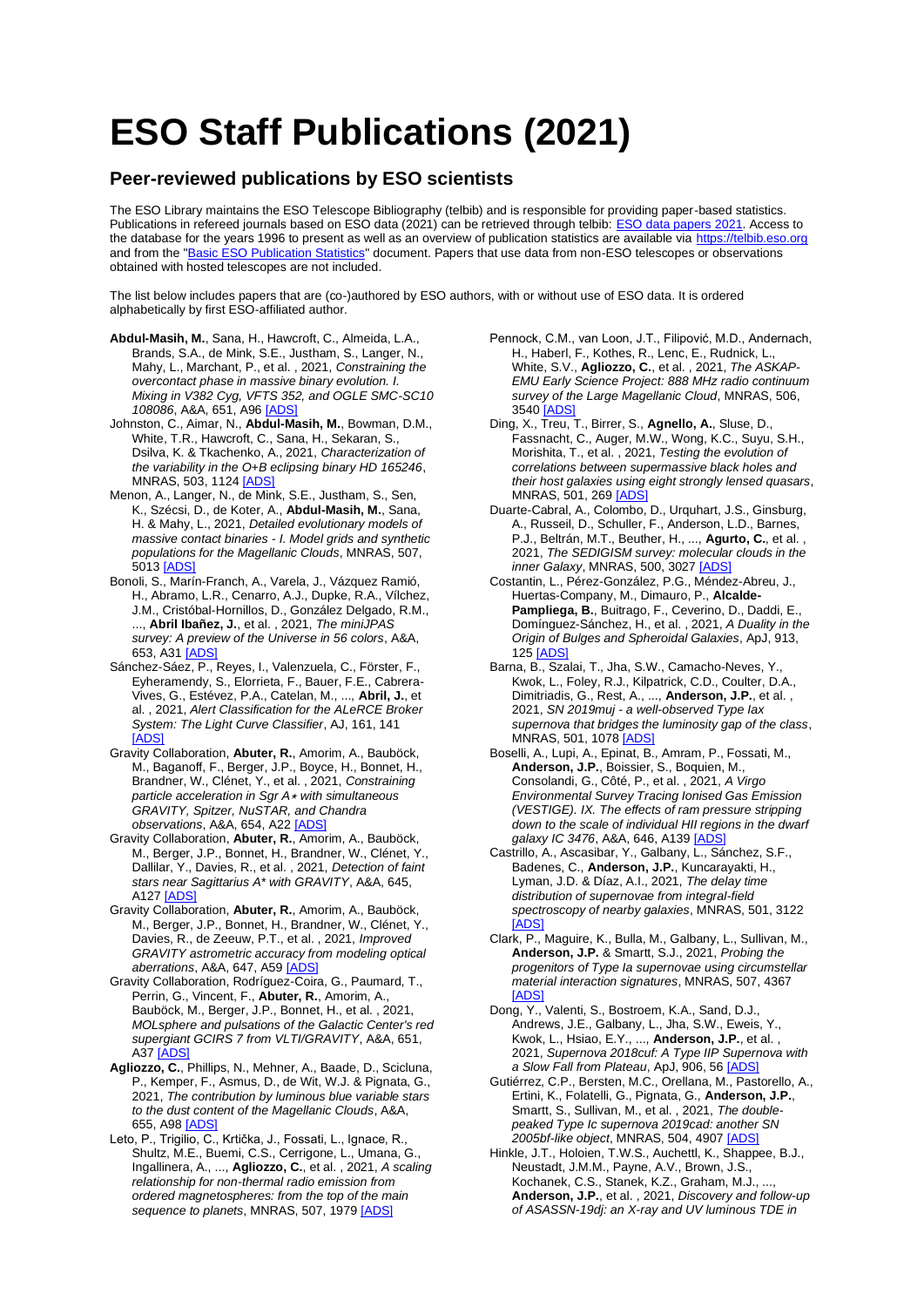*an extreme post-starburst galaxy*, MNRAS, 500, 1673 [\[ADS\]](https://ui.adsabs.harvard.edu/#abs/2021MNRAS.500.1673H)

- Hiramatsu, D., Howell, D.A., Moriya, T.J., Goldberg, J.A., Hosseinzadeh, G., Arcavi, I., **Anderson, J.P.**, Gutiérrez, C.P., Burke, J., McCully, C., et al. , 2021, *Luminous Type II Short-Plateau Supernovae 2006Y, 2006ai, and 2016egz: A Transitional Class from Stripped Massive Red Supergiants*, ApJ, 913, 55 [\[ADS\]](https://ui.adsabs.harvard.edu/#abs/2021ApJ...913...55H)
- Lu, J., Ashall, C., Hsiao, E.Y., Hoeflich, P., Galbany, L., Baron, E., Phillips, M.M., Contreras, C., Burns, C.R., Suntzeff, N.B., ..., **Anderson, J.P.**, et al. , 2021, *ASASSN-15hy: An Underluminous, Red 03fg-like Type Ia Supernova*, ApJ, 920, 10[7 \[ADS\]](https://ui.adsabs.harvard.edu/#abs/2021ApJ...920..107L)
- Medler, K., Mazzali, P.A., Teffs, J., Prentice, S.J., Ashall, C., Amenouche, M., **Anderson, J.P.**, Burke, J., Chen, T.W., Galbany, L., et al. , 2021, *SN 2020cpg: an energetic link between Type IIb and Ib supernovae*, MNRAS, 506, 183[2 \[ADS\]](https://ui.adsabs.harvard.edu/#abs/2021MNRAS.506.1832M)
- Ouchi, R., Maeda, K., **Anderson, J.P.** & Sawada, R., 2021, *Are Stripped Envelope Supernovae Really Deficient in 56Ni?*, ApJ, 922, 14[1 \[ADS\]](https://ui.adsabs.harvard.edu/#abs/2021ApJ...922..141O)
- Parrag, E., Inserra, C., Schulze, S., **Anderson, J.**, Chen, T.-W., Leloudas, G., Galbany, L., Gutiérrez, C.P., Hiramatsu, D., Kankare, E., et al. , 2021, *SN 2019hcc: a Type II supernova displaying early O II lines*, MNRAS, 506, 481[9 \[ADS\]](https://ui.adsabs.harvard.edu/#abs/2021MNRAS.506.4819P)
- Pastorello, A., Fraser, M., Valerin, G., Reguitti, A., Itagaki, K., Ochner, P., Williams, S.C., Jones, D., Munday, J., Smartt, S.J., ..., **Anderson, J.P.**, et al. , 2021, *Forbidden hugs in pandemic times. I. Luminous red nova AT 2019zhd, a new merger in M 31*, A&A, 646, **A119 [\[ADS\]](https://ui.adsabs.harvard.edu/#abs/2021A%26A...646A.119P)**
- Perley, D.A., Ho, A.Y.Q., Yao, Y., Fremling, C., **Anderson, J.P.**, Schulze, S., Kumar, H., Anupama, G.C., Barway, S., Bellm, E.C., et al. , 2021, *Real-time discovery of AT2020xnd: a fast, luminous ultraviolet transient with minimal radioactive ejecta*, MNRAS, 508, 513[8 \[ADS\]](https://ui.adsabs.harvard.edu/#abs/2021MNRAS.508.5138P)
- Prentice, S.J., Inserra, C., Schulze, S., Nicholl, M., Mazzali, P.A., Vergani, S.D., Galbany, L., **Anderson, J.P.**, Ashall, C., Chen, T.W., et al. , 2021, *Transitional events in the spectrophotometric regime between stripped envelope and superluminous supernovae*, MNRAS, 508, 4342 **[ADS**
- Tucker, M.A., Shappee, B.J., Hinkle, J.T., Neustadt, J.M.M., Eracleous, M., Kochanek, C.S., Prieto, J.L., Payne, A.V., Galbany, L., **Anderson, J.P.**, et al. , 2021, *An AMUSING look at the host of the periodic nuclear transient ASASSN-14ko reveals a second AGN*, MNRAS, 506, 6014 [\[ADS\]](https://ui.adsabs.harvard.edu/#abs/2021MNRAS.506.6014T)
- Gaia Collaboration, Klioner, S.A., Mignard, F., Lindegren, L., Bastian, U., McMillan, P.J., Hernández, J., Hobbs, D., Ramos-Lerate, M., Biermann, M., ..., **Anderson, R.I.**, et al. , 2021, *Gaia Early Data Release 3. Acceleration of the Solar System from Gaia astrometry*, A&A, 649, A[9 \[ADS\]](https://ui.adsabs.harvard.edu/#abs/2021A%26A...649A...9G)
- Gaia Collaboration, Luri, X., Chemin, L., Clementini, G., Delgado, H.E., McMillan, P.J., Romero-Gómez, M., Balbinot, E., Castro-Ginard, A., Mor, R., ..., **Anderson, R.I.**, et al. , 2021, *Gaia Early Data Release 3. Structure and properties of the Magellanic Clouds*, A&A, 649, A7 [\[ADS\]](https://ui.adsabs.harvard.edu/#abs/2021A%26A...649A...7G)
- Gaia Collaboration, Brown, A.G.A., Vallenari, A., Prusti, T., de Bruijne, J.H.J., Babusiaux, C., Biermann, M., Creevey, O.L., Evans, D.W., Eyer, L., ..., **Anderson, R.I.**, et al. , 2021, *Gaia Early Data Release 3. Summary of the contents and survey properties*, A&A, 649, A1 [\[ADS\]](https://ui.adsabs.harvard.edu/#abs/2021A%26A...649A...1G)
- Gaia Collaboration, Smart, R.L., Sarro, L.M., Rybizki, J., Reylé, C., Robin, A.C., Hambly, N.C., Abbas, U., Barstow, M.A., de Bruijne, J.H.J., ..., **Anderson, R.I.**, et al. , 2021, *Gaia Early Data Release 3. The Gaia Catalogue of Nearby Stars*, A&A, 649, A6 [\[ADS\]](https://ui.adsabs.harvard.edu/#abs/2021A%26A...649A...6G)
- Gaia Collaboration, Antoja, T., McMillan, P.J., Kordopatis, G., Ramos, P., Helmi, A., Balbinot, E., Cantat-Gaudin, T., Chemin, L., Figueras, F., ..., **Anderson, R.I.**, et al. ,

2021, *Gaia Early Data Release 3. The Galactic anticentre*, A&A, 649, A[8 \[ADS\]](https://ui.adsabs.harvard.edu/#abs/2021A%26A...649A...8G)

- Graczyk, D., Pietrzyński, G., Galan, C., Gieren, W., Tkachenko, A., **Anderson, R.I.**, Gallenne, A., Górski, M., Hajdu, G., Kałuszyński, M., et al. , 2021, *The surface brightness-colour relations based on eclipsing binary stars and calibrated with Gaia EDR3*, A&A, 649, A10[9 \[ADS\]](https://ui.adsabs.harvard.edu/#abs/2021A%26A...649A.109G)
- Pilecki, B., Pietrzyński, G., **Anderson, R.I.**, Gieren, W., Taormina, M., Narloch, W., Evans, N.R. & Storm, J., 2021, *Cepheids with Giant Companions. I. Revealing a Numerous Population of Double-lined Binary Cepheids*, ApJ, 910, 11[8 \[ADS\]](https://ui.adsabs.harvard.edu/#abs/2021ApJ...910..118P)
- Plachy, E., Pál, A., Bódi, A., Szabó, P., Molnár, L. Szabados, L., Benkő, J.M., **Anderson, R.I.**, Bellinger, E.P., Bhardwaj, A., et al. , 2021, *TESS Observations of Cepheid Stars: First Light Results*, ApJS, 253, 11 [\[ADS\]](https://ui.adsabs.harvard.edu/#abs/2021ApJS..253...11P)
- Bewketu Belete, A., **Andreani, P.**, Fernández-Ontiveros, J.A., Hatziminaoglou, E., Combes, F., Sirressi, M., Slater, R., Ricci, C., Dasyra, K., Cicone, C., et al. , 2021, *Molecular gas kinematics in the nuclear region of nearby Seyfert galaxies with ALMA*, A&A, 654, A24 **TADS**
- **Aoki, M.**, Primas, F., Pasquini, L., Weiss, A., Salaris, M. & Carollo, D., 2021, *Lithium in NGC 2243 and NGC 104*, A&A, 653, A1[3 \[ADS\]](https://ui.adsabs.harvard.edu/#abs/2021A%26A...653A..13A)
- Aniyan, S., Ponomareva, A.A., Freeman, K.C., **Arnaboldi, M.**, Gerhard, O.E., Coccato, L., Kuijken, K. & Merrifield, M., 2021, *Resolving the Disc-Halo Degeneracy - II: NGC 6946*, MNRAS, 500, 357[9 \[ADS\]](https://ui.adsabs.harvard.edu/#abs/2021MNRAS.500.3579A)
- Barbosa, C.E., Spiniello, C., **Arnaboldi, M.**, Coccato, L., Hilker, M. & Richtler, T., 2021, *What does (not) drive the variation of the low-mass end of the stellar initial mass function of early-type galaxies*, A&A, 645, L1 **[ADS**
- Pulsoni, C., Gerhard, O., **Arnaboldi, M.**, Pillepich, A., Rodriguez-Gomez, V., Nelson, D., Hernquist, L. & Springel, V., 2021, *The stellar halos of ETGs in the IllustrisTNG simulations. II. Accretion, merger history, and dark halo connection*, A&A, 647, A9[5 \[ADS\]](https://ui.adsabs.harvard.edu/#abs/2021A%26A...647A..95P)
- Schuller, F., Urquhart, J.S., Csengeri, T., Colombo, D., Duarte-Cabral, A., Mattern, M., Ginsburg, A., Pettitt, A.R., Wyrowski, F., Anderson, L., **Azagra, F.**, et al. , 2021, *The SEDIGISM survey: First Data Release and overview of the Galactic structure*, MNRAS, 500, 3064 [\[ADS\]](https://ui.adsabs.harvard.edu/#abs/2021MNRAS.500.3064S)
- Ghoreyshi, M.R., Carciofi, A.C., Jones, C.E., Faes, D.M., **Baade, D.** & Rivinius, T., 2021, *A Multi-Observing Technique Study of the Dynamical Evolution of the Viscous Disk around the Be Star ω CMa*, ApJ, 909, 14[9 \[ADS\]](https://ui.adsabs.harvard.edu/#abs/2021ApJ...909..149G)
- Hoeflich, P., Ashall, C., Bose, S., Baron, E., Stritzinger, M.D., Davis, S., Shahbandeh, M., Anand, G.S., **Baade, D.**, Burns, C.R., et al. , 2021, *Measuring an Off-center Detonation through Infrared Line Profiles: The Peculiar Type Ia Supernova SN 2020qxp/ASASSN-20jq*, ApJ, 922, 18[6 \[ADS\]](https://ui.adsabs.harvard.edu/#abs/2021ApJ...922..186H)
- Labadie-Bartz, J., **Baade, D.**, Carciofi, A.C., Rubio, A., Rivinius, T., Borre, C.C., Martayan, C. & Siverd, R.J., 2021, *Short-term variability and mass loss in Be stars - VI. Frequency groups in γ Cas detected by TESS*, MNRAS, 502, 24[2 \[ADS\]](https://ui.adsabs.harvard.edu/#abs/2021MNRAS.502..242L)
- Maund, J.R., Yang, Y., Steele, I.A., **Baade, D.**, Jermak, H., Schulze, S., Bruch, R., Gal-Yam, A., Höflich, P.A., Ofek, E., et al. , 2021, *RINGO3 polarimetry of very young ZTF supernovae*, MNRAS, 503, 31[2 \[ADS\]](https://ui.adsabs.harvard.edu/#abs/2021MNRAS.503..312M)
- Weiss, W.W., Zwintz, K., Kuschnig, R., Handler, G., Moffat, A.F.J., **Baade, D.**, Bowman, D.M., Granzer, T., Kallinger, T., Koudelka, O.F., et al. , 2021, *Space Photometry with Brite-Constellation*, Univ, 7, 199 [\[ADS\]](https://ui.adsabs.harvard.edu/#abs/2021Univ....7..199W)
- **Bachmann, A.**, van der Burg, R.F.J., Fensch, J., Brammer, G. & Muzzin, A., 2021, *Low surface brightness galaxies in z > 1 galaxy clusters: HST approaching the progenitors of local ultra diffuse galaxies*, A&A, 646, L1[2 \[ADS\]](https://ui.adsabs.harvard.edu/#abs/2021A%26A...646L..12B)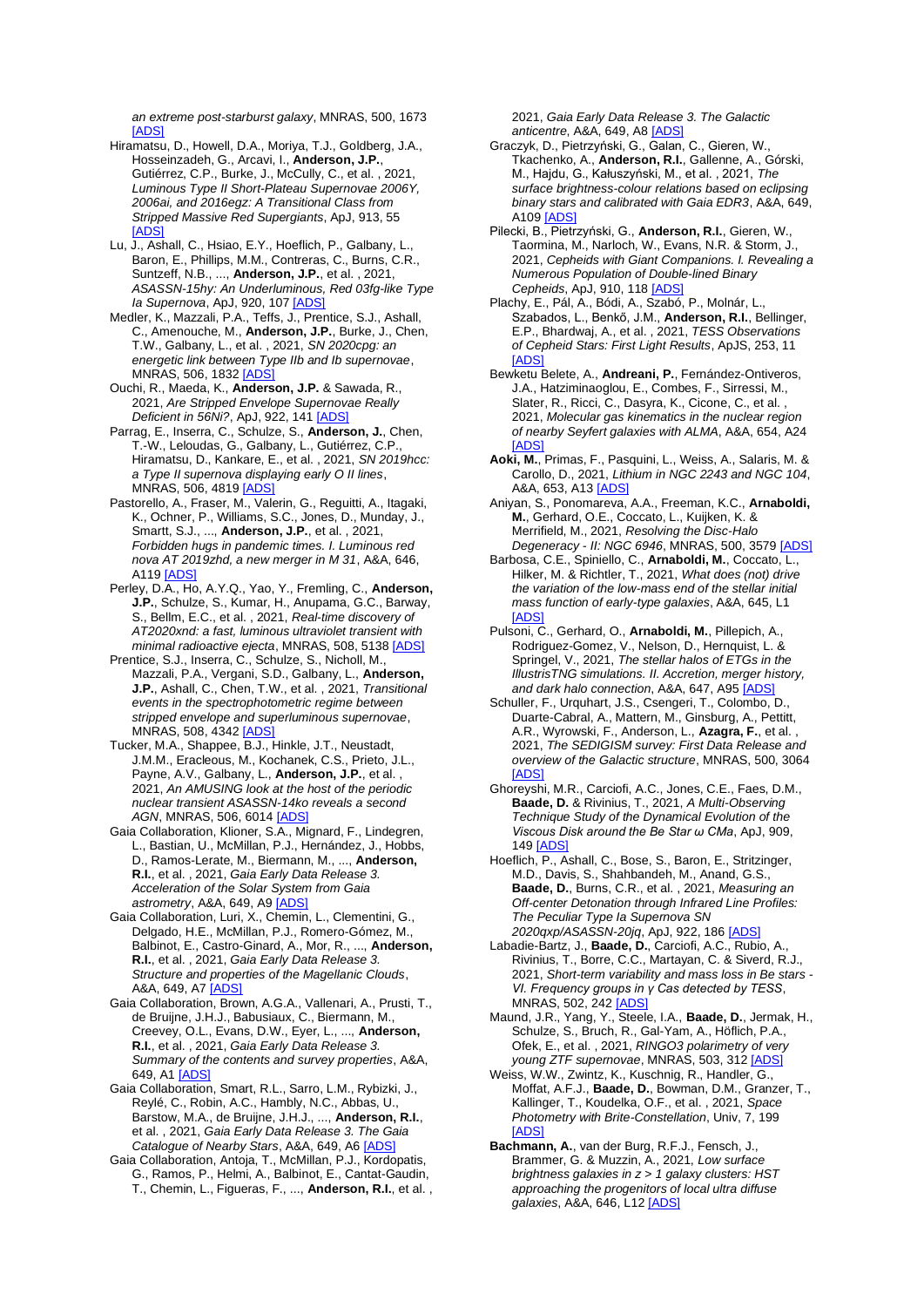Venuti, L., Cody, A.M., Rebull, L.M., **Beccari, G.**, Irwin, M.J., Thanvantri, S., Howell, S.B. & Barentsen, G., 2021, *Multicolor Variability of Young Stars in the Lagoon Nebula: Driving Causes and Intrinsic Timescales*, AJ, 162, 101 [\[ADS\]](https://ui.adsabs.harvard.edu/#abs/2021AJ....162..101V)

Fluetsch, A., Maiolino, R., Carniani, S., Arribas, S., **Belfiore, F.**, Bellocchi, E., Cazzoli, S., Cicone, C., Cresci, G., Fabian, A.C., et al. , 2021, *Properties of the multiphase outflows in local (ultra)luminous infrared galaxies*, MNRAS, 505, 5753 [\[ADS\]](https://ui.adsabs.harvard.edu/#abs/2021MNRAS.505.5753F)

**Berg, T.A.M.**, Fumagalli, M., D'Odorico, V., Ellison, S.L., López, S., Becker, G.D., Christensen, L., Cupani, G., Denney, K.D. & Sánchez-Ramírez, R., 2021, *Subdamped Lyman α systems in the XQ-100 survey - II. Chemical evolution at 2.4 ≤ z ≤ 4.3*, MNRAS, 502, 4009 [\[ADS\]](https://ui.adsabs.harvard.edu/#abs/2021MNRAS.502.4009B)

GRAVITY Collaboration, Abuter, R., Aimar, N., Amorim, A., Ball, J., Bauböck, M., **Berger, J.P.**, Bonnet, H., Bourdarot, G., Brandner, W., et al. , 2021, *The mass distribution in the Galactic Centre from interferometric astrometry of multiple stellar orbits*, arXiv2112, , arXiv:2112.07478 [\[ADS\]](https://ui.adsabs.harvard.edu/#abs/2021arXiv211207478G)

**Berton, M.** & Järvelä, E., 2021, *Peaked sources and narrow-line Seyfert 1s: A love story*, AN, 342, 1066 **IADS** 

Foschini, L., Lister, M.L., Antón, S., **Berton, M.**, Ciroi, S., Marchã, M.J.M., Tornikoski, M., Järvelä, E., Romano, P. & Vercellone, S., 2021, *A New Sample of Gamma-Ray Emitting Jetted Active Galactic Nuclei— Preliminary Results*, Univ, 7, 37[2 \[ADS\]](https://ui.adsabs.harvard.edu/#abs/2021Univ....7..372F)

Marziani, P., **Berton, M.**, Panda, S. & Bon, E., 2021, *Optical Singly-Ionized Iron Emission in Radio-Quiet and Relativistically Jetted Active Galactic Nuclei*, Univ, 7, 48[4 \[ADS\]](https://ui.adsabs.harvard.edu/#abs/2021Univ....7..484M)

Cangemi, F., **Beuchert, T.**, Siegert, T., Rodriguez, J., Grinberg, V., Belmont, R., Gouiffès, C., Kreykenbohm, I., Laurent, P. & Pottschmidt, K., 2021, *Potential origin of the state-dependent high-energy tail in the black hole microquasar Cygnus X-1 as seen with INTEGRAL*, A&A, 650, A93 [\[ADS\]](https://ui.adsabs.harvard.edu/#abs/2021A%26A...650A..93C)

Kantzas, D., Markoff, S., **Beuchert, T.**, Lucchini, M., Chhotray, A., Ceccobello, C., Tetarenko, A.J., Miller-Jones, J.C.A., Bremer, M., Garcia, J.A., et al. , 2021, *A new lepto-hadronic model applied to the first simultaneous multiwavelength data set for Cygnus X-1*, MNRAS, 500, 2112 [\[ADS\]](https://ui.adsabs.harvard.edu/#abs/2021MNRAS.500.2112K)

Dhillon, V.S., **Bezawada, N.**, Black, M., Dixon, S.D., Gamble, T., Gao, X., Henry, D.M., Kerry, P., Littlefair, S.P., Lunney, D.W., et al. , 2021, *HiPERCAM: a quintuple-beam, high-speed optical imager on the 10.4-m Gran Telescopio Canarias*, MNRAS, 507, 350 [\[ADS\]](https://ui.adsabs.harvard.edu/#abs/2021MNRAS.507..350D)

**Bhattacharya, S.**, Arnaboldi, M., Gerhard, O., McConnachie, A., Caldwell, N., Hartke, J. & Freeman, K.C., 2021, *The survey of planetary nebulae in Andromeda (M 31). III. Constraints from deep planetary nebula luminosity functions on the origin of the inner halo substructures in M 31*, A&A, 647, A130 [\[ADS\]](https://ui.adsabs.harvard.edu/#abs/2021A%26A...647A.130B)

Li, J.-T., Wang, F., Yang, J., Zhang, Y., Fu, Y., **Bian, F.**, Bregman, J.N., Fan, X., Li, Q. & Wu, X.-B., 2021, *Chandra Detection of Three X-Ray Bright Quasars at z > 5*, ApJ, 906, 13[5 \[ADS\]](https://ui.adsabs.harvard.edu/#abs/2021ApJ...906..135L)

Rigby, J.R., Florian, M., Acharyya, A., Bayliss, M., Gladders, M.D., Sharon, K., Brammer, G., Momcheva, I., LaMassa, S., **Bian, F.**, et al. , 2021, *A Comparison of Rest-frame Ultraviolet and Optical Emission-line Diagnostics in the Lensed Galaxy SDSS J1723+3411 at Redshift z = 1.3293*, ApJ, 908, 154 [\[ADS\]](https://ui.adsabs.harvard.edu/#abs/2021ApJ...908..154R)

Wang, F., Yang, J., Fan, X., Hennawi, J.F., Barth, A.J., Banados, E., **Bian, F.**, Boutsia, K., Connor, T., Davies, F.B., et al. , 2021, *A Luminous Quasar at Redshift 7.642*, ApJL, 907, L1 [\[ADS\]](https://ui.adsabs.harvard.edu/#abs/2021ApJ...907L...1W)

Yang, J., Wang, F., Fan, X., Barth, A.J., Hennawi, J.F., Nanni, R., **Bian, F.**, Davies, F.B., Farina, E.P., Schindler, J.-T., et al. , 2021, *Probing Early Supermassive Black Hole Growth and Quasar* 

*Evolution with Near-infrared Spectroscopy of 37 Reionization-era Quasars at 6.3 < z ≤ 7.64*, ApJ, 923, 26[2 \[ADS\]](https://ui.adsabs.harvard.edu/#abs/2021ApJ...923..262Y)

Zhu, Y., Becker, G.D., Bosman, S.E.I., Keating, L.C., Christenson, H.M., Bañados, E., **Bian, F.**, Davies, F.B., D'Odorico, V., Eilers, A.-C., et al. , 2021, *Chasing the Tail of Cosmic Reionization with Dark Gap Statistics in the Lyα Forest over 5 < z < 6*, ApJ, 923, 22[3 \[ADS\]](https://ui.adsabs.harvard.edu/#abs/2021ApJ...923..223Z)

**Biggs, A.D.**, 2021, *The time delay of CLASS B1600+434 from VLA multi-frequency and polarization monitoring*, MNRAS, 505, 261[0 \[ADS\]](https://ui.adsabs.harvard.edu/#abs/2021MNRAS.505.2610B)

**Bittner, A.**, de Lorenzo-Cáceres, A., Gadotti, D.A., Sánchez-Blázquez, P., Neumann, J., Coelho, P., Falcón-Barroso, J., Fragkoudi, F., Kim, T., Martín-Navarro, I., et al. , 2021, *Galaxies within galaxies in the TIMER survey: stellar populations of inner bars are scaled replicas of main bars*, A&A, 646, A4[2 \[ADS\]](https://ui.adsabs.harvard.edu/#abs/2021A%26A...646A..42B)

Chornay, N., Walton, N.A., Jones, D., **Boffin, H.M.J.**, Rejkuba, M. & Wesson, R., 2021, *Towards a more complete sample of binary central stars of planetary nebulae with Gaia*, A&A, 648, A9[5 \[ADS\]](https://ui.adsabs.harvard.edu/#abs/2021A%26A...648A..95C)

Frasca, A., **Boffin, H.M.J.**, Manara, C.F., Alcalá, J.M., Ábrahám, P., Covino, E., Fang, M., Gangi, M., Herczeg, G.J., Kóspál, Á., et al. , 2021, *PENELLOPE. II. CVSO 104: A pre-main sequence close binary with an optical companion in Ori OB1*, A&A, 656, A138 **TAD** 

Jerabkova, T., **Boffin, H.M.J.**, Beccari, G., de Marchi, G., de Bruijne, J.H.J. & Prusti, T., 2021, *The 800 pc long tidal tails of the Hyades star cluster. Possible discovery of candidate epicyclic overdensities from an open star cluster*, A&A, 647, A13[7 \[ADS\]](https://ui.adsabs.harvard.edu/#abs/2021A%26A...647A.137J)

Rain, M.J., Carraro, G., Ahumada, J.A., Villanova, S., **Boffin, H.** & Monaco, L., 2021, *The Blue Straggler Population of the Open Clusters Trumpler 5, Trumpler 20, and NGC 2477*, AJ, 161, 3[7 \[ADS\]](https://ui.adsabs.harvard.edu/#abs/2021AJ....161...37R)

Bardou, L., Gendron, É., Rousset, G., Gratadour, D., Basden, A., **Bonaccini Calia, D.**, Buey, T., Centrone, M., Chemla, F., Gach, J.-L., et al. , 2021, *ELT-scale elongated LGS wavefront sensing: on-sky results*, A&A, 649, A158 [\[ADS\]](https://ui.adsabs.harvard.edu/#abs/2021A%26A...649A.158B)

Kokoulina, E., Matter, A., Lopez, B., Pantin, E., Ysard, N., Weigelt, G., Habart, E., Varga, J., Jones, A., Meilland, A., ..., **Bristow, P.**, et al. , 2021, *First MATISSE Lband observations of HD 179218. Is the inner 10 au region rich in carbon dust particles?*, A&A, 652, A61 [\[ADS\]](https://ui.adsabs.harvard.edu/#abs/2021A%26A...652A..61K)

Varga, J., Hogerheijde, M., van Boekel, R., Klarmann, L., Petrov, R., Waters, L.B.F.M., Lagarde, S., Pantin, E., Berio, P., Weigelt, G., ..., **Bristow, P.**, et al. , 2021, *The asymmetric inner disk of the Herbig Ae star HD 163296 in the eyes of VLTI/MATISSE: evidence for a vortex?*, A&A, 647, A5[6 \[ADS\]](https://ui.adsabs.harvard.edu/#abs/2021A%26A...647A..56V)

Bonato, M., Prandoni, I., De Zotti, G., Best, P.N., Bondi, M., **Calistro Rivera, G.**, Cochrane, R.K., Gürkan, G., Haskell, P., Kondapally, R., et al. , 2021, *The LOFAR Two-metre Sky Survey Deep Fields. A new analysis of low-frequency radio luminosity as a star-formation tracer in the Lockman Hole region*, A&A, 656, A48 **[ADS** 

**Calistro Rivera, G.**, Alexander, D.M., Rosario, D.J., Harrison, C.M., Stalevski, M., Rakshit, S., Fawcett, V.A., Morabito, L.K., Klindt, L., Best, P.N., et al. , 2021, *The multiwavelength properties of red QSOs: Evidence for dusty winds as the origin of QSO reddening*, A&A, 649, A10[2 \[ADS\]](https://ui.adsabs.harvard.edu/#abs/2021A%26A...649A.102C)

Gloudemans, A.J., Duncan, K.J., Röttgering, H.J.A., Shimwell, T.W., Venemans, B.P., Best, P.N., Brüggen, M., **Calistro Rivera, G.**, Drabent, A., Hardcastle, M.J., et al. , 2021, *Low frequency radio properties of the z > 5 quasar population*, A&A, 656, A13[7 \[ADS\]](https://ui.adsabs.harvard.edu/#abs/2021A%26A...656A.137G)

Macfarlane, C., Best, P.N., Sabater, J., Gürkan, G., Jarvis, M.J., Röttgering, H.J.A., Baldi, R.D., **Calistro Rivera, G.**, Duncan, K.J., Morabito, L.K., et al. , 2021, *The radio loudness of SDSS quasars from the LOFAR Two-metre Sky Survey: ubiquitous jet activity and*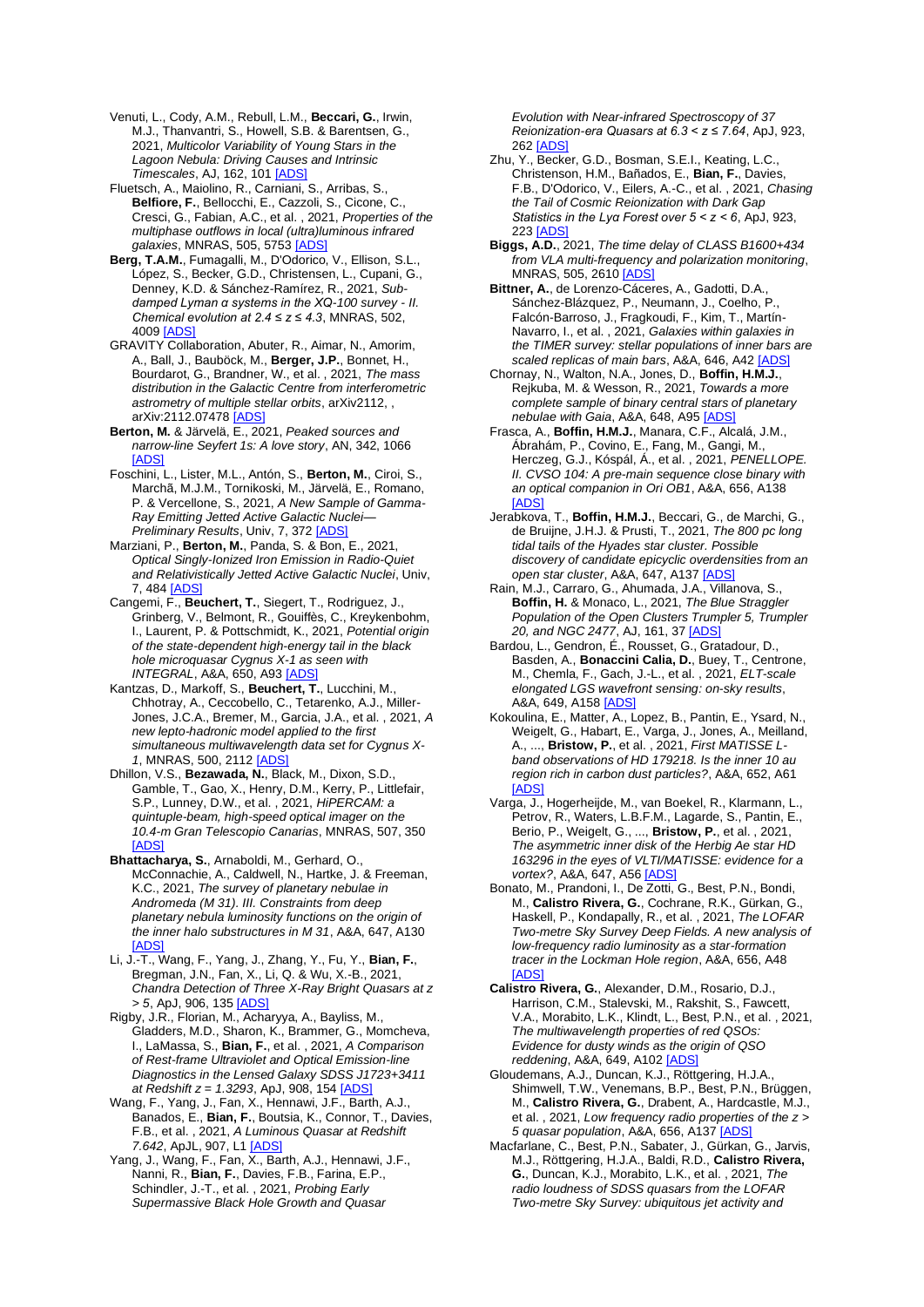*constraints on star formation*, MNRAS, 506, 5888 [\[ADS\]](https://ui.adsabs.harvard.edu/#abs/2021MNRAS.506.5888M)

- Ramasawmy, J., Geach, J.E., Hardcastle, M.J., Best, P.N., Bonato, M., Bondi, M., **Calistro Rivera, G.**, Cochrane, R.K., Conway, J.E., Coppin, K., et al. , 2021, *Lowfrequency radio spectra of submillimetre galaxies in the Lockman Hole*, A&A, 648, A1[4 \[ADS\]](https://ui.adsabs.harvard.edu/#abs/2021A%26A...648A..14R)
- Tasse, C., Shimwell, T., Hardcastle, M.J., O'Sullivan, S.P., van Weeren, R., Best, P.N., Bester, L., Hugo, B., Smirnov, O., Sabater, J., **Calistro-Rivera, G.**, et al. , 2021, *The LOFAR Two-meter Sky Survey: Deep Fields Data Release 1. I. Direction-dependent calibration and imaging*, A&A, 648, A1 [\[ADS\]](https://ui.adsabs.harvard.edu/#abs/2021A%26A...648A...1T)
- Zhai, S., Shi, Y., **Chen, J.**, Bing, L., Chen, Y., Yu, X. & Li, S., 2021, *Probing possible effects of circumgalactic media on the metal content of galaxies through the mass-metallicity relationship*, MNRAS, 504, 1959 [\[ADS\]](https://ui.adsabs.harvard.edu/#abs/2021MNRAS.504.1959Z)
- Rubin, D., **Cikota, A.**, Aldering, G., Fruchter, A., Perlmutter, S. & Sako, M., 2021, *Going Forward with the Nancy Grace Roman Space Telescope Transient Survey: Validation of Precision Forward-modeling Photometry for Undersampled Imaging*, PASP, 133, 064001 [\[ADS\]](https://ui.adsabs.harvard.edu/#abs/2021PASP..133f4001R)
- Cullen, F., Shapley, A.E., McLure, R.J., Dunlop, J.S., Sanders, R.L., Topping, M.W., Reddy, N.A., Amorín, R., Begley, R., Bolzonella, M., ..., **Cirasuolo, M.**, et al. , 2021, *The NIRVANDELS Survey: a robust detection of α-enhancement in star-forming galaxies at z* <sup>≃</sup> *3.4*, MNRAS, 505, 90[3 \[ADS\]](https://ui.adsabs.harvard.edu/#abs/2021MNRAS.505..903C)
- Garilli, B., McLure, R., Pentericci, L., Franzetti, P., Gargiulo, A., Carnall, A., Cucciati, O., Iovino, A., Amorin, R., Bolzonella, M., ..., **Cirasuolo, M.**, et al. , 2021, *The VANDELS ESO public spectroscopic survey. Final data release of 2087 spectra and spectroscopic measurements*, A&A, 647, A15[0 \[ADS\]](https://ui.adsabs.harvard.edu/#abs/2021A%26A...647A.150G)
- Gillman, S., Tiley, A.L., Swinbank, A.M., Dudzevičiūtė, U., Sharples, R.M., Smail, I., Harrison, C.M., Bunker, A.J., Bureau, M., **Cirasuolo, M.**, et al. , 2021, *The evolution of gas-phase metallicity and resolved abundances in star-forming galaxies at*  $z \approx 0.6$ *-1.8*, MNRAS, 500, 4229 [\[ADS\]](https://ui.adsabs.harvard.edu/#abs/2021MNRAS.500.4229G)
- Looser, T.J., Lilly, S.J., Sin, L.P.T., Henriques, B.M.B., Maiolino, R. & **Cirasuolo, M.**, 2021, *Optimizing highredshift galaxy surveys for environmental information*, MNRAS, 504, 302[9 \[ADS\]](https://ui.adsabs.harvard.edu/#abs/2021MNRAS.504.3029L)
- Buzzo, M.L., Cortesi, A., Hernandez-Jimenez, J.A., **Coccato, L.**, Werle, A., Beraldo e Silva, L., Grossi, M., Vika, M., Barbosa, C.E., Lucatelli, G., et al. , 2021, *Recovering the origins of the lenticular galaxy NGC 3115 using multiband imaging*, MNRAS, 504, 2146 [\[ADS\]](https://ui.adsabs.harvard.edu/#abs/2021MNRAS.504.2146B)
- Galán-de Anta, P.M., Sarzi, M., Spriggs, T.W., Nedelchev, B., Pinna, F., Martín-Navarro, I., **Coccato, L.**, Corsini, E.M., de Zeeuw, P.T., Falcón-Barroso, J., et al. , 2021, *The Fornax 3D project: PNe populations and stellar metallicity in edge-on galaxies*, A&A, 652, A10[9 \[ADS\]](https://ui.adsabs.harvard.edu/#abs/2021A%26A...652A.109G)
- Martín-Navarro, I., Pinna, F., **Coccato, L.**, Falcón-Barroso, J., van de Ven, G., Lyubenova, M., Corsini, E.M., Fahrion, K., Gadotti, D.A., Iodice, E., et al. , 2021, *Fornax 3D project: Assessing the diversity of IMF and stellar population maps within the Fornax Cluster*, A&A, 654, A5[9 \[ADS\]](https://ui.adsabs.harvard.edu/#abs/2021A%26A...654A..59M)
- Rubino, M., Pizzella, A., Morelli, L., **Coccato, L.**, Portaluri, E., Debattista, V.P., Corsini, E.M. & Dalla Bontà, E., 2021, *Detectability of large-scale counter-rotating stellar disks in galaxies with integral-field spectroscopy*, A&A, 654, A3[0 \[ADS\]](https://ui.adsabs.harvard.edu/#abs/2021A%26A...654A..30R)
- Spiniello, C., Tortora, C., D'Ago, G., **Coccato, L.**, La Barbera, F., Ferré-Mateu, A., Napolitano, N.R., Spavone, M., Scognamiglio, D., Arnaboldi, M., et al. , 2021, *INSPIRE: INvestigating Stellar Population In RElics. I. Survey presentation and pilot study*, A&A, 646, A2[8 \[ADS\]](https://ui.adsabs.harvard.edu/#abs/2021A%26A...646A..28S)
- Spiniello, C., Tortora, C., D'Ago, G., **Coccato, L.**, La Barbera, F., Ferré-Mateu, A., Pulsoni, C., Arnaboldi, M., Gallazzi, A., Hunt, L., et al. , 2021, *INSPIRE:*

*INvestigating Stellar Population In RElics. II. First data release (DR1)*, A&A, 654, A13[6 \[ADS\]](https://ui.adsabs.harvard.edu/#abs/2021A%26A...654A.136S)

- Spriggs, T.W., Sarzi, M., Galán-de Anta, P.M., Napiwotzki, R., Viaene, S., Nedelchev, B., **Coccato, L.**, Corsini, E.M., Fahrion, K., Falcón-Barroso, J., et al. , 2021, *The Fornax3D project: Planetary nebulae catalogue and independent distance measurements to Fornax cluster galaxies*, A&A, 653, A16[7 \[ADS\]](https://ui.adsabs.harvard.edu/#abs/2021A%26A...653A.167S)
- Murphy, A., Dougados, C., Whelan, E.T., Bacciotti, F., Coffey, D., **Comerón, F.**, Eislöffel, J. & Ray, T.P., 2021, *A MUSE spectro-imaging study of the Th 28 jet: Precession in the inner jet*, A&A, 652, A11[9 \[ADS\]](https://ui.adsabs.harvard.edu/#abs/2021A%26A...652A.119M)
- Schneider, N., Röllig, M., Polehampton, E.T., **Comerón, F.**, Djupvik, A.A., Makai, Z., Buchbender, C., Simon, R., Bontemps, S., Güsten, R., et al. , 2021, *Globules and pillars in Cygnus X. III. Herschel and upGREAT/SOFIA far-infrared spectroscopy of the globule IRAS 20319+3958 in Cygnus X*, A&A, 653, A10[8 \[ADS\]](https://ui.adsabs.harvard.edu/#abs/2021A%26A...653A.108S)
- Álvarez-Hernández, A., Torres, M.A.P., Rodríguez-Gil, P., Shahbaz, T., Anupama, G.C., Gazeas, K.D., Pavana, M., Raj, A., Hakala, P., Stone, G., ..., **Corral-Santana, J.M.**, et al. , 2021, *The intermediate polar cataclysmic variable GK Persei 120 years after the nova explosion: a first dynamical mass study*, MNRAS, 507, 5805 [\[ADS\]](https://ui.adsabs.harvard.edu/#abs/2021MNRAS.507.5805A)
- Carballo-Bello, J.A., Martínez-Delgado, D., **Corral-Santana, J.M.**, Alfaro, E.J., Navarrete, C., Vivas, A.K. & Catelan, M., 2021, *A revised view of the Canis Major stellar overdensity with DECam and Gaia: new evidence of a stellar warp of blue stars*, MNRAS, 501, 1690 [AD
- **Davison, T.A.**, Norris, M.A., Leaman, R., Kuntschner, H., Boecker, A. & van de Ven, G., 2021, *Mapping accreted stars in early-type galaxies across the masssize plane*, MNRAS, 507, 308[9 \[ADS\]](https://ui.adsabs.harvard.edu/#abs/2021MNRAS.507.3089D)
- **Davison, T.A.**, Kuntschner, H., Husemann, B., Norris, M.A., Dalcanton, J.J., De Rosa, A., Duc, P.-A., Bianchi, S., Capelo, P.R. & Vignali, C., 2021, *Old and new major mergers in the SOSIMPLE galaxy, NGC 7135*, MNRAS, 502, 229[6 \[ADS\]](https://ui.adsabs.harvard.edu/#abs/2021MNRAS.502.2296D)
- Drouart, G., Seymour, N., Broderick, J.W., Afonso, J., Chhetri, R., **De Breuck, C.**, Emonts, B., Galvin, T.J., Lehnert, M.D., Morgan, J., et al. , 2021, *The nature and likely redshift of GLEAM J0917-0012*, PASA, 38,  $e049$  [\[ADS\]](https://ui.adsabs.harvard.edu/#abs/2021PASA...38...49D)
- Jin, S., Dannerbauer, H., Emonts, B., Serra, P., Lagos, C.D.P., Thomson, A.P., Bassini, L., Lehnert, M., Allison, J.R., Champagne, J.B., ..., **De Breuck, C.**, et al. , 2021, *COALAS. I. ATCA CO(1-0) survey and luminosity function in the Spiderweb protocluster at z = 2.16*, A&A, 652, A1[1 \[ADS\]](https://ui.adsabs.harvard.edu/#abs/2021A%26A...652A..11J)
- Koss, M.J., Strittmatter, B., Lamperti, I., Shimizu, T., Trakhtenbrot, B., Saintonge, A., Treister, E., Cicone, C., Mushotzky, R., Oh, K., ..., **De Breuck, C.**, et al. , 2021, *BAT AGN Spectroscopic Survey. XX. Molecular Gas in Nearby Hard-X-Ray-selected AGN Galaxies*, ApJS, 252, 2[9 \[ADS\]](https://ui.adsabs.harvard.edu/#abs/2021ApJS..252...29K)
- Lee, M.M., Nagao, T., **De Breuck, C.**, Carniani, S., Cresci, G., Hatsukade, B., Kawabe, R., Kohno, K., Maiolino, R., Mannucci, F., et al. , 2021, *Dense and Warm Neutral Gas in BR 1202-0725 at z = 4.7 as Traced by the [O I] 145 μm Line*, ApJ, 913, 4[1 \[ADS\]](https://ui.adsabs.harvard.edu/#abs/2021ApJ...913...41L)
- Lelli, F., Di Teodoro, E.M., Fraternali, F., Man, A.W.S., Zhang, Z.-Y., **De Breuck, C.**, Davis, T.A. & Maiolino, R., 2021, *A massive stellar bulge in a regularly rotating galaxy 1.2 billion years after the Big Bang*, Sci, 371, 71[3 \[ADS\]](https://ui.adsabs.harvard.edu/#abs/2021Sci...371..713L)
- Rotermund, K.M., Chapman, S.C., Phadke, K.A., Hill, R., Pass, E., Aravena, M., Ashby, M.L.N., Babul, A., Béthermin, M., Canning, R., **de Breuck, C.**, et al. , 2021, *Optical and near-infrared observations of the SPT2349-56 proto-cluster core at z = 4.3*, MNRAS, 502, 1797 [ADS
- Wang, G.C.P., Hill, R., Chapman, S.C., Weiß, A., Scott, D., Apostolovski, Y., Aravena, M., Archipley, M.A., Béthermin, M., Canning, R.E.A., **De Breuck, C.**, et al. ,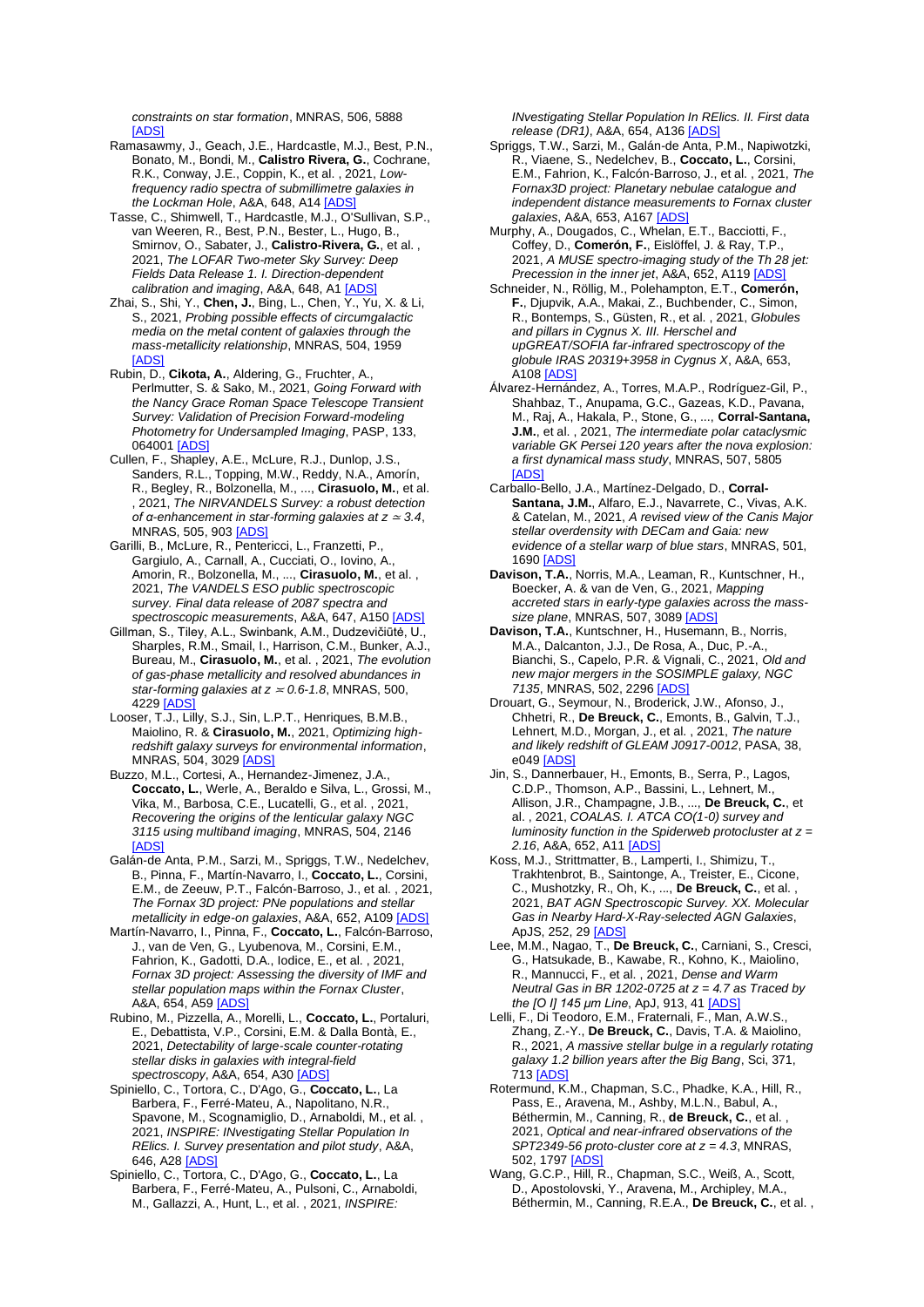2021, *Overdensities of submillimetre-bright sources around candidate protocluster cores selected from the South Pole Telescope survey*, MNRAS, 508, 3754 [\[ADS\]](https://ui.adsabs.harvard.edu/#abs/2021MNRAS.508.3754W)

- Vazzano, M.M., Fernández-López, M., Plunkett, A., **de Gregorio-Monsalvo, I.**, Santamaría-Miranda, A., Takahashi, S. & Lopez, C., 2021, *Outflows, envelopes, and disks as evolutionary indicators in Lupus young stellar objects*, A&A, 648, A41 [\[ADS\]](https://ui.adsabs.harvard.edu/#abs/2021A%26A...648A..41V)
- Hirsch, L.A., Rosenthal, L., Fulton, B.J., Howard, A.W., Ciardi, D.R., Marcy, G.W., Nielsen, E., Petigura, E.A., **de Rosa, R.J.**, Isaacson, H., et al. , 2021, *Understanding the Impacts of Stellar Companions on Planet Formation and Evolution: A Survey of Stellar and Planetary Companions within 25 pc*, AJ, 161, 134 [\[ADS\]](https://ui.adsabs.harvard.edu/#abs/2021AJ....161..134H)
- Nguyen, M.M., **De Rosa, R.J.** & Kalas, P., 2021, *First Detection of Orbital Motion for HD 106906 b: A Wideseparation Exoplanet on a Planet Nine-like Orbit*, AJ, 161, 22 [\[ADS\]](https://ui.adsabs.harvard.edu/#abs/2021AJ....161...22N)
- Ruffio, J.-B., Konopacky, Q.M., Barman, T., Macintosh, B., Hoch, K.K.W., **De Rosa, R.J.**, Wang, J.J., Czekala, I. & Marois, C., 2021, *Deep Exploration of the Planets HR 8799 b, c, and d with Moderate-resolution Spectroscopy*, AJ, 162, 290 [\[ADS\]](https://ui.adsabs.harvard.edu/#abs/2021AJ....162..290R)
- Ward-Duong, K., Patience, J., Follette, K., **De Rosa, R.J.**, Rameau, J., Marley, M., Saumon, D., Nielsen, E.L., Rajan, A., Greenbaum, A.Z., et al. , 2021, *Gemini Planet Imager Spectroscopy of the Dusty Substellar Companion HD 206893 B*, AJ, 161, 5 [\[ADS\]](https://ui.adsabs.harvard.edu/#abs/2021AJ....161....5W)
- Frost, A.J., Oudmaijer, R.D., Lumsden, S.L. & **de Wit, W.J.**, 2021, *Tying the Geometrical Traits of Massive Young Stellar Objects and Their Disks to a Potential Evolutionary Sequence Using Infrared Observations*, ApJ, 920, 4[8 \[ADS\]](https://ui.adsabs.harvard.edu/#abs/2021ApJ...920...48F)
- Frost, A.J., Oudmaijer, R.D., **de Wit, W.J.** & Lumsden, S.L., 2021, *Unveiling the traits of massive young stellar objects through a multi-scale survey*, A&A, 648, A6[2 \[ADS\]](https://ui.adsabs.harvard.edu/#abs/2021A%26A...648A..62F)
- Koumpia, E., **de Wit, W.J.**, Oudmaijer, R.D., Frost, A.J., Lumsden, S., Caratti o Garatti, A., Goodwin, S.P., Stecklum, B., Mendigutía, I. & Ilee, J.D., 2021, *The first interferometric survey of massive YSOs in the Kband. Hot dust, ionised gas, and binarity at au scales*, A&A, 654, A109 [\[ADS\]](https://ui.adsabs.harvard.edu/#abs/2021A%26A...654A.109K)
- Marcos-Arenal, P., Mendigutía, I., Koumpia, E., Oudmaijer, R.D., Vioque, M., Guzmán-Díaz, J., Wichittanakom, C., **de Wit, W.J.**, Montesinos, B. & Ilee, J.D., 2021, *Kband GRAVITY/VLTI interferometry of ''extreme'' Herbig Be stars. The size-luminosity relation revisited*, A&A, 652, A6[8 \[ADS\]](https://ui.adsabs.harvard.edu/#abs/2021A%26A...652A..68M)
- Borsa, F., Allart, R., Casasayas-Barris, N., Tabernero, H., Zapatero Osorio, M.R., Cristiani, S., Pepe, F., Rebolo, R., Santos, N.C., Adibekyan, V., ..., **Dekker, H.**, et al. , 2021, *Atmospheric Rossiter-McLaughlin effect and transmission spectroscopy of WASP-121b with ESPRESSO*, A&A, 645, A24 [\[ADS\]](https://ui.adsabs.harvard.edu/#abs/2021A%26A...645A..24B)
- Pepe, F., Cristiani, S., Rebolo, R., Santos, N.C., **Dekker, H.**, Cabral, A., Di Marcantonio, P., Figueira, P., Lo Curto, G., Lovis, C., et al. , 2021, *ESPRESSO at VLT. On-sky performance and first results*, A&A, 645, A96 [\[ADS\]](https://ui.adsabs.harvard.edu/#abs/2021A%26A...645A..96P)
- Lovell, J.B., Marino, S., Wyatt, M.C., Kennedy, G.M., MacGregor, M.A., Stapelfeldt, K., **Dent, B.**, Krist, J., Matrà, L., Kral, Q., et al. , 2021, *High-resolution ALMA*  and HST images of q<sup>1</sup> Eri: an asymmetric debris disc *with an eccentric Jupiter*, MNRAS, 506, 197[8 \[ADS\]](https://ui.adsabs.harvard.edu/#abs/2021MNRAS.506.1978L)
- Nicastro, F., Kaastra, J., Argiroffi, C., Behar, E., Bianchi, S., Bocchino, F., Borgani, S., Branduardi-Raymont, G., Bregman, J., Churazov, E., **Diaz-Trigo, M.**, et al. , 2021, *The Voyage of Metals in the Universe from Cosmological to Planetary Scales: the need for a Very High-Resolution, High Throughput Soft X-ray Spectrometer*, ExA, 51, 1013 [\[ADS\]](https://ui.adsabs.harvard.edu/#abs/2021ExA....51.1013N)
- Otten, G.P.P.L., Vigan, A., Muslimov, E., N'Diaye, M., Choquet, E., Seemann, U., Dohlen, K., Houllé, M., Cristofari, P., Phillips, M.W., ..., **Dorn, R.**, et al. , 2021,

*Direct characterization of young giant exoplanets at high spectral resolution by coupling SPHERE and CRIRES+*, A&A, 646, A15[0 \[ADS\]](https://ui.adsabs.harvard.edu/#abs/2021A%26A...646A.150O)

- Goicoechea, J.R., Aguado, A., Cuadrado, S., Roncero, O., Pety, J., Bron, E., Fuente, A., Riquelme, D., Chapillon, E., Herrera, C. & **Duran, C.A.**, 2021, *Bottlenecks to interstellar sulfur chemistry. Sulfur-bearing hydrides in UV-illuminated gas and grains*, A&A, 647, A1[0 \[ADS\]](https://ui.adsabs.harvard.edu/#abs/2021A%26A...647A..10G)
- Anand, G.S., Lee, J.C., Van Dyk, S.D., Leroy, A.K., Rosolowsky, E., Schinnerer, E., Larson, K., Kourkchi, E., Kreckel, K., Scheuermann, F., ..., **Emsellem, E.**, et al. , 2021, *Distances to PHANGS galaxies: New tip of the red giant branch measurements and adopted*  distances, MNRAS, 501, 3621 [AD;
- Andrews, J.E., Jencson, J.E., Van Dyk, S.D., Smith, N., Neustadt, J.M.M., Sand, D.J., Kreckel, K., Kochanek, C.S., Valenti, S., Strader, J., ..., **Emsellem, E.**, et al. , 2021, *The Blue Supergiant Progenitor of the Supernova Imposter AT 2019krl*, ApJ, 917, 6[3 \[ADS\]](https://ui.adsabs.harvard.edu/#abs/2021ApJ...917...63A)
- Barnes, A.T., Glover, S.C.O., Kreckel, K., Ostriker, E.C., Bigiel, F., Belfiore, F., Bešlić, I., Blanc, G.A., Chevance, M., Dale, D.A., ..., **Emsellem, E.**, et al. , 2021, *Comparing the pre-SNe feedback and environmental pressures for 6000 H II regions across 19 nearby spiral galaxies*, MNRAS, 508, 5362 [\[ADS\]](https://ui.adsabs.harvard.edu/#abs/2021MNRAS.508.5362B)
- Bešlić, I., Barnes, A.T., Bigiel, F., Puschnig, J., Pety, J., Herrera Contreras, C., Leroy, A.K., Usero, A., Schinnerer, E., Meidt, S.E., **Emsellem, E.**, et al. , 2021, *Dense molecular gas properties on 100 pc scales across the disc of NGC 3627*, MNRAS, 506, 96[3 \[ADS\]](https://ui.adsabs.harvard.edu/#abs/2021MNRAS.506..963B)
- den Brok, M., Krajnović, D., **Emsellem, E.**, Brinchmann, J. & Maseda, M., 2021, *Dynamical modelling of the twisted galaxy PGC 046832*, MNRAS, 508, 4786 [\[ADS\]](https://ui.adsabs.harvard.edu/#abs/2021MNRAS.508.4786D)
- Derkenne, C., McDermid, R.M., Poci, A., Remus, R.-S., Jørgensen, I. & **Emsellem, E.**, 2021, *Total mass density slopes of early-type galaxies using Jeans dynamical modelling at redshifts 0.29 < z < 0.55*, MNRAS, 506, 369[1 \[ADS\]](https://ui.adsabs.harvard.edu/#abs/2021MNRAS.506.3691D)
- **Emsellem, E.**, Schinnerer, E., Santoro, F., Belfiore, F., Pessa, I., McElroy, R., Blanc, G.A., Congiu, E., Groves, B., Ho, I.-T., et al. , 2021, *The PHANGS-MUSE survey -- Probing the chemo-dynamical evolution of disc galaxies*, arXiv2110, , arXiv:2110.0370[8 \[ADS\]](https://ui.adsabs.harvard.edu/#abs/2021arXiv211003708E)
- Leroy, A.K., Hughes, A., Liu, D., Pety, J., Rosolowsky, E., Saito, T., Schinnerer, E., Schruba, A., Usero, A., Faesi, C.M., ..., **Emsellem, E.**, et al. , 2021, *PHANGS-ALMA Data Processing and Pipeline*, ApJS, 255, 19 **[ADS**
- Leroy, A.K., Schinnerer, E., Hughes, A., Rosolowsky, E., Pety, J., Schruba, A., Usero, A., Blanc, G.A. Chevance, M., **Emsellem, E.**, et al. , 2021, *PHANGS-ALMA: Arcsecond CO(2-1) Imaging of Nearby Starforming Galaxies*, ApJS, 257, 4[3 \[ADS\]](https://ui.adsabs.harvard.edu/#abs/2021ApJS..257...43L)
- Meidt, S.E., Leroy, A.K., Querejeta, M., Schinnerer, E., Sun, J., van der Wel, A., **Emsellem, E.**, Henshaw, J., Hughes, A., Kruijssen, J.M.D., et al. , 2021, *The Organization of Cloud-scale Gas Density Structure: High-resolution CO versus 3.6 μm Brightness Contrasts in Nearby Galaxies*, ApJ, 913, 113 [\[ADS\]](https://ui.adsabs.harvard.edu/#abs/2021ApJ...913..113M)
- Müller, O., Durrell, P.R., Marleau, F.R., Duc, P.-A., Lim, S., Posti, L., Agnello, A., Sánchez-Janssen, R., Poulain, M., Habas, R., **Emsellem, E.**, et al. , 2021, *Dwarf Galaxies in the MATLAS Survey: Hubble Space Telescope Observations of the Globular Cluster System in the Ultra-diffuse Galaxy MATLAS-2019*, ApJ, 923, [9 \[ADS\]](https://ui.adsabs.harvard.edu/#abs/2021ApJ...923....9M)
- Pagotto, I., Krajnović, D., den Brok, M., **Emsellem, E.**, Brinchmann, J., Weilbacher, P.M., Kollatschny, W. & Steinmetz, M., 2021, *Optical emission lines in the most massive galaxies: Morphology, kinematics, and ionisation properties*, A&A, 649, A6[3 \[ADS\]](https://ui.adsabs.harvard.edu/#abs/2021A%26A...649A..63P)
- Pessa, I., Schinnerer, E., Belfiore, F., **Emsellem, E.**, Leroy, A.K., Schruba, A., Kruijssen, J.M.D., Pan, H.A., Blanc, G.A., Sanchez-Blazquez, P., et al. , 2021, *Star*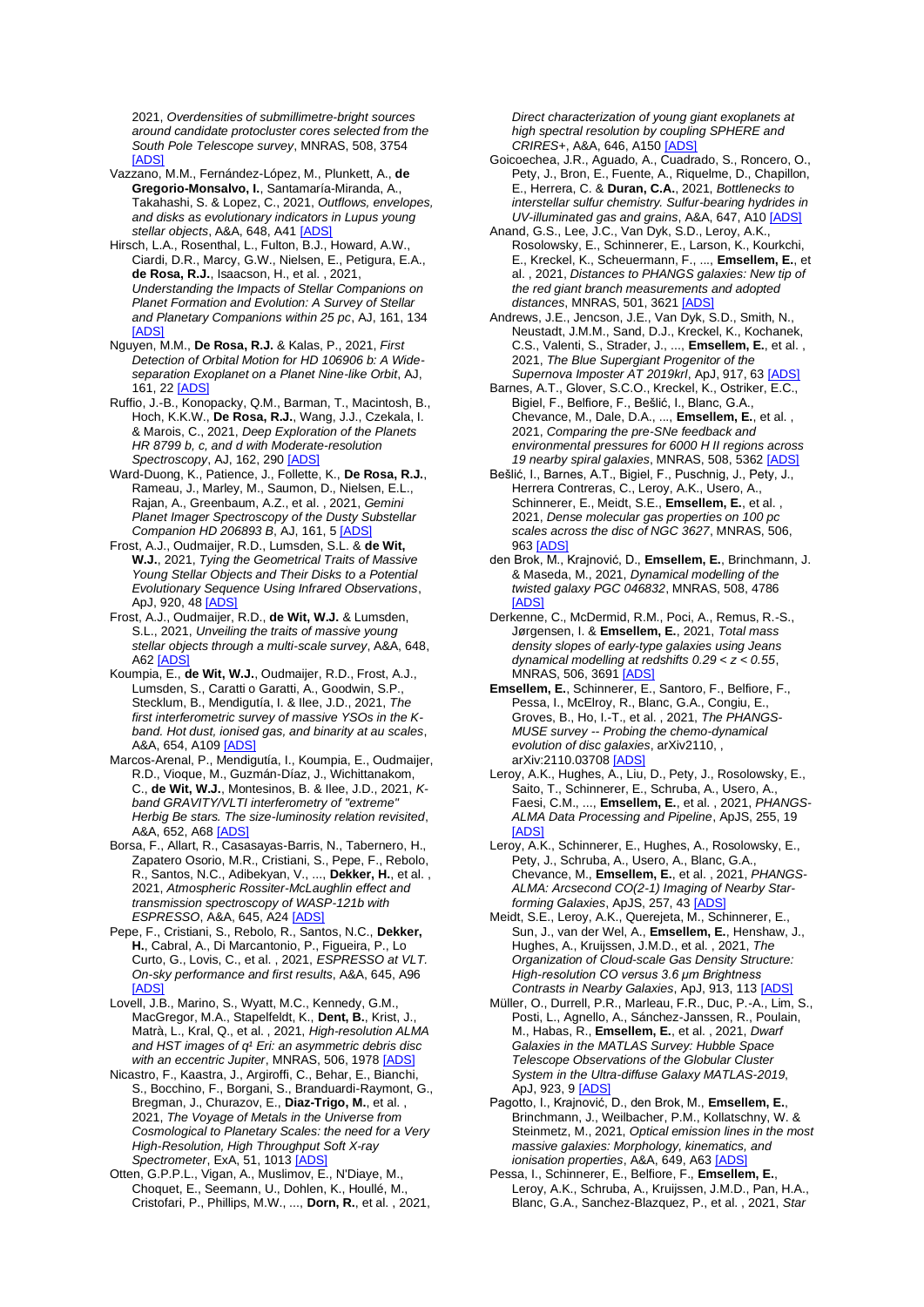*formation scaling relations at* ∼*100 pc from PHANGS: Impact of completeness and spatial scale*, A&A, 650, **A134 [\[ADS\]](https://ui.adsabs.harvard.edu/#abs/2021A%26A...650A.134P)** 

Pinna, F., Neumayer, N., Seth, A., **Emsellem, E.**, Nguyen, D.D., Böker, T., Cappellari, M., McDermid, R.M., Voggel, K. & Walcher, C.J., 2021, *Resolved Nuclear Kinematics Link the Formation and Growth of Nuclear Star Clusters with the Evolution of Their Early- and Late-type Hosts*, ApJ, 921, [8 \[ADS\]](https://ui.adsabs.harvard.edu/#abs/2021ApJ...921....8P)

Querejeta, M., Schinnerer, E., Meidt, S., Sun, J., Leroy, A.K., **Emsellem, E.**, Klessen, R.S., Muñoz-Mateos, J.C., Salo, H., Laurikainen, E., et al. , 2021, *Stellar structures, molecular gas, and star formation across the PHANGS sample of nearby galaxies*, A&A, 656, A133 [\[ADS\]](https://ui.adsabs.harvard.edu/#abs/2021A%26A...656A.133Q)

Spavone, M., Krajnović, D., **Emsellem, E.**, Iodice, E. & den Brok, M., 2021, *Assembly history of massive galaxies. A pilot project with VEGAS deep imaging and M3G integral field spectroscopy*, A&A, 649, A161 [\[ADS\]](https://ui.adsabs.harvard.edu/#abs/2021A%26A...649A.161S)

Stuber, S.K., Saito, T., Schinnerer, E., **Emsellem, E.**, Querejeta, M., Williams, T.G., Barnes, A.T., Bigiel, F., Blanc, G., Dale, D.A., et al. , 2021, *Frequency and nature of central molecular outflows in nearby starforming disk galaxies*, A&A, 653, A17[2 \[ADS\]](https://ui.adsabs.harvard.edu/#abs/2021A%26A...653A.172S)

Turner, J.A., Dale, D.A., Lee, J.C., Boquien, M., Chandar, R., Deger, S., Larson, K.L., Mok, A., Thilker, D.A., Ubeda, L., ..., **Emsellem, E.**, et al. , 2021, *PHANGS-HST: star cluster spectral energy distribution fitting with CIGALE*, MNRAS, 502, 136[6 \[ADS\]](https://ui.adsabs.harvard.edu/#abs/2021MNRAS.502.1366T)

Williams, T.G., Schinnerer, E., **Emsellem, E.**, Meidt, S., Querejeta, M., Belfiore, F., Bešlić, I., Bigiel, F., Chevance, M., Dale, D.A., et al. , 2021, *Applying the Tremaine-Weinberg Method to Nearby Galaxies: Stellar-mass-based Pattern Speeds and Comparisons with ISM Kinematics*, AJ, 161, 18[5 \[ADS\]](https://ui.adsabs.harvard.edu/#abs/2021AJ....161..185W)

Gebruers, S., Straumit, I., Tkachenko, A., Mombarg, J.S.G., Pedersen, M.G., Van Reeth, T., Li, G., Lampens, P., **Escorza, A.**, Bowman, D.M., et al. , 2021, *A homogeneous spectroscopic analysis of a Kepler legacy sample of dwarfs for gravity-mode asteroseismology*, A&A, 650, A151 [\[ADS\]](https://ui.adsabs.harvard.edu/#abs/2021A%26A...650A.151G)

Karinkuzhi, D., Van Eck, S., Jorissen, A., **Escorza, A.**, Shetye, S., Merle, T., Siess, L., Goriely, S. & Van Winckel, H., 2021, *Sr and Ba abundances: Comparing machine-learning with star-by-star analyses. Highresolution re-analysis of suspected LAMOST barium stars*, A&A, 654, A140 [\[ADS\]](https://ui.adsabs.harvard.edu/#abs/2021A%26A...654A.140K)

Serenelli, A., Weiss, A., Aerts, C., Angelou, G.C., Baroch, D., Bastian, N., Beck, P.G., Bergemann, M., Bestenlehner, J.M., Czekala, I., ..., **Escorza, A.**, et al. , 2021, *Weighing stars from birth to death: mass determination methods across the HRD*, A&ARv, 29, 4 [\[ADS\]](https://ui.adsabs.harvard.edu/#abs/2021A%26ARv..29....4S)

Benisty, M., Bae, J., **Facchini, S.**, Keppler, M., Teague, R., Isella, A., Kurtovic, N.T., Pérez, L.M., Sierra, A., Andrews, S.M., et al. , 2021, *A Circumplanetary Disk around PDS70c*, ApJL, 916, L[2 \[ADS\]](https://ui.adsabs.harvard.edu/#abs/2021ApJ...916L...2B)

**Facchini, S.**, Teague, R., Bae, J., Benisty, M., Keppler, M. & Isella, A., 2021, *The Chemical Inventory of the Planet-hosting Disk PDS 70*, AJ, 162, 99 [\[ADS\]](https://ui.adsabs.harvard.edu/#abs/2021AJ....162...99F)

Ginski, C., **Facchini, S.**, Huang, J., Benisty, M., Vaendel, D., Stapper, L., Dominik, C., Bae, J., Ménard, F., Muro-Arena, G., et al. , 2021, *Disk Evolution Study Through Imaging of Nearby Young Stars (DESTINYS): Late Infall Causing Disk Misalignment and Dynamic Structures in SU Aur*, ApJL, 908, L2[5 \[ADS\]](https://ui.adsabs.harvard.edu/#abs/2021ApJ...908L..25G)

Long, F., Bosman, A.D., Cazzoletti, P., van Dishoeck, E.F. Öberg, K.I., **Facchini, S.**, Tazzari, M., Guzmán, V.V. & Testi, L., 2021, *Exploring HNC and HCN line emission as probes of the protoplanetary disk temperature*, A&A, 647, A118 [\[ADS\]](https://ui.adsabs.harvard.edu/#abs/2021A%26A...647A.118L)

Rosotti, G.P., Ilee, J.D., **Facchini, S.**, Tazzari, M., Booth, R.A., Clarke, C. & Kama, M., 2021, *High-resolution observations of molecular emission lines toward the CI Tau proto-planetary disc: planet-carved gaps or*  shadowing?, MNRAS, 501, 342[7 \[ADS\]](https://ui.adsabs.harvard.edu/#abs/2021MNRAS.501.3427R)

Wölfer, L., **Facchini, S.**, Kurtovic, N.T., Teague, R., van Dishoeck, E.F., Benisty, M., Ercolano, B., Lodato, G., Miotello, A., Rosotti, G., et al. , 2021, *A highly non-Keplerian protoplanetary disc. Spiral structure in the gas disc of CQ Tau*, A&A, 648, A1[9 \[ADS\]](https://ui.adsabs.harvard.edu/#abs/2021A%26A...648A..19W)

**Fahrion, K.**, Lyubenova, M., van de Ven, G., Hilker, M., Leaman, R., Falcón-Barroso, J., Bittner, A., Coccato, L., Corsini, E.M., Gadotti, D.A., et al. , 2021, *Diversity of nuclear star cluster formation mechanisms revealed by their star formation histories*, A&A, 650, A13[7 \[ADS\]](https://ui.adsabs.harvard.edu/#abs/2021A%26A...650A.137F)

Müller, O., Pawlowski, M.S., Lelli, F., **Fahrion, K.**, Rejkuba, M., Hilker, M., Kanehisa, J., Libeskind, N. & Jerjen, H., 2021, *The coherent motion of Cen A dwarf satellite galaxies remains a challenge for ΛCDM cosmology*, A&A, 645, L5 [\[ADS\]](https://ui.adsabs.harvard.edu/#abs/2021A%26A...645L...5M)

Müller, O., **Fahrion, K.**, Rejkuba, M., Hilker, M., Lelli, F., Lutz, K., Pawlowski, M.S., Coccato, L., Anand, G.S. & Jerjen, H., 2021, *The properties of dwarf spheroidal galaxies in the Cen A group. Stellar populations, internal dynamics, and a heart-shaped Hα ring*, A&A, 645, A9[2 \[ADS\]](https://ui.adsabs.harvard.edu/#abs/2021A%26A...645A..92M)

**Falkendal, T.**, Lehnert, M.D., Vernet, J., De Breuck, C. & Wang, W., 2021, *ALMA and MUSE observations reveal a quiescent multi-phase circumgalactic medium around the z* <sup>≃</sup> *3.6 radio galaxy 4C 19.71*, A&A, 645, A12[0 \[ADS\]](https://ui.adsabs.harvard.edu/#abs/2021A%26A...645A.120F)

Faure, B., Bournaud, F., **Fensch, J.**, Daddi, E., Behrendt, M., Burkert, A. & Richard, J., 2021, *Hierarchical fragmentation in high redshift galaxies revealed by hydrodynamical simulations*, MNRAS, 502, 4641 [\[ADS\]](https://ui.adsabs.harvard.edu/#abs/2021MNRAS.502.4641F)

Adibekyan, V., Santos, N.C., Dorn, C., Sousa, S.G., Hakobyan, A.A., Bitsch, B., Mordasini, C., Barros, S.C.C., Delgado Mena, E., Demangeon, O.D.S., ..., **Figueira, P.**, et al. , 2021, *Composition of super-Earths, super-Mercuries, and their host stars*, CoBAO, 68, 44[7 \[ADS\]](https://ui.adsabs.harvard.edu/#abs/2021CoBAO..68..447A)

Adibekyan, V., Santos, N.C., Demangeon, O.D.S., Faria, J.P., Barros, S.C.C., Oshagh, M., **Figueira, P.**, Delgado Mena, E., Sousa, S.G., Israelian, G., et al. , 2021, *Stellar clustering and orbital architecture of planetary systems*, A&A, 649, A111 [\[ADS\]](https://ui.adsabs.harvard.edu/#abs/2021A%26A...649A.111A)

Adibekyan, V., Dorn, C., Sousa, S.G., Santos, N.C., Bitsch, B., Israelian, G., Mordasini, C., Barros, S.C.C., Delgado Mena, E., Demangeon, O.D.S., ..., **Figueira, P.**, et al. , 2021, *A compositional link between rocky exoplanets and their host stars*, Sci, 374, 33[0 \[ADS\]](https://ui.adsabs.harvard.edu/#abs/2021Sci...374..330A)

Artigau, É., Hébrard, G., Cadieux, C., Vandal, T., Cook, N.J., Doyon, R., Gagné, J., Moutou, C., Martioli, E., Frasca, A., ..., **Figueira, P.**, et al. , 2021, *TOI-1278 B: SPIRou Unveils a Rare Brown Dwarf Companion in Close-in Orbit around an M Dwarf*, AJ, 162, 14[4 \[ADS\]](https://ui.adsabs.harvard.edu/#abs/2021AJ....162..144A)

Boucher, A., Darveau-Bernier, A., Pelletier, S., Lafrenière, D., Artigau, É., Cook, N.J., Allart, R., Radica, M., Doyon, R., Benneke, B., ..., **Figueira, P.**, et al. , 2021, *Characterizing Exoplanetary Atmospheres at High Resolution with SPIRou: Detection of Water on HD 189733 b*, AJ, 162, 23[3 \[ADS\]](https://ui.adsabs.harvard.edu/#abs/2021AJ....162..233B)

Cointepas, M., Almenara, J.M., Bonfils, X., Bouchy, F., Astudillo-Defru, N., Murgas, F., Otegi, J.F., Wyttenbach, A., Anderson, D.R., Artigau, É., ..., **Figueira, P.**, et al. , 2021, *TOI-269 b: an eccentric sub-Neptune transiting a M2 dwarf revisited with ExTrA*, A&A, 650, A14[5 \[ADS\]](https://ui.adsabs.harvard.edu/#abs/2021A%26A...650A.145C)

Demangeon, O.D.S., Zapatero Osorio, M.R., Alibert, Y., Barros, S.C.C., Adibekyan, V., Tabernero, H.M., Antoniadis-Karnavas, A., Camacho, J.D., Suárez Mascareño, A., Oshagh, M., ..., **Figueira, P.**, et al. , 2021, *Warm terrestrial planet with half the mass of Venus transiting a nearby star*, A&A, 653, A4[1 \[ADS\]](https://ui.adsabs.harvard.edu/#abs/2021A%26A...653A..41D)

Gomes da Silva, J., Santos, N.C., Adibekyan, V., Sousa, S.G., Campante, T.L., **Figueira, P.**, Bossini, D., Delgado-Mena, E., Monteiro, M.J.P.F.G., de Laverny, P., et al. , 2021, *Stellar chromospheric activity of 1674 FGK stars from the AMBRE-HARPS sample. I. A catalogue of homogeneous chromospheric activity*, A&A, 646, A7[7 \[ADS\]](https://ui.adsabs.harvard.edu/#abs/2021A%26A...646A..77G)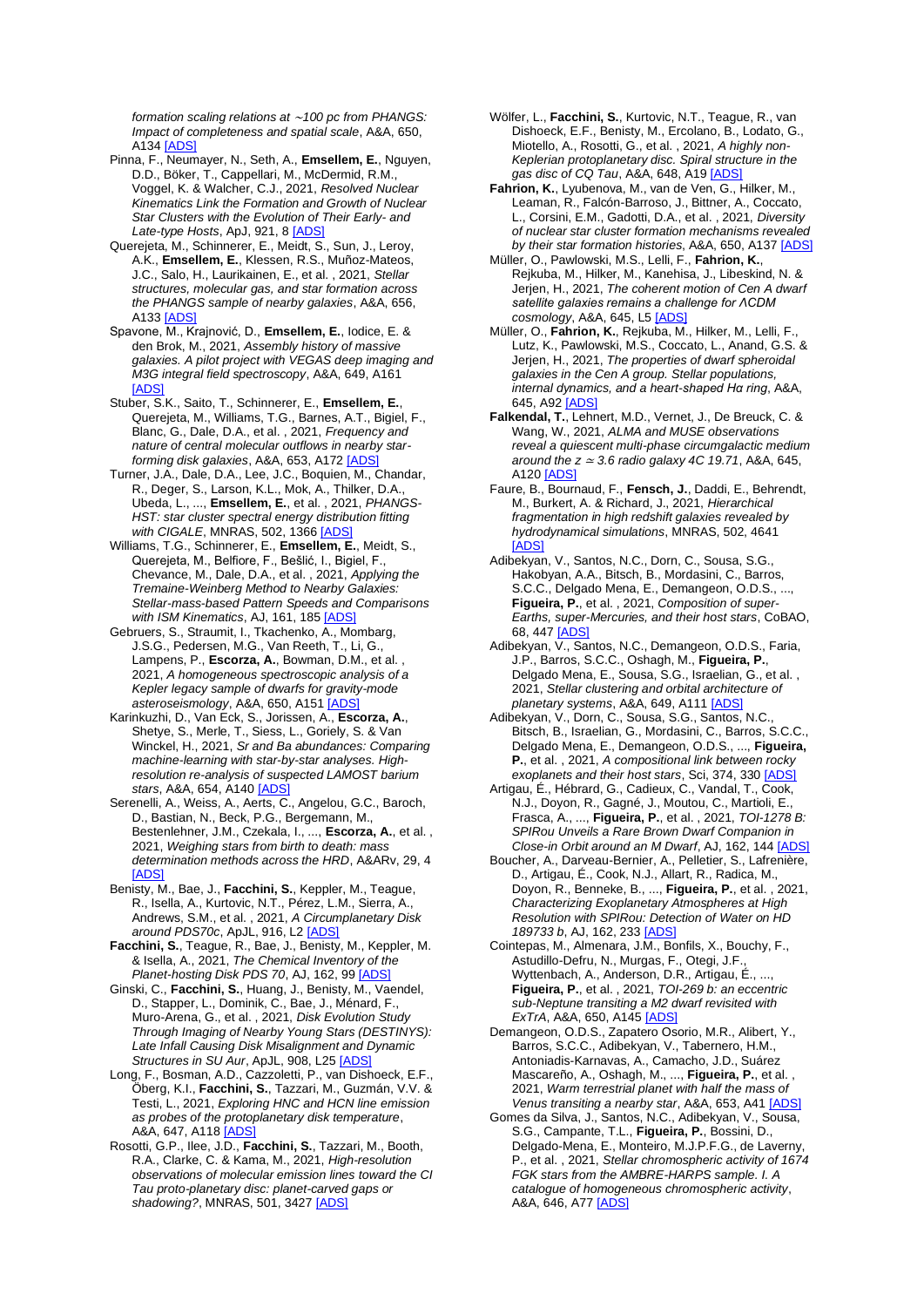- Lam, K.W.F., Csizmadia, S., Astudillo-Defru, N., Bonfils, X., Gandolfi, D., Padovan, S., Esposito, M., Hellier, C., Hirano, T., Livingston, J., ..., **Figueira, P.**, et al. , 2021, *GJ 367b: A dense, ultrashort-period sub-Earth planet transiting a nearby red dwarf star*, Sci, 374, 1271 **[\[ADS\]](https://ui.adsabs.harvard.edu/#abs/2021Sci...374.1271L)**
- Leleu, A., Alibert, Y., Hara, N.C., Hooton, M.J., Wilson, T.G., Robutel, P., Delisle, J.B., Laskar, J., Hoyer, S., Lovis, C., ..., **Figueira, P.**, et al. , 2021, *Six transiting planets and a chain of Laplace resonances in TOI-178*, .<br>A&A, 649, A26 <u>[ADS</u>
- Lillo-Box, J., Faria, J.P., Suárez Mascareño, A., **Figueira, P.**, Sousa, S.G., Tabernero, H., Lovis, C., Silva, A.M., Demangeon, O.D.S., Benatti, S., et al. , 2021, *HD 22496 b: The first ESPRESSO stand-alone planet discovery*, A&A, 654, A60 [\[ADS\]](https://ui.adsabs.harvard.edu/#abs/2021A%26A...654A..60L)
- Murgas, F., Astudillo-Defru, N., Bonfils, X., Crossfield, I., Almenara, J.M., Livingston, J., Stassun, K.G., Korth, J., Orell-Miquel, J., Morello, G., ..., **Figueira, P.**, et al. , 2021, *TOI-674b: An oasis in the desert of exo-Neptunes transiting a nearby M dwarf*, A&A, 653, A60 [\[ADS\]](https://ui.adsabs.harvard.edu/#abs/2021A%26A...653A..60M)
- Osborn, A., Armstrong, D.J., Cale, B., Brahm, R., Wittenmyer, R.A., Dai, F., Crossfield, I.J.M., Bryant, E.M., Adibekyan, V., Cloutier, R., ..., **Figueira, P.**, et al. , 2021, *TOI-431/HIP 26013: a super-Earth and a sub-Neptune transiting a bright, early K dwarf, with a third RV planet*, MNRAS, 507, 278[2 \[ADS\]](https://ui.adsabs.harvard.edu/#abs/2021MNRAS.507.2782O)
- Osborn, H.P., Armstrong, D.J., Adibekyan, V., Collins, K.A., Delgado-Mena, E., Howell, S.B., Hellier, C., King, G.W., Lillo-Box, J., Nielsen, L.D., ..., **Figueira, P.**, et al. , 2021, *A hot mini-Neptune in the radius valley orbiting solar analogue HD 110113*, MNRAS, 502, 4842 [\[ADS\]](https://ui.adsabs.harvard.edu/#abs/2021MNRAS.502.4842O)
- Otegi, J.F., Bouchy, F., Helled, R., Armstrong, D.J., Stalport, M., Psaridi, A., Delisle, J.B., Stassun, K.G., Delgado-Mena, E., Santos, N.C., ..., **Figueira, P.**, et al. , 2021, *TESS and HARPS reveal two sub-Neptunes around TOI 1062*, A&A, 653, A105 [\[ADS\]](https://ui.adsabs.harvard.edu/#abs/2021A%26A...653A.105O)
- Schmidt, T.M., Molaro, P., Murphy, M.T., Lovis, C., Cupani, G., Cristiani, S., Pepe, F.A., Rebolo, R., Santos, N.C., Abreu, M., ..., **Figueira, P.**, et al. , 2021, *Fundamental physics with ESPRESSO: Towards an accurate wavelength calibration for a precision test of the fine-structure constant*, A&A, 646, A144 [\[ADS\]](https://ui.adsabs.harvard.edu/#abs/2021A%26A...646A.144S)
- Seidel, J.V., Ehrenreich, D., Allart, R., Hoeijmakers, H.J., Lovis, C., Bourrier, V., Pino, L., Wyttenbach, A., Adibekyan, V., Alibert, Y., ..., **Figueira, P.**, et al. , 2021, *Into the storm: diving into the winds of the ultrahot Jupiter WASP-76 b with HARPS and ESPRESSO*, A&A, 653, A7[3 \[ADS\]](https://ui.adsabs.harvard.edu/#abs/2021A%26A...653A..73S)
- Sozzetti, A., Damasso, M., Bonomo, A.S., Alibert, Y., Sousa, S.G., Adibekyan, V., Zapatero Osorio, M.R., González Hernández, J.I., Barros, S.C.C., Lillo-Box, J., ..., **Figueira, P.**, et al. , 2021, *A sub-Neptune and a non-transiting Neptune-mass companion unveiled by ESPRESSO around the bright late-F dwarf HD 5278 (TOI-130)*, A&A, 648, A75 [\[ADS\]](https://ui.adsabs.harvard.edu/#abs/2021A%26A...648A..75S)
- Tabernero, H.M., Zapatero Osorio, M.R., Allart, R., Borsa, F., Casasayas-Barris, N., Demangeon, O., Ehrenreich, D., Lillo-Box, J., Lovis, C., Pallé, E., ..., **Figueira, P.**, et al. , 2021, *ESPRESSO high-resolution transmission spectroscopy of WASP-76 b*, A&A, 646, A15[8 \[ADS\]](https://ui.adsabs.harvard.edu/#abs/2021A%26A...646A.158T)
- Van Eylen, V., Astudillo-Defru, N., Bonfils, X., Livingston, J., Hirano, T., Luque, R., Lam, K.W.F., Justesen, A.B., Winn, J.N., Gandolfi, D., ..., **Figueira, P.**, et al. , 2021, *Masses and compositions of three small planets orbiting the nearby M dwarf L231-32 (TOI-270) and the M dwarf radius valley*, MNRAS, 507, 215[4 \[ADS\]](https://ui.adsabs.harvard.edu/#abs/2021MNRAS.507.2154V)
- **Fiorellino, E.**, Elia, D., André, P., Men'shchikov, A., Pezzuto, S., Schisano, E., Könyves, V., Arzoumanian, D., Benedettini, M., Ward-Thompson, D., et al. , 2021, *The census of dense cores in the Serpens region from the Herschel Gould Belt Survey*, MNRAS, 500, 4257 [\[ADS\]](https://ui.adsabs.harvard.edu/#abs/2021MNRAS.500.4257F)
- **Fiorellino, E.**, Manara, C.F., Nisini, B., Ramsay, S., Antoniucci, S., Giannini, T., Biazzo, K., Alcalà, J. &

Fedele, D., 2021, *KMOS study of the mass accretion rate from Class I to Class II in NGC 1333*⋆, A&A, 650, A4[3 \[ADS\]](https://ui.adsabs.harvard.edu/#abs/2021A%26A...650A..43F)

- Pezzuto, S., Benedettini, M., Di Francesco, J., Palmeirim, P., Sadavoy, S., Schisano, E., Li Causi, G., André, P., Arzoumanian, D., Bernard, J.P., ..., **Fiorellino, E.**, et al. , 2021, *Physical properties of the ambient medium and of dense cores in the Perseus star-forming region derived from Herschel Gould Belt Survey observations*, A&A, 645, A5[5 \[ADS\]](https://ui.adsabs.harvard.edu/#abs/2021A%26A...645A..55P)
- **Fragkoudi, F.**, Grand, R.J.J., Pakmor, R., Springel, V., White, S.D.M., Marinacci, F., Gomez, F.A. & Navarro, J.F., 2021, *Revisiting the tension between fast bars and the ΛCDM paradigm*, A&A, 650, L1[6 \[ADS\]](https://ui.adsabs.harvard.edu/#abs/2021A%26A...650L..16F)
- Xi, H., Staveley-Smith, L., For, B.-Q., **Freudling, W.**, Zwaan, M., Hoppmann, L., Liang, F.-H. & Peng, B., 2021, *The Arecibo Ultra-Deep Survey*, MNRAS, 501, 4550 [\[ADS\]](https://ui.adsabs.harvard.edu/#abs/2021MNRAS.501.4550X)
- Martig, M., Pinna, F., Falcón-Barroso, J., **Gadotti, D.A.**, Husemann, B., Minchev, I., Neumann, J., Ruiz-Lara, T. & van de Ven, G., 2021, *NGC 5746: Formation history of a massive disc-dominated galaxy*, MNRAS, 508, 2458 [\[ADS\]](https://ui.adsabs.harvard.edu/#abs/2021MNRAS.508.2458M)
- Gravity Collaboration, Amorim, A., Bauböck, M., Bentz, M.C., Brandner, W., Bolzer, M., Clénet, Y., Davies, R., de Zeeuw, P.T., Dexter, J., ..., **Garcia, P.J.V.**, et al. , 2021, *A geometric distance to the supermassive black Hole of NGC 3783*, A&A, 654, A8[5 \[ADS\]](https://ui.adsabs.harvard.edu/#abs/2021A%26A...654A..85G)
- Gravity Collaboration, Amorim, A., Bauböck, M., Brandner, W., Bolzer, M., Clénet, Y., Davies, R., de Zeeuw, P.T., Dexter, J., Drescher, A., ..., **Garcia, P.J.V.**, et al. , 2021, *The central parsec of NGC 3783: a rotating broad emission line region, asymmetric hot dust structure, and compact coronal line region*, A&A, 648, **A117 [ADS**
- **Gendron-Marsolais, M.L.**, Hull, C.L.H., Perley, R., Rudnick, L., Kraft, R., Hlavacek-Larrondo, J., Fabian, A.C., Roediger, E., van Weeren, R.J., Richard-Laferrière, A., et al. , 2021, *VLA Resolves Unexpected Radio Structures in the Perseus Cluster of Galaxies*, ApJ, 911, 5[6 \[ADS\]](https://ui.adsabs.harvard.edu/#abs/2021ApJ...911...56G)
- **Gentile Fusillo, N.P.**, Tremblay, P.E., Cukanovaite, E., Vorontseva, A., Lallement, R., Hollands, M., Gänsicke, B.T., Burdge, K.B., McCleery, J. & Jordan, S., 2021, *A catalogue of white dwarfs in Gaia EDR3*, MNRAS, 508, 387[7 \[ADS\]](https://ui.adsabs.harvard.edu/#abs/2021MNRAS.508.3877G)
- **Gentile Fusillo, N.P.**, Manser, C.J., Gänsicke, B.T., Toloza, O., Koester, D., Dennihy, E., Brown, W.R., Farihi, J., Hollands, M.A., Hoskin, M.J., et al. , 2021, *White dwarfs with planetary remnants in the era of Gaia - I. Six emission line systems*, MNRAS, 504, 2707 [\[ADS\]](https://ui.adsabs.harvard.edu/#abs/2021MNRAS.504.2707G)
- Manser, C.J., Dennihy, E., Gänsicke, B.T., Debes, J.H., **Gentile Fusillo, N.P.**, Hermes, J.J., Hollands, M., Izquierdo, P., Kaiser, B.C., Marsh, T.R., et al. , 2021, *Velocity-imaging the rapidly precessing planetary disc around the white dwarf HE 1349-2305 using Doppler tomography*, MNRAS, 508, 565[7 \[ADS\]](https://ui.adsabs.harvard.edu/#abs/2021MNRAS.508.5657M)
- Hollands, M.A., Tremblay, P.-E., Gänsicke, B.T., Koester, D. & **Gentile-Fusillo, N.P.**, 2021, *Alkali metals in white dwarf atmospheres as tracers of ancient planetary crusts*, NatAs, 5, 45[1 \[ADS\]](https://ui.adsabs.harvard.edu/#abs/2021NatAs...5..451H)
- BICEP/Keck Collaboration, SPTpol Collaboration, Ade, P.A.R., Ahmed, Z., Amiri, M., Anderson, A.J. Austermann, J.E., Avva, J.S., Barkats, D., Thakur, R.B., ..., **George, E.M.**, et al. , 2021, *A demonstration of improved constraints on primordial gravitational waves with delensing*, PhRvD, 103, 02200[4 \[ADS\]](https://ui.adsabs.harvard.edu/#abs/2021PhRvD.103b2004B)
- Millea, M., Daley, C.M., Chou, T.L., Anderes, E., Ade, P.A.R., Anderson, A.J., Austermann, J.E., Avva, J.S., Beall, J.A., Bender, A.N., ..., **George, E.M.**, et al. , 2021, *Optimal Cosmic Microwave Background Lensing Reconstruction and Parameter Estimation with SPTpol Data*, ApJ, 922, 25[9 \[ADS\]](https://ui.adsabs.harvard.edu/#abs/2021ApJ...922..259M)
- Reichardt, C.L., Patil, S., Ade, P.A.R., Anderson, A.J., Austermann, J.E., Avva, J.S., Baxter, E., Beall, J.A., Bender, A.N., Benson, B.A., ..., **George, E.M.**, et al. ,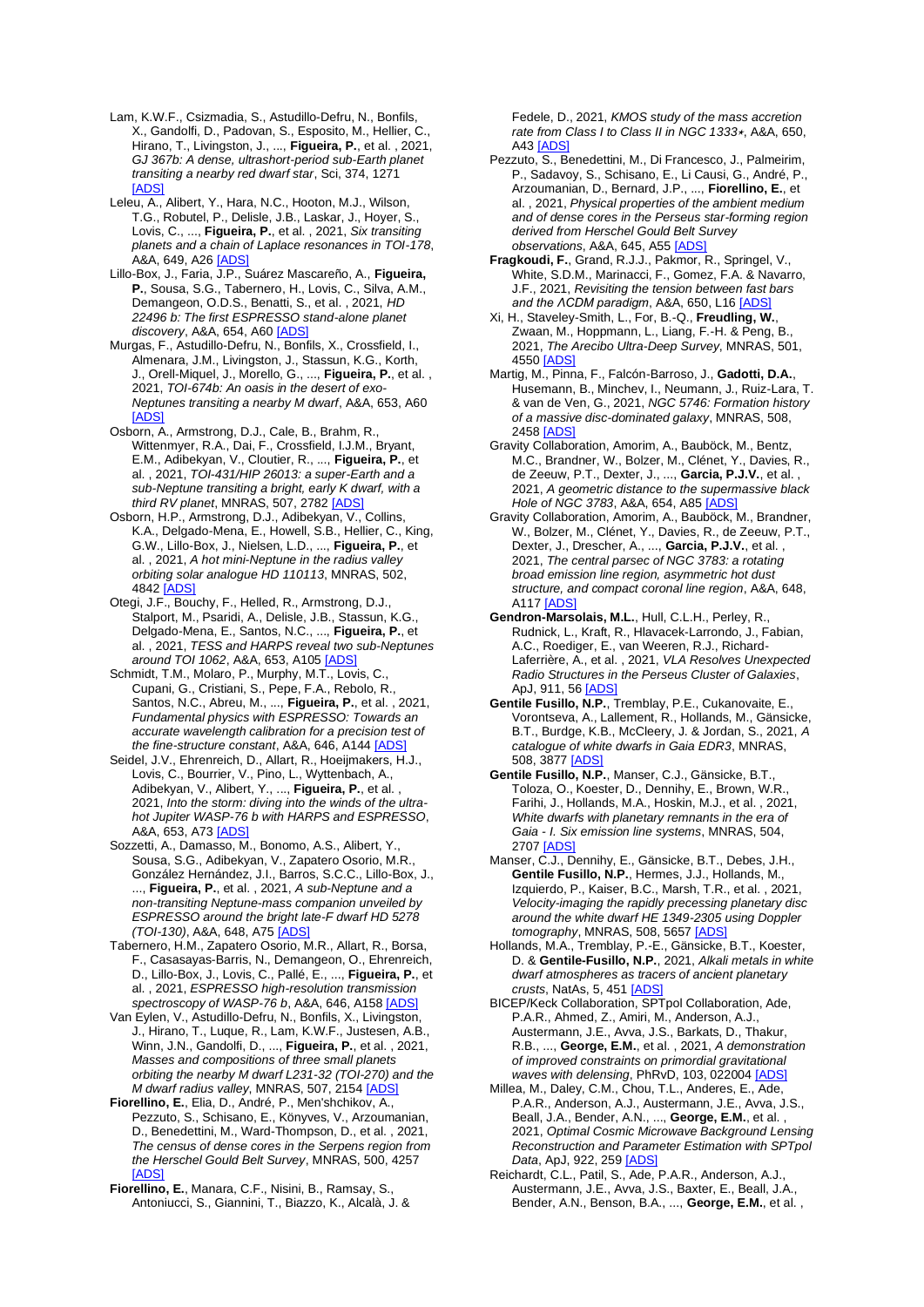2021, *An Improved Measurement of the Secondary Cosmic Microwave Background Anisotropies from the SPT-SZ + SPTpol Surveys*, ApJ, 908, 199 [\[ADS\]](https://ui.adsabs.harvard.edu/#abs/2021ApJ...908..199R)

- Jones, G.C., Vergani, D., Romano, M., **Ginolfi, M.**, Fudamoto, Y., Béthermin, M., Fujimoto, S., Lemaux, B.C., Morselli, L., Capak, P., et al. , 2021, *The ALPINE-ALMA [C II] Survey: kinematic diversity and rotation in massive star-forming galaxies at z 4.4-5.9*, MNRAS, 507, 354[0 \[ADS\]](https://ui.adsabs.harvard.edu/#abs/2021MNRAS.507.3540J)
- Pozzi, F., Calura, F., Fudamoto, Y., Dessauges-Zavadsky, M., Gruppioni, C., Talia, M., Zamorani, G., Bethermin, M., Cimatti, A., Enia, A., ..., **Ginolfi, M.**, et al. , 2021, *The ALPINE-ALMA [CII] survey. Dust mass budget in the early Universe*, A&A, 653, A8[4 \[ADS\]](https://ui.adsabs.harvard.edu/#abs/2021A%26A...653A..84P)
- Romano, M., Cassata, P., Morselli, L., Jones, G.C., **Ginolfi, M.**, Zanella, A., Béthermin, M., Capak, P., Faisst, A., Le Fèvre, O., et al. , 2021, *The ALPINE-ALMA [CII] survey. The contribution of major mergers to the galaxy mass assembly at z* <sup>∼</sup> *5*, A&A, 653, A111 **IADS**
- Geisler, D., Villanova, S., O'Connell, J.E., Cohen, R.E., Moni Bidin, C., Fernández-Trincado, J.G., Muñoz, C., Minniti, D., Zoccali, M., Rojas-Arriagada, A., ..., **Gran, F.**, et al. , 2021, *CAPOS: The bulge Cluster APOgee Survey. I. Overview and initial ASPCAP results*, A&A, 652, A15[7 \[ADS\]](https://ui.adsabs.harvard.edu/#abs/2021A%26A...652A.157G)
- **Gran, F.**, Zoccali, M., Rojas-Arriagada, A., Saviane, I., Contreras Ramos, R., Beaton, R., Bizyaev, D., Cohen, R.E., Fernández-Trincado, J.G., García-Hernández, D.A., et al. , 2021, *APOGEE view of the globular cluster NGC 6544*, MNRAS, 504, 349[4 \[ADS\]](https://ui.adsabs.harvard.edu/#abs/2021MNRAS.504.3494G)
- Dottori, H., Díaz, R.J., **Grosbøl, P.**, Bueno, A. & Gimeno, G., 2021, *The Population of H II Regions in NGC 7020*, AJ, 161, 19[1 \[ADS\]](https://ui.adsabs.harvard.edu/#abs/2021AJ....161..191D)
- Do, A., Shappee, B.J., De Cuyper, J.-P., Tonry, J.L., Hunt, C., Schweizer, F., Phillips, M.M., Burns, C.R., Beaton, R. & **Hainaut, O.**, 2021, *Blast from the past: constraining progenitor models of SN 1972E*, MNRAS, 508, 3649 [\[ADS\]](https://ui.adsabs.harvard.edu/#abs/2021MNRAS.508.3649D)
- **Hainaut, O.R.**, Micheli, M., Cano, J.L., Martín, J., Faggioli, L. & Cennamo, R., 2021, *Elimination of a virtual impactor of 2006 QV89 via deep non-detection*, A&A, 653, A12[4 \[ADS\]](https://ui.adsabs.harvard.edu/#abs/2021A%26A...653A.124H)
- Piro, C., Meech, K.J., Bufanda, E., Kleyna, J.T., Keane, J.V., **Hainaut, O.**, Micheli, M., Bauer, J., Denneau, L., Weryk, R., et al. , 2021, *Characterizing the Manx Candidate A/2018 V3*, PSJ, 2, 3[3 \[ADS\]](https://ui.adsabs.harvard.edu/#abs/2021PSJ.....2...33P)
- **Harrington, K.C.**, Weiss, A., Yun, M.S., Magnelli, B., Sharon, C.E., Leung, T.K.D., Vishwas, A., Wang, Q.D., Frayer, D.T., Jiménez-Andrade, E.F., et al. , 2021, *Turbulent Gas in Lensed Planck-selected Starbursts at z* <sup>∼</sup> *1-3.5*, ApJ, 908, 95 [\[ADS\]](https://ui.adsabs.harvard.edu/#abs/2021ApJ...908...95H)
- Jarugula, S., Vieira, J.D., Weiss, A., Spilker, J.S., Aravena, M., Archipley, M., Béthermin, M., Chapman, S.C., Dong, C., Greve, T.R., **Harrington, K.**, et al. , 2021, *Molecular Line Observations in Two Dusty Starforming Galaxies at z = 6.9*, ApJ, 921, 97 [\[ADS\]](https://ui.adsabs.harvard.edu/#abs/2021ApJ...921...97J)
- Bisigello, L., Gruppioni, C., Calura, F., Feltre, A., Pozzi, F., Vignali, C., Barchiesi, L., Rodighiero, G., Negrello, M., Carrera, F.J., ..., **Hatziminaoglou, E.**, et al. , 2021, *Simulating infrared spectro-photometric surveys with a SPRITZ*, PASA, 38, e06[4 \[ADS\]](https://ui.adsabs.harvard.edu/#abs/2021PASA...38...64B)
- Lacy, M., Surace, J.A., Farrah, D., Nyland, K., Afonso, J., Brandt, W.N., Clements, D.L., Lagos, C.D.P., Maraston, C., Pforr, J., ..., **Hatziminaoglou, E.**, et al. , 2021, *A Spitzer survey of Deep Drilling Fields to be targeted by the Vera C. Rubin Observatory Legacy Survey of Space and Time*, MNRAS, 501, 89[2 \[ADS\]](https://ui.adsabs.harvard.edu/#abs/2021MNRAS.501..892L)
- Spinoglio, L., Mordini, S., Fernández-Ontiveros, J.A., Alonso-Herrero, A., Armus, L., Bisigello, L., Calura, F., Carrera, F.J., Cooray, A., Dannerbauer, H., ..., **Hatziminaoglou, E.**, et al. , 2021, *Mid-IR cosmological spectrophotometric surveys from space: Measuring AGN and star formation at the cosmic noon with a SPICA-like mission*, PASA, 38, e02[1 \[ADS\]](https://ui.adsabs.harvard.edu/#abs/2021PASA...38...21S)
- Fürst, F., Walton, D.J., **Heida, M.**, Bachetti, M., Pinto, C., Middleton, M.J., Brightman, M., Earnshaw, H.P.,

Barret, D., Fabian, A.C., et al. , 2021, *Long-term pulse period evolution of the ultra-luminous X-ray pulsar NGC 7793 P13*, A&A, 651, A7[5 \[ADS\]](https://ui.adsabs.harvard.edu/#abs/2021A%26A...651A..75F)

- Walton, D.J., **Heida, M.**, Bachetti, M., Fürst, F., Brightman, M., Earnshaw, H., Evans, P.A., Fabian, A.C., Grefenstette, B.W., Harrison, F.A., et al. , 2021, *A new transient ultraluminous X-ray source in NGC 7090*, MNRAS, 501, 100[2 \[ADS\]](https://ui.adsabs.harvard.edu/#abs/2021MNRAS.501.1002W)
- Bacon, R., Mary, D., Garel, T., Blaizot, J., Maseda, M., Schaye, J., Wisotzki, L., Conseil, S., Brinchmann, J. Leclercq, F., ..., **Herenz, C.**, et al. , 2021, *The MUSE Extremely Deep Field: The cosmic web in emission at high redshift*, A&A, 647, A10[7 \[ADS\]](https://ui.adsabs.harvard.edu/#abs/2021A%26A...647A.107B)
- Herrero Alonso, Y., Krumpe, M., Wisotzki, L., Miyaji, T., Garel, T., Schmidt, K.B., Diener, C., Urrutia, T., Kerutt, J., **Herenz, E.C.**, et al. , 2021, *The MUSE-Wide survey: Three-dimensional clustering analysis of Lyman-α emitters at 3.3 < z < 6*, A&A, 653, A136 [\[ADS\]](https://ui.adsabs.harvard.edu/#abs/2021A%26A...653A.136H)
- Schmidt, K.B., Kerutt, J., Wisotzki, L., Urrutia, T., Feltre, A., Maseda, M.V., Nanayakkara, T., Bacon, R., Boogaard, L.A., Conseil, S., ..., **Herenz, E.C.**, et al. , 2021, *Recovery and analysis of rest-frame UV emission lines in 2052 galaxies observed with MUSE at 1.5 < z < 6.4*, A&A, 654, A8[0 \[ADS\]](https://ui.adsabs.harvard.edu/#abs/2021A%26A...654A..80S)
- Wofford, A., Vidal-García, A., Feltre, A., Chevallard, J., Charlot, S., Stark, D.P., **Herenz, E.C.** & Hayes, M., 2021, *Stars and gas in the most metal-poor galaxies - I. COS and MUSE observations of SBS 0335-052E*, MNRAS, 500, 290[8 \[ADS\]](https://ui.adsabs.harvard.edu/#abs/2021MNRAS.500.2908W)
- **Heritier, C.T.**, Fusco, T., Oberti, S., Neichel, B., Esposito, S. & Madec, P.Y., 2021, *SPRINT, system parameters recurrent invasive tracking: a fast and least-cost online calibration strategy for adaptive optics*, MNRAS, 504, 4274 [\[ADS\]](https://ui.adsabs.harvard.edu/#abs/2021MNRAS.504.4274H)
- Bischetti, M., Feruglio, C., Piconcelli, E., Duras, F., Pérez-Torres, M., **Herrero, R.**, Venturi, G., Carniani, S., Bruni, G., Gavignaud, I., et al. , 2021, *The WISSH quasars project. IX. Cold gas content and environment of luminous QSOs at z* <sup>∼</sup> *2.4-4.7*, A&A, 645, A33 [\[ADS\]](https://ui.adsabs.harvard.edu/#abs/2021A%26A...645A..33B)
- Gallego-Calvente, A.T., Schödel, R., Alberdi, A., **Herrero-Illana, R.**, Najarro, F., Yusef-Zadeh, F., Dong, H., Sanchez-Bermudez, J., Shahzamanian, B. & Nogueras-Lara, F., 2021, *Radio observations of massive stars in the Galactic centre: The Arches Cluster*, A&A, 647, A11[0 \[ADS\]](https://ui.adsabs.harvard.edu/#abs/2021A%26A...647A.110G)
- Goddi, C., Martí-Vidal, I., Messias, H., Bower, G.C., Broderick, A.E., Dexter, J., Marrone, D.P., Moscibrodzka, M., Nagai, H., Algaba, J.C., ..., **Herrero-Illana, R.**, et al. , 2021, *Polarimetric Properties of Event Horizon Telescope Targets from ALMA*, ApJL, 910, L1[4 \[ADS\]](https://ui.adsabs.harvard.edu/#abs/2021ApJ...910L..14G)
- Witzel, G., Martinez, G., Willner, S.P., Becklin, E.E., Boyce, H., Do, T., Eckart, A., Fazio, G.G., Ghez, A., Gurwell, M.A., ..., **Herrero-Illana, R.**, et al. , 2021, *Rapid Variability of Sgr A\* across the Electromagnetic Spectrum*, ApJ, 917, 7[3 \[ADS\]](https://ui.adsabs.harvard.edu/#abs/2021ApJ...917...73W)
- Calabrò, A., Castellano, M., Pentericci, L., Fontanot, F., Menci, N., Cullen, F., McLure, R., Bolzonella, M., Cimatti, A., Marchi, F., ..., **Hibon, P.**, et al. , 2021, *The VANDELS survey: The relation between the UV continuum slope and stellar metallicity in star-forming galaxies at z ~ 3*, A&A, 646, A39 [AD
- Fontanot, F., Calabrò, A., Talia, M., Mannucci, F., Castellano, M., Cresci, G., De Lucia, G., Gallazzi, A., Hirschmann, M., Pentericci, L., ..., **Hibon, P.**, et al. , 2021, *The evolution of the mass-metallicity relations from the VANDELS survey and the GAEA semianalytic model*, MNRAS, 504, 448[1 \[ADS\]](https://ui.adsabs.harvard.edu/#abs/2021MNRAS.504.4481F)
- Hu, W., Wang, J., Infante, L., Rhoads, J.E., Zheng, Z.-Y., Yang, H., Malhotra, S., Barrientos, L.F., Jiang, C., González-López, J., ..., **Hibon, P.**, et al. , 2021, *A Lyman-α protocluster at redshift 6.9*, NatAs, 5, 485 [\[ADS\]](https://ui.adsabs.harvard.edu/#abs/2021NatAs...5..485H)
- Hughes, M.E., Jethwa, P., **Hilker, M.**, van de Ven, G., Martig, M., Pfeffer, J.L., Bastian, N., Kruijssen, J.M.D.,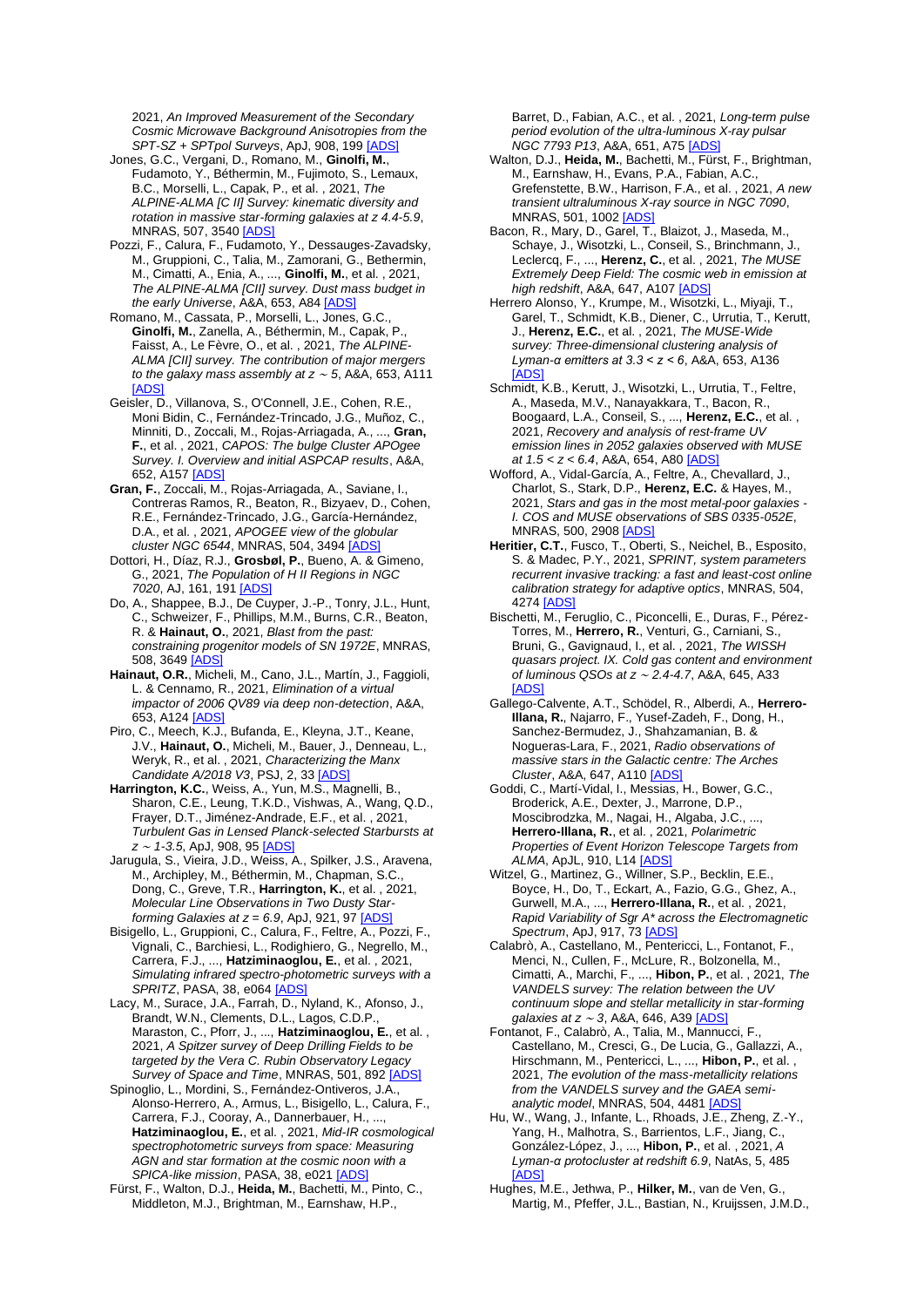Trujillo-Gomez, S. & Reina-Campos, M., 2021, *What to expect when using globular clusters as tracers of the total mass distribution in Milky Way-mass galaxies*, MNRAS, 502, 282[8 \[ADS\]](https://ui.adsabs.harvard.edu/#abs/2021MNRAS.502.2828H)

- Iodice, E., La Marca, A., **Hilker, M.**, Cantiello, M., D'Ago, G., Gullieuszik, M., Rejkuba, M., Arnaboldi, M., Spavone, M., Spiniello, C., et al. , 2021, *Formation of an ultra-diffuse galaxy in the stellar filaments of NGC 3314A: Caught in the act?*, A&A, 652, L11 [\[ADS\]](https://ui.adsabs.harvard.edu/#abs/2021A%26A...652L..11I)
- Saifollahi, T., Janz, J., Peletier, R.F., Cantiello, M., **Hilker, M.**, Mieske, S., Valentijn, E.A., Venhola, A. & Kleijn, G.V., 2021, *Ultra-compact dwarfs beyond the centre of the Fornax galaxy cluster: hints of UCD formation in low-density environments*, MNRAS, 504, 3580 [\[ADS\]](https://ui.adsabs.harvard.edu/#abs/2021MNRAS.504.3580S)
- Su, A.H., Salo, H., Janz, J., Laurikainen, E., Venhola, A., Peletier, R.F., Iodice, E., **Hilker, M.**, Cantiello, M., Napolitano, N., et al. , 2021, *The Fornax Deep Survey (FDS) with the VST. XI. The search for signs of preprocessing between the Fornax main cluster and Fornax A group*, A&A, 647, A10[0 \[ADS\]](https://ui.adsabs.harvard.edu/#abs/2021A%26A...647A.100S)
- **Holzlöhner, R.**, Kimeswenger, S., Kausch, W. & Noll, S., 2021, *Bolometric night sky temperature and subcooling of telescope structures*, A&A, 645, A32 [\[ADS\]](https://ui.adsabs.harvard.edu/#abs/2021A%26A...645A..32H)
- **Holzlöhner, R.**, Kimeswenger, S., Kausch, W. & Noll, S., 2021, *Bolometric night sky temperature and subcooling of telescope structures*, A&A, 645, A32 [\[ADS\]](https://ui.adsabs.harvard.edu/#abs/2021A%26A...645A..32H)
- **Houllé, M.**, Vigan, A., Carlotti, A., Choquet, É., Cantalloube, F., Phillips, M.W., Sauvage, J.F., Schwartz, N., Otten, G.P.P.L., Baraffe, I., et al. , 2021, *Direct imaging and spectroscopy of exoplanets with the ELT/HARMONI high-contrast module*, A&A, 652, A67 [ADS
- **Hsieh, P.-Y.**, Koch, P.M., Kim, W.-T., Martín, S., Yen, H.- W., Carpenter, J.M., Harada, N., Turner, J.L., Ho, P.T.P. & Tang, Y.-W., 2021, *The Circumnuclear Disk Revealed by ALMA. I. Dense Clouds and Tides in the Galactic Center*, ApJ, 913, 9[4 \[ADS\]](https://ui.adsabs.harvard.edu/#abs/2021ApJ...913...94H)
- Desidera, S., Chauvin, G., Bonavita, M., Messina, S., LeCoroller, H., Schmidt, T., Gratton, R., Lazzoni, C., Meyer, M., Schlieder, J., ..., **Hubin, N.**, et al. , 2021, *The SPHERE infrared survey for exoplanets (SHINE). I. Sample definition and target characterization*, A&A, 651, A7[0 \[ADS\]](https://ui.adsabs.harvard.edu/#abs/2021A%26A...651A..70D)
- Vigan, A., Fontanive, C., Meyer, M., Biller, B., Bonavita, M., Feldt, M., Desidera, S., Marleau, G.D., Emsenhuber, A., Galicher, R., ..., **Hubin, N.**, et al. , 2021, *The SPHERE infrared survey for exoplanets (SHINE). III. The demographics of young giant exoplanets below 300 au with SPHERE*, A&A, 651, A72 **[ADS]**
- Hutter, D.J., Tycner, C., Zavala, R.T., Benson, J.A., **Hummel, C.A.** & Zirm, H., 2021, *Surveying the Bright Stars by Optical Interferometry. III. A Magnitudelimited Multiplicity Survey of Classical Be Stars*, ApJS, 257, 69 **[ADS**
- Gurvits, L.I., Paragi, Z., Casasola, V., Conway, J., Davelaar, J., Falcke, H., Fender, R., Frey, S., Fromm, C.M., Miró, C.G., ..., **Humphreys, E.**, et al. , 2021, *THEZA: TeraHertz Exploration and Zooming-in for Astrophysics*, ExA, 51, 559 [\[ADS\]](https://ui.adsabs.harvard.edu/#abs/2021ExA....51..559G)
- Olofsson, H., Black, J.H., Khouri, T., Vlemmings, W.H.T., **Humphreys, E.M.L.**, Lindqvist, M., Maercker, M., Nyman, L., Ramstedt, S. & Tafoya, D., 2021, *Heavyelement Rydberg transition line emission from the post-giant-evolution star HD 101584*, A&A, 651, A35 [\[ADS\]](https://ui.adsabs.harvard.edu/#abs/2021A%26A...651A..35O)
- Stanley, F., Knudsen, K.K., Aalto, S., Fan, L., Falstad, N. & **Humphreys, E.**, 2021, *Detection of H*<sub>2</sub>O and OH<sup>+</sup> in z *> 3 hot dust-obscured galaxies*, A&A, 646, A178 [\[ADS\]](https://ui.adsabs.harvard.edu/#abs/2021A%26A...646A.178S)
- Lehmann, L.T., **Hussain, G.A.J.**, Vidotto, A.A., Jardine, M.M. & Mackay, D.H., 2021, *Identifying solar-like magnetic cycles with Zeeman-Doppler-Imaging*, MNRAS, 500, 1243 [ADS
- Nicholson, B.A., **Hussain, G.**, Donati, J.F., Wright, D., Folsom, C.P., Wittenmyer, R., Okumura, J. & Carter,

B.D., 2021, *The surface magnetic activity of the weakline T Tauri stars TWA 7 and TWA 25*, MNRAS, 504, 2461 [\[ADS\]](https://ui.adsabs.harvard.edu/#abs/2021MNRAS.504.2461N)

- Şenavcı, H.V., Kılıçoğlu, T., Işık, E., **Hussain, G.A.J.**, Montes, D., Bahar, E. & Solanki, S.K., 2021, *Observing and modelling the young solar analogue EK Draconis: starspot distribution, elemental abundances, and evolutionary status*, MNRAS, 502, 334[3 \[ADS\]](https://ui.adsabs.harvard.edu/#abs/2021MNRAS.502.3343S)
- **Iani, E.**, Zanella, A., Vernet, J., Richard, J., Gronke, M., Harrison, C.M., Arrigoni-Battaia, F., Rodighiero, G., Burkert, A., Behrendt, M., et al. , 2021, *Stellar feedback in a clumpy galaxy at z 3.4*, MNRAS, 507, 3830 **[ADS**]
- Chené, A.-N., Benjamin, R.A., Ramírez-Alegría, S., Borissova, J., Kurtev, R., Moni Bidin, C., Mauro, F., Lucas, P., Guo, Z., Smith, L.C., ..., **Ivanov, V.D.**, et al. , 2021, *Assessing the Stellar Population and the Environment of an H II Region on the Far Side of the Galaxy*, ApJ, 911, 9[1 \[ADS\]](https://ui.adsabs.harvard.edu/#abs/2021ApJ...911...91C)
- Choudhury, S., de Grijs, R., Bekki, K., Cioni, M.-R.L., **Ivanov, V.D.**, van Loon, J.T., Miller, A.E., Niederhofer, F., Oliveira, J.M., Ripepi, V., et al. , 2021, *The VMC survey - XLIV: mapping metallicity trends in the large magellanic cloud using near-infrared passbands*, MNRAS, 507, 475[2 \[ADS\]](https://ui.adsabs.harvard.edu/#abs/2021MNRAS.507.4752C)
- El Youssoufi, D., Cioni, M.-R.L., Bell, C.P.M., de Grijs, R., Groenewegen, M.A.T., **Ivanov, V.D.**, Matijevĭc, G., Niederhofer, F., Oliveira, J.M., Ripepi, V., et al. , 2021, *Stellar substructures in the periphery of the Magellanic Clouds with the VISTA hemisphere survey from the red clump and other tracers*, MNRAS, 505, 202[0 \[ADS\]](https://ui.adsabs.harvard.edu/#abs/2021MNRAS.505.2020E)
- Gasparri, D., Morelli, L., **Ivanov, V.D.**, François, P., Pizzella, A., Coccato, L., Corsini, E.M., Dalla Bontà, E., Costantin, L. & Cesetti, M., 2021, *Near-infrared spectroscopic indices for unresolved stellar populations - II. Index measurements*, MNRAS, 507, 4669 [\[ADS\]](https://ui.adsabs.harvard.edu/#abs/2021MNRAS.507.4669G)
- Mazzi, A., Girardi, L., Zaggia, S., Pastorelli, G., Rubele, S., Bressan, A., Cioni, M.-R.L., Clementini, G., Cusano, F., Rocha, J.P., ..., **Ivanov, V.D.**, et al. , 2021, *The VMC survey - XLIII. The spatially resolved star formation history across the Large Magellanic Cloud*, MNRAS, 508, 24[5 \[ADS\]](https://ui.adsabs.harvard.edu/#abs/2021MNRAS.508..245M)
- Messineo, M., Figer, D.F., Kudritzki, R.-P., Zhu, Q., Menten, K.M., **Ivanov, V.D.** & Chen, C.H.R., 2021, *New Infrared Spectral Indices of Luminous Cold Stars: From Early K to M Types*, AJ, 162, 187 [\[ADS\]](https://ui.adsabs.harvard.edu/#abs/2021AJ....162..187M)
- Minev, M., **Ivanov, V.D.**, Trifonov, T., Ovcharov, E., Fabrika, S., Sholukhova, O., Vinokurov, A., Valcheva, A. & Nedialkov, P., 2021, *Periodic variability of the z = 2.0 quasar QSO B1312+7837*, MNRAS, 508, 2937 [\[ADS\]](https://ui.adsabs.harvard.edu/#abs/2021MNRAS.508.2937M)
- Niederhofer, F., Cioni, M.-R.L., Rubele, S., Schmidt, T., Diaz, J.D., Matijevĭc, G., Bekki, K., Bell, C.P.M., de Grijs, R., El Youssoufi, D., **Ivanov, V.D.**, et al. , 2021, *The VMC survey - XLI. Stellar proper motions within the Small Magellanic Cloud*, MNRAS, 502, 285[9 \[ADS\]](https://ui.adsabs.harvard.edu/#abs/2021MNRAS.502.2859N)
- Smith, L.C., Koposov, S.E., Lucas, P.W., Sanders, J.L., Minniti, D., Udalski, A., Evans, N.W., Aguado, D., **Ivanov, V.D.**, Saito, R.K., et al. , 2021, *VVV-WIT-08:*  the giant star that blinked, MNRAS, 505, 1992 [ADS
- Tatton, B.L., van Loon, J.T., Cioni, M.R.L., Bekki, K., Bell, C.P.M., Choudhury, S., de Grijs, R., Groenewegen, M.A.T., **Ivanov, V.D.**, Marconi, M., et al. , 2021, *The VMC Survey - XL. Three-dimensional structure of the Small Magellanic Cloud as derived from red clump stars*, MNRAS, 504, 298[3 \[ADS\]](https://ui.adsabs.harvard.edu/#abs/2021MNRAS.504.2983T)
- Tikhonov, N.A., Galazutdinova, O.A., Karataeva, G.M., Sholukhova, O.N., Valcheva, A., **Ivanov, V.D.** & Nedialkov, P.L., 2021, *The Brightest Stars of Irregular and Low-Mass Spiral Galaxies*, AstBu, 76, 38[1 \[ADS\]](https://ui.adsabs.harvard.edu/#abs/2021AstBu..76..381T)
- Garratt, T.K., Coppin, K.E.K., Geach, J.E., Almaini, O., Hartley, W.G., Maltby, D.T., Simpson, C.J., Wilkinson, A., Conselice, C.J., Franco, M., **Ivison, R.J.**, et al. , 2021, *Cosmic Evolution of the H*<sup>₂</sup> *Mass Density and the Epoch of Molecular Gas*, ApJ, 912, 6[2 \[ADS\]](https://ui.adsabs.harvard.edu/#abs/2021ApJ...912...62G)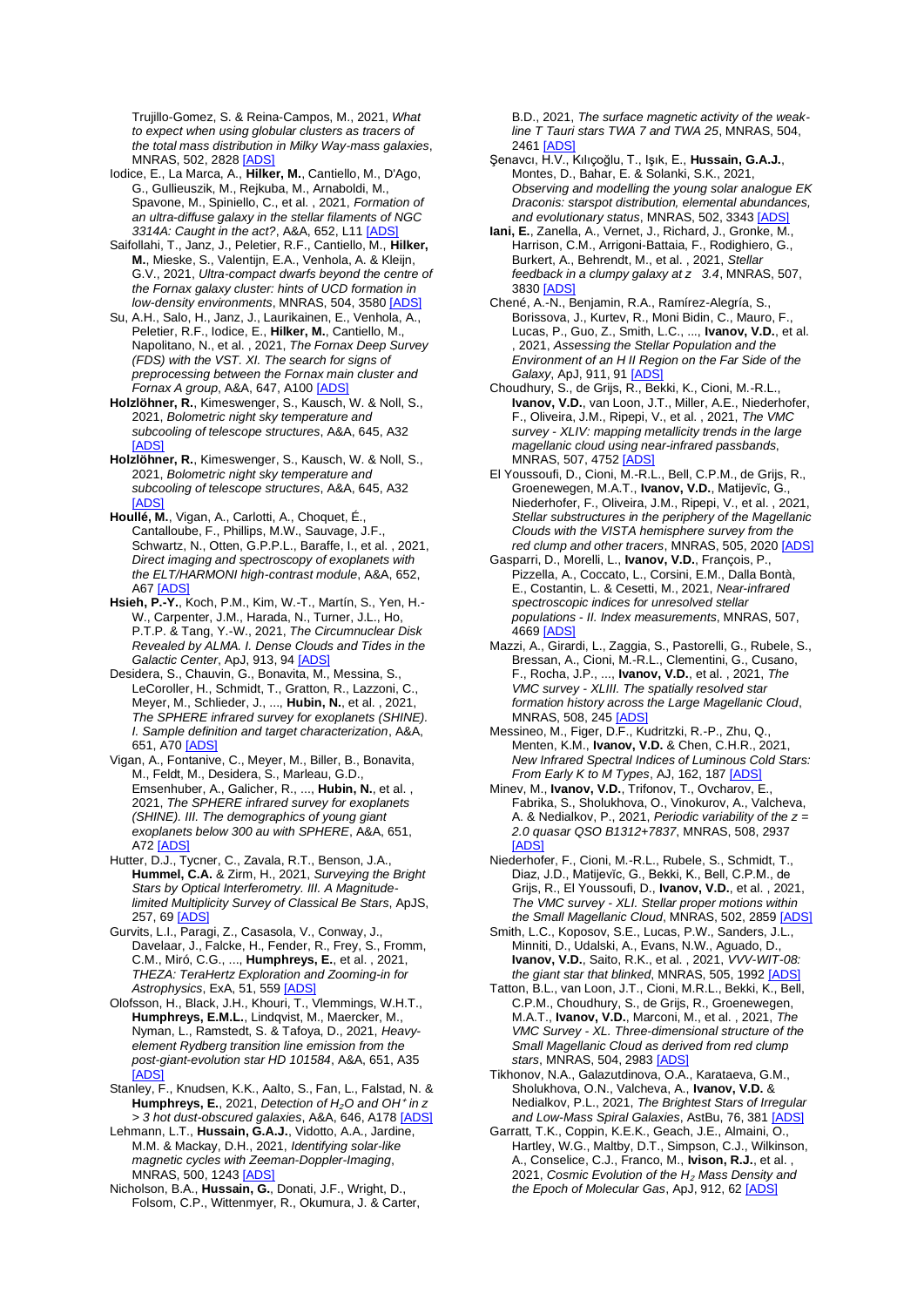Montaña, A., Zavala, J.A., Aretxaga, I., Hughes, D.H., **Ivison, R.J.**, Pope, A., Sánchez-Argüelles, D., Wilson, G.W., Yun, M., Cantua, O.A., et al. , 2021, *Early science with the Large Millimeter Telescope: a 1.1 mm AzTEC survey of red-Herschel dusty star-forming galaxies*, MNRAS, 505, 5260 [\[ADS\]](https://ui.adsabs.harvard.edu/#abs/2021MNRAS.505.5260M)

Riechers, D.A., Nayyeri, H., Burgarella, D., Emonts, B.H.C., Clements, D.L., Cooray, A., **Ivison, R.J.**, Oliver, S., Pérez-Fournon, I. & Rigopoulou, D., 2021, *Rise of the Titans: Gas Excitation and Feedback in a Binary Hyperluminous Dusty Starburst Galaxy at z* <sup>∼</sup> *6*, ApJ, 907, 62 [\[ADS\]](https://ui.adsabs.harvard.edu/#abs/2021ApJ...907...62R)

Smail, I., Dudzevičiūtė, U., Stach, S.M., Almaini, O., Birkin, J.E., Chapman, S.C., Chen, C.-C., Geach, J.E., Gullberg, B., Hodge, J.A., ..., **Ivison, R.J.**, et al. , 2021, *An ALMA survey of the S2CLS UDS field: optically invisible submillimetre galaxies*, MNRAS, 502, 3426 [\[ADS\]](https://ui.adsabs.harvard.edu/#abs/2021MNRAS.502.3426S)

Stacey, H.R., McKean, J.P., Powell, D.M., Vegetti, S., Rizzo, F., Spingola, C., Auger, M.W., **Ivison, R.J.** & van der Werf, P.P., 2021, *The rocky road to quiescence: compaction and quenching of quasar host galaxies at z* <sup>∼</sup> *2*, MNRAS, 500, 366[7 \[ADS\]](https://ui.adsabs.harvard.edu/#abs/2021MNRAS.500.3667S)

Stach, S.M., Smail, I., Amvrosiadis, A., Swinbank, A.M., Dudzevičiūtė, U., Geach, J.E., Almaini, O., Birkin, J.E., Chen, C.-C., Conselice, C.J., ..., **Ivison, R.J.**, et al. , 2021, *An ALMA survey of the SCUBA-2 Cosmology Legacy Survey UKIDSS/UDS field: halo masses for submillimetre galaxies*, MNRAS, 504, 172 [\[ADS\]](https://ui.adsabs.harvard.edu/#abs/2021MNRAS.504..172S)

Umehata, H., Smail, I., Steidel, C.C., Hayes, M., Scott, D., Swinbank, A.M., **Ivison, R.J.**, Nagao, T., Kubo, M., Nakanishi, K., et al. , 2021, *ALMA Observations of Lyα Blob 1: Multiple Major Mergers and Widely Distributed Interstellar Media*, ApJ, 918, 69 [\[ADS\]](https://ui.adsabs.harvard.edu/#abs/2021ApJ...918...69U)

Vidal-García, A., Falgarone, E., Arrigoni Battaia, F., Godard, B., **Ivison, R.J.**, Zwaan, M.A., Herrera, C., Frayer, D., Andreani, P. & Li, Q., 2021, *Where infall meets outflows: turbulent dissipation probed by CH*<sup>+</sup> *and Lyα in the starburst/AGN galaxy group SMM J02399-0136 at z 2.8*, MNRAS, 506, 2551 [\[ADS\]](https://ui.adsabs.harvard.edu/#abs/2021MNRAS.506.2551V)

Carrasco-González, C., Sanna, A., Rodríguez-Kamenetzky, A., Moscadelli, L., Hoare, M., Torrelles, J.M., Galván-Madrid, R. & **Izquierdo, A.F.**, 2021, *Zooming into the Collimation Zone in a Massive Protostellar Jet*, ApJL, 914, L[1 \[ADS\]](https://ui.adsabs.harvard.edu/#abs/2021ApJ...914L...1C)

**Izquierdo, A.F.**, Testi, L., Facchini, S., Rosotti, G.P. & van Dishoeck, E.F., 2021, *The Disc Miner. I. A statistical framework to detect and quantify kinematical perturbations driven by young planets in discs*, A&A, 650, A17[9 \[ADS\]](https://ui.adsabs.harvard.edu/#abs/2021A%26A...650A.179I)

**Izquierdo, A.F.**, Smith, R.J., Glover, S.C.O., Klessen, R.S., Treß, R.G., Sormani, M.C., Clark, P.C., Duarte-Cabral, A. & Zucker, C., 2021, *The Cloud Factory II: gravoturbulent kinematics of resolved molecular clouds in a galactic potential*, MNRAS, 500, 5268 **IADS** 

- **Jarvis, M.E.**, Harrison, C.M., Mainieri, V., Alexander, D.M., Arrigoni Battaia, F., Calistro Rivera, G., Circosta, C., Costa, T., De Breuck, C., Edge, A.C., et al. , 2021, *The quasar feedback survey: discovering hidden Radio-AGN and their connection to the host galaxy ionized gas*, MNRAS, 503, 178[0 \[ADS\]](https://ui.adsabs.harvard.edu/#abs/2021MNRAS.503.1780J)
- Silpa, S., Kharb, P., Harrison, C.M., Ho, L.C., **Jarvis, M.E.**, Ishwara-Chandra, C.H. & Sebastian, B., 2021, *Outflows in the radio-intermediate quasar III Zw 2: a polarization study with the EVLA and uGMRT*, MNRAS, 507, 99[1 \[ADS\]](https://ui.adsabs.harvard.edu/#abs/2021MNRAS.507..991S)

**Jimenez-Gallardo, A.**, Massaro, F., Balmaverde, B., Paggi, A., Capetti, A., Forman, W.R., Kraft, R.P., Baldi, R.D., Mahatma, V.H., Mazzucchelli, C., et al. , 2021, *Raining in MKW 3 s: A Chandra-MUSE Analysis of X-Ray Cold Filaments around 3CR 318.1*, ApJL, 912, **L25** [ADS]

Missaglia, V., Massaro, F., Liuzzo, E., Paggi, A., Kraft, R.P., Forman, W.R., **Jimenez-Gallardo, A.**, Madrid, J.P., Ricci, F., Stuardi, C., et al. , 2021, *Hidden Treasures in the Unknown 3CR Extragalactic Radio* 

*Sky: A Multiwavelength Approach*, ApJS, 255, 18 [\[ADS\]](https://ui.adsabs.harvard.edu/#abs/2021ApJS..255...18M)

- Bergmann, C., **Jones, M.I.**, Zhao, J., Mustill, A.J., Brahm, R., Torres, P., Wittenmyer, R.A., Gunn, F., Pollard, K.R., Zapata, A., et al. , 2021, *HD 76920 b pinned down: A detailed analysis of the most eccentric planetary system around an evolved star*, PASA, 38, e019 [ADS
- Hobson, M.J., Brahm, R., Jordán, A., Espinoza, N., Kossakowski, D., Henning, T., Rojas, F., Schlecker, M., Sarkis, P., Trifonov, T., ..., **Jones, M.**, et al. , 2021, *A Transiting Warm Giant Planet around the Young Active Star TOI-201*, AJ, 161, 23[5 \[ADS\]](https://ui.adsabs.harvard.edu/#abs/2021AJ....161..235H)

**Jones, M.I.**, Wittenmyer, R., Aguilera-Gómez, C., Soto, M.G., Torres, P., Trifonov, T., Jenkins, J.S., Zapata, A., Sarkis, P., Zakhozhay, O., et al. , 2021, *Four Jovian planets around low-luminosity giant stars observed by the EXPRESS and PPPS*, A&A, 646, A13[1 \[ADS\]](https://ui.adsabs.harvard.edu/#abs/2021A%26A...646A.131J)

- Soto, M.G., **Jones, M.I.** & Jenkins, J.S., 2021, *SPECIES. II. Stellar parameters of the EXPRESS giant star sample*, A&A, 647, A15[7 \[ADS\]](https://ui.adsabs.harvard.edu/#abs/2021A%26A...647A.157S)
- Inomata, A. & **Junker, G.**, 2021, *Power Law Duality in Classical and Quantum Mechanics*, Symm, 13, 409 [\[ADS\]](https://ui.adsabs.harvard.edu/#abs/2021Symm...13..409I)
- **Junker, G.**, 2021, *On the Supersymmetry of the Klein– Gordon Oscillator*, Symm, 13, 83[5 \[ADS\]](https://ui.adsabs.harvard.edu/#abs/2021Symm...13..835J)
- Zare, S., Hassanabadi, H. & **Junker, G.**, 2021, *Relativistic free fermions in spiral dislocation space-time with a distortion of a radial line into a spiral*, IJMPA, 36, 215021[5 \[ADS\]](https://ui.adsabs.harvard.edu/#abs/2021IJMPA..3650215Z)

Gupta, K.K., Ricci, C., Tortosa, A., Ueda, Y., Kawamuro, T., Koss, M., Trakhtenbrot, B., Oh, K., Bauer, F.E., Ricci, F., ..., **Kakkad, D.**, et al. , 2021, *BAT AGN Spectroscopic Survey XXVII: scattered X-Ray radiation in obscured active galactic nuclei*, MNRAS, 504, 42[8 \[ADS\]](https://ui.adsabs.harvard.edu/#abs/2021MNRAS.504..428G)

Scholtz, J., Harrison, C.M., Rosario, D.J., Alexander, D.M., Knudsen, K.K., Stanley, F., Chen, C.-C., **Kakkad, D.**, Mainieri, V. & Mullaney, J., 2021, *The impact of ionized outflows from z 2.5 quasars is not through instantaneous in situ quenching: the evidence from*  ALMA and VLT/SINFONI, MNRAS, 505, 546[9 \[ADS\]](https://ui.adsabs.harvard.edu/#abs/2021MNRAS.505.5469S)

**Kammerer, J.**, Lacour, S., Stolker, T., Mollière, P., Sing, D.K., Nasedkin, E., Kervella, P., Wang, J.J., Ward-Duong, K., Nowak, M., et al. , 2021, *GRAVITY K-band spectroscopy of HD 206893 B. Brown dwarf or exoplanet*, A&A, 652, A5[7 \[ADS\]](https://ui.adsabs.harvard.edu/#abs/2021A%26A...652A..57K)

- **Kammerer, J.**, Kasper, M., Ireland, M.J., Köhler, R., Laugier, R., Martinache, F., Siebenmorgen, R., van den Ancker, M.E., van Boekel, R., Herbst, T.M., et al. , 2021, *Mid-infrared photometry of the T Tauri triple system with kernel phase interferometry*, A&A, 646, A3[6 \[ADS\]](https://ui.adsabs.harvard.edu/#abs/2021A%26A...646A..36K)
- Rains, A.D., Žerjal, M., Ireland, M.J., Nordlander, T., Bessell, M.S., Casagrande, L., Onken, C.A., Joyce, M., **Kammerer, J.** & Abbot, H., 2021, *Characterization of 92 southern TESS candidate planet hosts and a new photometric [Fe/H] relation for cool dwarfs*, MNRAS, 504, 578[8 \[ADS\]](https://ui.adsabs.harvard.edu/#abs/2021MNRAS.504.5788R)
- Žerjal, M., Rains, A.D., Ireland, M.J., Zhou, G., **Kammerer, J.**, Wallace, A., Orenstein, B.J., Nordlander, T., Abbot, H. & Chang, S.-W., 2021, *A spectroscopically confirmed Gaia-selected sample of 318 new young stars within* ∼*200 pc*, MNRAS, 503, 93[8 \[ADS\]](https://ui.adsabs.harvard.edu/#abs/2021MNRAS.503..938Z)
- Biller, B.A., Apai, D., Bonnefoy, M., Desidera, S., Gratton, R., **Kasper, M.**, Kenworthy, M., Lagrange, A.-M., Lazzoni, C., Mesa, D., et al. , 2021, *A high-contrast search for variability in HR 8799bc with VLT-SPHERE*, MNRAS, 503, 74[3 \[ADS\]](https://ui.adsabs.harvard.edu/#abs/2021MNRAS.503..743B)
- Arzoumanian, D., Furuya, R.S., Hasegawa, T., Tahani, M., Sadavoy, S., Hull, C.L.H., Johnstone, D., Koch, P.M., Inutsuka, S., Doi, Y., ..., **Kemper, F.**, et al. , 2021, *Dust polarized emission observations of NGC 6334. BISTRO reveals the details of the complex but organized magnetic field structure of the high-mass*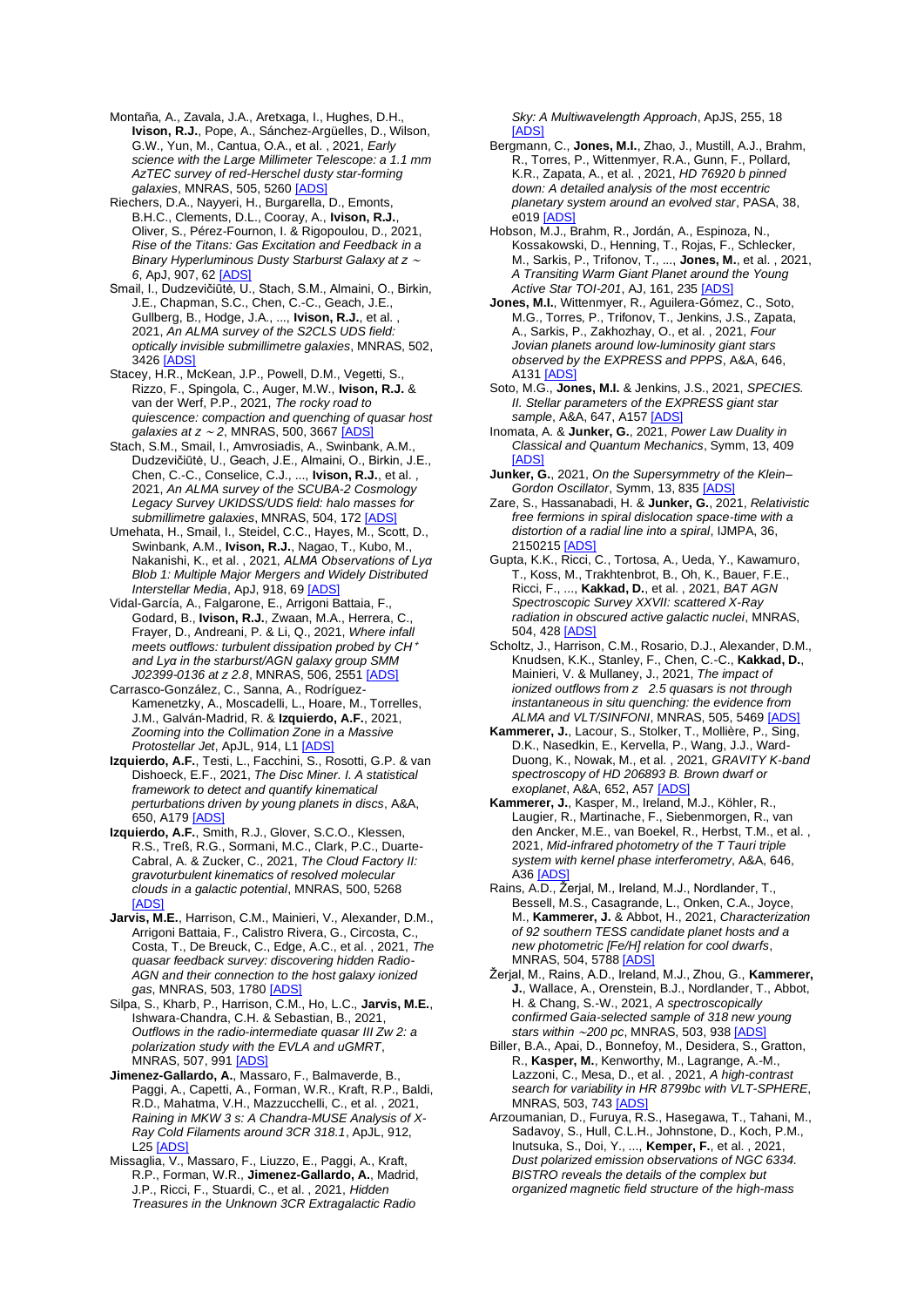*star-forming hub-filament network*, A&A, 647, A78 [\[ADS\]](https://ui.adsabs.harvard.edu/#abs/2021A%26A...647A..78A)

- Eswaraiah, C., Li, D., Furuya, R.S., Hasegawa, T., Ward-Thompson, D., Qiu, K., Ohashi, N., Pattle, K., Sadavoy, S., Hull, C.L.H., ..., **Kemper, F.**, et al. , 2021, *The JCMT BISTRO Survey: Revealing the Diverse Magnetic Field Morphologies in Taurus Dense Cores with Sensitive Submillimeter Polarimetry*, ApJL, 912, L2[7 \[ADS\]](https://ui.adsabs.harvard.edu/#abs/2021ApJ...912L..27E)
- Jones, O.C., Nally, C., Sharp, M.J., McDonald, I., Boyer, M.L., Meixner, M., **Kemper, F.**, Ferguson, A.M.N., Goldman, S.R. & Rich, R.M., 2021, *Infrared variable stars in the compact elliptical galaxy M32*, MNRAS, 504, 56[5 \[ADS\]](https://ui.adsabs.harvard.edu/#abs/2021MNRAS.504..565J)
- Lyo, A.R., Kim, J., Sadavoy, S., Johnstone, D., Berry, D., Pattle, K., Kwon, W., Bastien, P., Onaka, T., Di Francesco, J., ..., **Kemper, F.**, et al. , 2021, *The JCMT BISTRO Survey: An 850/450 μm Polarization Study of NGC 2071IR in Orion B*, ApJ, 918, 8[5 \[ADS\]](https://ui.adsabs.harvard.edu/#abs/2021ApJ...918...85L)
- Ngoc, N.B., Diep, P.N., Parsons, H., Pattle, K., Hoang, T., Ward-Thompson, D., Tram, L.N., Hull, C.L.H., Tahani, M., Furuya, R., ..., **Kemper, F.**, et al. , 2021, *Observations of Magnetic Fields Surrounding LkHα 101 Taken by the BISTRO Survey with JCMT-POL-2*, ApJ, 908, 10 [ADS
- Smith, M.W.L., Eales, S.A., Williams, T.G., Lee, B., Li, Z., Barmby, P., Bureau, M., Chapman, S., Cho, B.S., Chung, A., ..., **Kemper, F.**, et al. , 2021, *The HASHTAG Project: The First Submillimeter Images of the Andromeda Galaxy from the Ground*, ApJS, 257, 52 [\[ADS\]](https://ui.adsabs.harvard.edu/#abs/2021ApJS..257...52S)
- Cañameras, R., Nesvadba, N.P.H., **Kneissl, R.**, König, S., Yang, C., Beelen, A., Hill, R., Le Floc'h, E. & Scott, D., 2021, *Planck's Dusty GEMS. VIII. Dense-gas reservoirs in the most active dusty starbursts at z* <sup>∼</sup> *3*, A&A, 645, A4[5 \[ADS\]](https://ui.adsabs.harvard.edu/#abs/2021A%26A...645A..45C)
- Farren, G.S., Partridge, B., **Kneissl, R.**, Aiola, S., Datta, R., Gralla, M. & Li, Y., 2021, *Confirming the Calibration of ALMA Using Planck Observations*, ApJS, 256, 19 [\[ADS\]](https://ui.adsabs.harvard.edu/#abs/2021ApJS..256...19F)
- Bellotti, S. & **Korhonen, H.**, 2021, *Simulating starspot activity jitter for spectral types F-M: Realistic estimates for a representative sample of known exoplanet hosts*, AN, 342, 926 [ADS
- Jones, D.O., Foley, R.J., Narayan, G., Hjorth, J., Huber, M.E., Aleo, P.D., Alexander, K.D., Angus, C.R., Auchettl, K., Baldassare, V.F., ..., **Korhonen, H.**, et al. , 2021, *The Young Supernova Experiment: Survey Goals, Overview, and Operations*, ApJ, 908, 143 [\[ADS\]](https://ui.adsabs.harvard.edu/#abs/2021ApJ...908..143J)
- **Korhonen, H.**, Roettenbacher, R.M., Gu, S., Grundahl, F., Andersen, M.F., Henry, G.W., Jessen-Hansen, J., Antoci, V. & Pallé, P.L., 2021, *Observing the changing surface structures of the active K giant σ Geminorum with SONG*, A&A, 646, A[6 \[ADS\]](https://ui.adsabs.harvard.edu/#abs/2021A%26A...646A...6K)
- Gravity Collaboration, **Koutoulaki, M.**, Garcia Lopez, R., Natta, A., Fedriani, R., Caratti O Garatti, A., Ray, T.P., Coffey, D., Brandner, W., Dougados, C., et al. , 2021, *The GRAVITY young stellar object survey. IV. The CO overtone emission in 51 Oph at sub-au scales*, A&A, 645, A5[0 \[ADS\]](https://ui.adsabs.harvard.edu/#abs/2021A%26A...645A..50G)
- **Kravchenko, K.**, Jorissen, A., Van Eck, S., Merle, T., Chiavassa, A., Paladini, C., Freytag, B., Plez, B., Montargès, M. & Van Winckel, H., 2021, *Atmosphere of Betelgeuse before and during the Great Dimming event revealed by tomography*, A&A, 650, L17 [\[ADS\]](https://ui.adsabs.harvard.edu/#abs/2021A%26A...650L..17K)
- Fernández-Trincado, J.G., Beers, T.C., Minniti, D., Carigi, L., Placco, V.M., Chun, S.-H., Lane, R.R., Geisler, D., Villanova, S., Souza, S.O., ..., **Kundu, R.**, et al. , 2021, *APOGEE discovery of a chemically atypical star disrupted from NGC 6723 and captured by the Milky Way bulge*, A&A, 647, A64 [\[ADS\]](https://ui.adsabs.harvard.edu/#abs/2021A%26A...647A..64F)
- **Kundu, R.**, Navarrete, C., Fernández-Trincado, J.G., Minniti, D., Singh, H.P., Sbordone, L., Piatti, A.E. & Reylé, C., 2021, *The search for extratidal star candidates around Galactic globular clusters NGC*

*2808, NGC 6266, and NGC 6397 with Gaia DR2 astrometry*, A&A, 645, A11[6 \[ADS\]](https://ui.adsabs.harvard.edu/#abs/2021A%26A...645A.116K)

- Cooke, D.A., Bauche, J., Cascella, M., Chappell, J., Alemany-Fernández, R., Gorgisyan, I., Gschwendtner, E., Jolly, S., Kain, V., Keeble, F., ..., **La Penna, P.**, et al. , 2021, *Measurement and application of electron stripping of ultrarelativistic 20⁸Pb81+*, NIMPA, 988, 16490[2 \[ADS\]](https://ui.adsabs.harvard.edu/#abs/2021NIMPA.98864902C)
- **Lacour, S.**, Wang, J.J., Rodet, L., Nowak, M., Shangguan, J., Beust, H., Lagrange, A.M., Abuter, R., Amorim, A., Asensio-Torres, R., et al. , 2021, *The mass of β Pictoris c from β Pictoris b orbital motion*, A&A, 654, L2 [\[ADS\]](https://ui.adsabs.harvard.edu/#abs/2021A%26A...654L...2L)
- Wang, J.J., Vigan, A., **Lacour, S.**, Nowak, M., Stolker, T., De Rosa, R.J., Ginzburg, S., Gao, P., Abuter, R., Amorim, A., et al. , 2021, *Constraining the Nature of the PDS 70 Protoplanets with VLTI/GRAVITY*, AJ, 161, 14[8 \[ADS\]](https://ui.adsabs.harvard.edu/#abs/2021AJ....161..148W)
- Hernandez, M.S., Schreiber, M.R., Parsons, S.G., Gänsicke, B.T., **Lagos, F.**, Raddi, R., Toloza, O., Tovmassian, G., Zorotovic, M., Irawati, P., et al. , 2021, *The White Dwarf Binary Pathways Survey - IV. Three close white dwarf binaries with G-type*  secondary stars, MNRAS, 501, 1677 [AD
- **Lagos, F.**, Schreiber, M.R., Zorotovic, M., Gänsicke, B.T., Ronco, M.P. & Hamers, A.S., 2021, *WD 1856 b: a close giant planet around a white dwarf that could have survived a common envelope phase*, MNRAS, 501, 67[6 \[ADS\]](https://ui.adsabs.harvard.edu/#abs/2021MNRAS.501..676L)
- **Lamperti, I.**, Harrison, C.M., Mainieri, V., Kakkad, D., Perna, M., Circosta, C., Scholtz, J., Carniani, S. Cicone, C., Alexander, D.M., et al. , 2021, *SUPER. V. ALMA continuum observations of z* <sup>∼</sup> *2 AGN and the elusive evidence of outflows influencing star formation*, A&A, 654, A90 [AD
- Greenwell, C., Gandhi, P., Stern, D., Boorman, P., Toba, Y., **Lansbury, G.**, Mainieri, V. & Desira, C., 2021, *A candidate optically quiescent quasar lacking narrow*  emission lines, MNRAS, 503, L8[0 \[ADS\]](https://ui.adsabs.harvard.edu/#abs/2021MNRAS.503L..80G)
- Jiang, J., Baloković, M., Brightman, M., Liu, H., Harrison, F.A. & **Lansbury, G.B.**, 2021, *A highly accreting lowmass black hole hidden in the dust: Suzaku and NuSTAR observations of the NLS1 Mrk 1239*, MNRAS, 505, 70[2 \[ADS\]](https://ui.adsabs.harvard.edu/#abs/2021MNRAS.505..702J)
- Ricci, C., Privon, G.C., Pfeifle, R.W., Armus, L., Iwasawa, K., Torres-Albà, N., Satyapal, S., Bauer, F.E., Treister, E., Ho, L.C., ..., **Lansbury, G.**, et al. , 2021, *A hard Xray view of luminous and ultra-luminous infrared galaxies in GOALS - I. AGN obscuration along the merger sequence*, MNRAS, 506, 593[5 \[ADS\]](https://ui.adsabs.harvard.edu/#abs/2021MNRAS.506.5935R)
- Cortes, P.C., **Le Gouellec, V.J.M.**, Hull, C.L.H., Girart, J.M., Louvet, F., Fomalont, E.B., Kameno, S. Moellenbrock, G.A., Nagai, H. & Nakanishi, K., 2021, *The Explosion in Orion-KL as Seen by Mosaicking the Magnetic Field with ALMA*, ApJ, 907, 94 [\[ADS\]](https://ui.adsabs.harvard.edu/#abs/2021ApJ...907...94C)
- Doi, Y., Tomisaka, K., Hasegawa, T., Coudé, S., Arzoumanian, D., Bastien, P., Matsumura, M., Tahani, M., Sadavoy, S., Hull, C.L.H., ..., **Le Gouellec, V.J.M.**, et al. , 2021, *The JCMT BISTRO Survey: Evidence for Pinched Magnetic Fields in Quiescent Filaments of NGC 1333*, ApJL, 923, L[9 \[ADS\]](https://ui.adsabs.harvard.edu/#abs/2021ApJ...923L...9D)
- De Cia, A., Jenkins, E.B., Fox, A.J., **Ledoux, C.**, Ramburth-Hurt, T., Konstantopoulou, C., Petitjean, P. & Krogager, J.-K., 2021, *Large metallicity variations in the Galactic interstellar medium*, Nature, 597, 206 [\[ADS\]](https://ui.adsabs.harvard.edu/#abs/2021Natur.597..206D)
- Heintz, K.E., Björnsson, G., Neeleman, M., Christensen, L., Fynbo, J.P.U., Jakobsson, P., Krogager, J.K., Laskar, T., **Ledoux, C.**, Magdis, G., et al. , 2021, *GRB host galaxies with strong H*<sup>₂</sup> *absorption: CO-dark molecular gas at the peak of cosmic star formation*, MNRAS, 507, 143[4 \[ADS\]](https://ui.adsabs.harvard.edu/#abs/2021MNRAS.507.1434H)
- Kosenko, D.N., Balashev, S.A., Noterdaeme, P., Krogager, J.K., Srianand, R. & **Ledoux, C.**, 2021, *HD molecules at high redshift: cosmic ray ionization rate in the diffuse interstellar medium*, MNRAS, 505, 381[0 \[ADS\]](https://ui.adsabs.harvard.edu/#abs/2021MNRAS.505.3810K)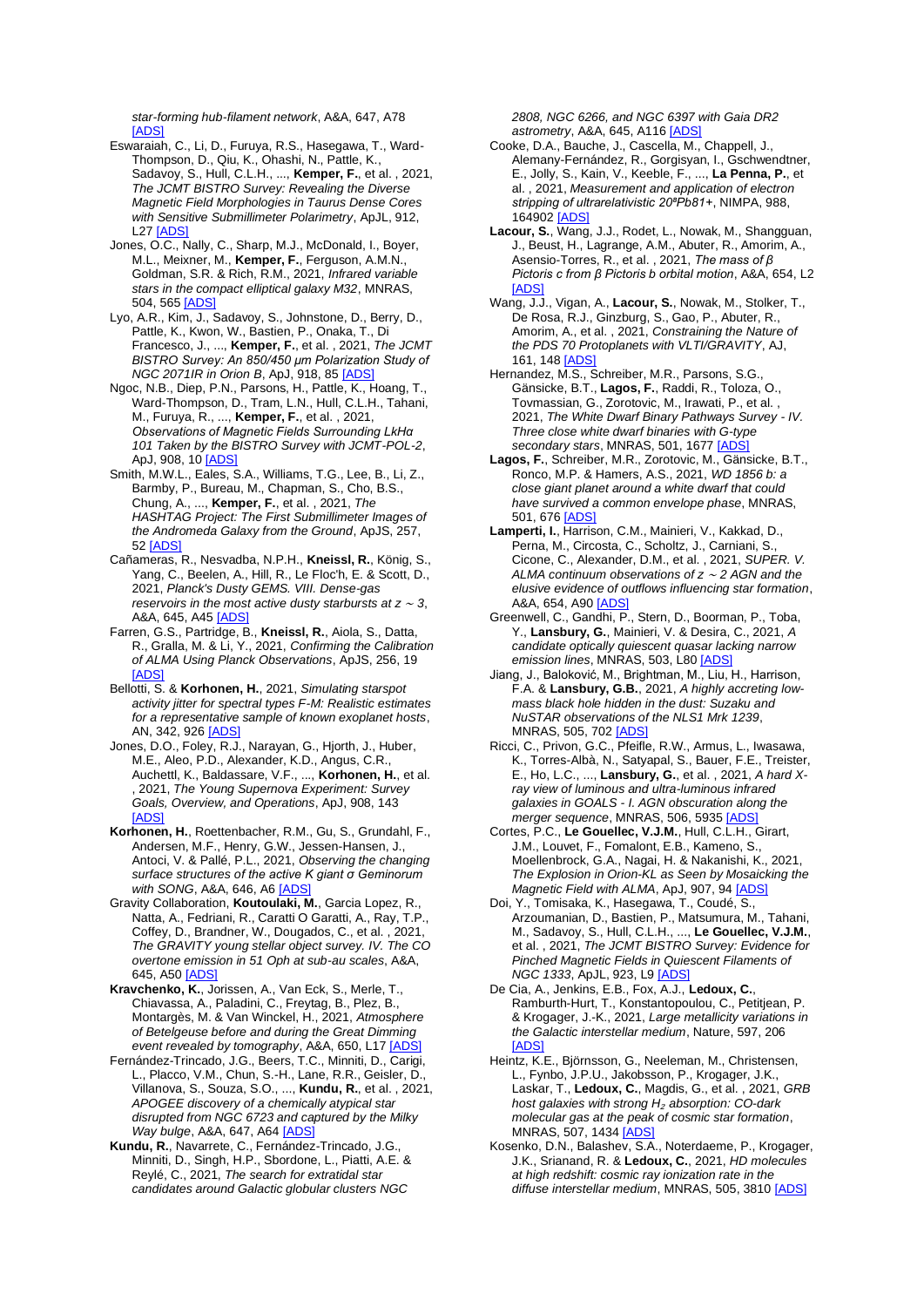Noterdaeme, P., Balashev, S., **Ledoux, C.**, Duchoquet, G., López, S., Telikova, K., Boissé, P., Krogager, J.K., De Cia, A. & Bergeron, J., 2021, *Sharpening quasar absorption lines with ESPRESSO. Temperature of warm gas at z* <sup>∼</sup> *2, constraints on the Mg isotopic ratio, and structure of cold gas at z* <sup>∼</sup> *0.5*, A&A, 651, A7[8 \[ADS\]](https://ui.adsabs.harvard.edu/#abs/2021A%26A...651A..78N)

Solimano, M., González-López, J., Barrientos, L.F. Aravena, M., López, S., Tejos, N., Sharon, K., Dahle, H., Bayliss, M., **Ledoux, C.**, et al. , 2021, *Molecular gas budget and characterization of intermediate-mass star-forming galaxies at z* ≈ 2-3, A&A, 655, A42 [\[ADS\]](https://ui.adsabs.harvard.edu/#abs/2021A%26A...655A..42S)

Tejos, N., López, S., **Ledoux, C.**, Fernández-Figueroa, A., Rivas, N., Sharon, K., Johnston, E.J., Florian, M.K., D'Ago, G., Katsianis, A., et al. , 2021, *Telltale signs of metal recycling in the circumgalactic medium of a z 0.77 galaxy*, MNRAS, 507, 663 [\[ADS\]](https://ui.adsabs.harvard.edu/#abs/2021MNRAS.507..663T)

**Leftley, J.H.**, Tristram, K.R.W., Hönig, S.F., Asmus, D., Kishimoto, M. & Gandhi, P., 2021, *Resolving the Hot Dust Disk of ESO323-G77*, ApJ, 912, 96 [\[ADS\]](https://ui.adsabs.harvard.edu/#abs/2021ApJ...912...96L)

Li, C.-J., Chu, Y.-H., Raymond, J.C., **Leibundgut, B.**, Seitenzahl, I.R. & Morlino, G., 2021, *Forbidden Line Emission from Type Ia Supernova Remnants Containing Balmer-dominated Shells*, ApJ, 923, 141 [\[ADS\]](https://ui.adsabs.harvard.edu/#abs/2021ApJ...923..141L)

Huda, I.N., Hidayat, T., Dermawan, B., Lambert, S., Liu, N., **Leon, S.**, Fujisawa, K., Yonekura, Y., Sugiyama, K., Hirota, T., et al. , 2021, *Measuring the impact of Indonesian antennas on global geodetic VLBI network*, ExA, 52, 141 [\[ADS\]](https://ui.adsabs.harvard.edu/#abs/2021ExA....52..141H)

Bourrier, V., Lovis, C., Cretignier, M., Allart, R., Dumusque, X., Delisle, J.B., Deline, A., Sousa, S.G., Adibekyan, V., Alibert, Y., ..., **Lo Curto, G.**, et al. , 2021, *The Rossiter-McLaughlin effect revolutions: an ultra-short period planet and a warm mini-Neptune on perpendicular orbits*, A&A, 654, A152 [\[ADS\]](https://ui.adsabs.harvard.edu/#abs/2021A%26A...654A.152B)

Casasayas-Barris, N., Palle, E., Stangret, M., Bourrier, V., Tabernero, H.M., Yan, F., Borsa, F., Allart, R., Zapatero Osorio, M.R., Lovis, C., ..., **Lo Curto, G.**, et al. , 2021, *The atmosphere of HD 209458b seen with ESPRESSO. No detectable planetary absorptions at high resolution*, A&A, 647, A2[6 \[ADS\]](https://ui.adsabs.harvard.edu/#abs/2021A%26A...647A..26C)

Unger, N., Ségransan, D., Queloz, D., Udry, S., Lovis, C., Mordasini, C., Ahrer, E., Benz, W., Bouchy, F., Delisle, J.B., ..., **Lo Curto, G.**, et al. , 2021, *The HARPS search for southern extra-solar planets. XLVI. 12 super-Earths around the solar type stars HD 39194, HD 93385, HD 96700, HD 154088, and HD 189567*, A&A, 654, A104 [\[ADS\]](https://ui.adsabs.harvard.edu/#abs/2021A%26A...654A.104U)

Lançon, A., Gonneau, A., Verro, K., Prugniel, P., Arentsen, A., Trager, S.C., Peletier, R., Chen, Y.P., Coelho, P., Falcón-Barroso, J., ..., **Lyubenova, M.**, et al. , 2021, *A comparison between X-shooter spectra and PHOENIX models across the HR-diagram*, A&A, 649, A9[7 \[ADS\]](https://ui.adsabs.harvard.edu/#abs/2021A%26A...649A..97L)

Cicone, C., **Mainieri, V.**, Circosta, C., Kakkad, D., Vietri, G., Perna, M., Bischetti, M., Carniani, S., Cresci, G., Harrison, C., et al. , 2021, *SUPER. VI. A giant molecular halo around a z*∼*2 quasar*, A&A, 654, L8 [\[ADS\]](https://ui.adsabs.harvard.edu/#abs/2021A%26A...654L...8C)

Circosta, C., **Mainieri, V.**, Lamperti, I., Padovani, P., Bischetti, M., Harrison, C.M., Kakkad, D., Zanella, A., Vietri, G., Lanzuisi, G., et al. , 2021, *SUPER. IV. CO(J = 3-2) properties of active galactic nucleus hosts at cosmic noon revealed by ALMA*, A&A, 646, A9[6 \[ADS\]](https://ui.adsabs.harvard.edu/#abs/2021A%26A...646A..96C)

Kashino, D., Lilly, S.J., Silverman, J.D., Renzini, A., Daddi, E., Bardelli, S., Cucciati, O., Kartaltepe, J.S., **Mainieri, V.**, Pelló, R., et al. , 2021, *The 2175 Å Dust Feature in Star-forming Galaxies at 1.3 ≤ z ≤ 1.8: The Dependence on Stellar Mass and Specific Star Formation Rate*, ApJ, 909, 21[3 \[ADS\]](https://ui.adsabs.harvard.edu/#abs/2021ApJ...909..213K)

Tozzi, G., Cresci, G., Marasco, A., Nardini, E., Marconi, A., Mannucci, F., Chartas, G., Rizzo, F., Amiri, A., Brusa, M., ..., **Mainieri, V.**, et al. , 2021, *Connecting X-ray nuclear winds with galaxy-scale ionised outflows in two z* <sup>∼</sup> *1.5 lensed quasars*, A&A, 648, A99 [\[ADS\]](https://ui.adsabs.harvard.edu/#abs/2021A%26A...648A..99T)

Alcalá, J.M., Gangi, M., Biazzo, K., Antoniucci, S., Frasca, A., Giannini, T., Munari, U., Nisini, B., Harutyunyan, A.

& **Manara, C.F.**, 2021, *GIARPS High-resolution Observations of T Tauri stars (GHOsT). III. A pilot study of stellar and accretion properties*, A&A, 652, A7[2 \[ADS\]](https://ui.adsabs.harvard.edu/#abs/2021A%26A...652A..72A)

Braun, T.A.M., Yen, H.-W., Koch, P.M., **Manara, C.F.**, Miotello, A. & Testi, L., 2021, *Dynamical Stellar Masses of Pre-main-sequence Stars in Lupus and Taurus Obtained with ALMA Surveys in Comparison with Stellar Evolutionary Models*, ApJ, 908, 4[6 \[ADS\]](https://ui.adsabs.harvard.edu/#abs/2021ApJ...908...46B)

Campbell-White, J., Sicilia-Aguilar, A., **Manara, C.F.**, Matsumura, S., Fang, M., Frasca, A. & Roccatagliata, V., 2021, *The STAR-MELT PYTHON package for emission-line analysis of YSOs*, MNRAS, 507, 3331 **[ADS** 

Covey, K.R., Larson, K.A., Herczeg, G.J. & **Manara, C.F.**, 2021, *A Differential Measurement of Circumstellar Extinction for AA Tau's 2011 Dimming Event*, AJ, 161, 61 [\[ADS\]](https://ui.adsabs.harvard.edu/#abs/2021AJ....161...61C)

Erkal, J., Nisini, B., Coffey, D., Bacciotti, F., Hartigan, P., Antoniucci, S., Giannini, T., Eislöffel, J. & **Manara, C.F.**, 2021, *Probing Jets from Young Embedded Sources: Clues from HST Near-IR [Fe II] Images*, ApJ, 919, 2[3 \[ADS\]](https://ui.adsabs.harvard.edu/#abs/2021ApJ...919...23E)

Flaischlen, S., Preibisch, T., **Manara, C.F.** & Ercolano, B., 2021, *Testing the models of X-ray driven photoevaporation with accreting stars in the Orion Nebula Cluster*, A&A, 648, A12[1 \[ADS\]](https://ui.adsabs.harvard.edu/#abs/2021A%26A...648A.121F)

Kurtovic, N.T., Pinilla, P., Long, F., Benisty, M., **Manara, C.F.**, Natta, A., Pascucci, I., Ricci, L., Scholz, A. & Testi, L., 2021, *Size and structures of disks around very low mass stars in the Taurus star-forming region*, A&A, 645, A139 [\[ADS\]](https://ui.adsabs.harvard.edu/#abs/2021A%26A...645A.139K)

Lovell, J.B., Wyatt, M.C., Ansdell, M., Kama, M., Kennedy, G.M., **Manara, C.F.**, Marino, S., Matrà, L., Rosotti, G., Tazzari, M., et al. , 2021, *ALMA survey of Lupus class III stars: Early planetesimal belt formation and rapid disc dispersal*, MNRAS, 500, 4878 [\[ADS\]](https://ui.adsabs.harvard.edu/#abs/2021MNRAS.500.4878L)

Lovell, J.B., Kennedy, G.M., Marino, S., Wyatt, M.C., Ansdell, M., Kama, M., **Manara, C.F.**, Matrà, L., Rosotti, G., Tazzari, M., et al. , 2021, *Rapid CO gas dispersal from NO Lup's class III circumstellar disc*, MNRAS, 502, L6[6 \[ADS\]](https://ui.adsabs.harvard.edu/#abs/2021MNRAS.502L..66L)

**Manara, C.F.**, Frasca, A., Venuti, L., Siwak, M., Herczeg, G.J., Calvet, N., Hernandez, J., Tychoniec, Ł., Gangi, M., Alcalá, J.M., et al. , 2021, *PENELLOPE: The ESO data legacy program to complement the Hubble UV Legacy Library of Young Stars (ULLYSES). I. Survey presentation and accretion properties of Orion OB1 and σ-Orionis*, A&A, 650, A196 [ADS

Pinilla, P., Kurtovic, N.T., Benisty, M., **Manara, C.F.**, Natta, A., Sanchis, E., Tazzari, M., Stammler, S.M., Ricci, L. & Testi, L., 2021, *A bright inner disk and structures in the transition disk around the very low-mass star CIDA 1*, A&A, 649, A122 [\[ADS\]](https://ui.adsabs.harvard.edu/#abs/2021A%26A...649A.122P)

Ripepi, V., Catanzaro, G., Molnár, L., Plachy, E., Marconi, M., Clementini, G., Molinaro, R., De Somma, G., Leccia, S., **Mancino, S.**, et al. , 2021, *HD 344787: a true Polaris analogue?*, A&A, 647, A11[1 \[ADS\]](https://ui.adsabs.harvard.edu/#abs/2021A%26A...647A.111R)

Evans, F.A., **Marchetti, T.**, Rossi, E.M., Baggen, J.F.W. & Bloot, S., 2021, *Comparing hypervelocity star populations from the Large Magellanic Cloud and the Milky Way*, MNRAS, 507, 4997 [\[ADS\]](https://ui.adsabs.harvard.edu/#abs/2021MNRAS.507.4997E)

Li, Y.-B., Luo, A.L., Lu, Y.-J., Zhang, X.-S., Li, J., Wang, R., Zuo, F., Xiang, M., Ting, Y.-S., **Marchetti, T.**, et al. , 2021, *591 High-velocity Stars in the Galactic Halo Selected from LAMOST DR7 and Gaia DR2*, ApJS, 252, [3 \[ADS\]](https://ui.adsabs.harvard.edu/#abs/2021ApJS..252....3L)

**Marchetti, T.**, 2021, *Gaia EDR3 in 6D: searching for unbound stars in the galaxy*, MNRAS, 503, 137[4 \[ADS\]](https://ui.adsabs.harvard.edu/#abs/2021MNRAS.503.1374M)

Audibert, A., Combes, F., García-Burillo, S., Hunt, L., Eckart, A., Aalto, S., Casasola, V., Boone, F., Krips, M., Viti, S., ...& **Martín, S.**, 2021, *Black hole feeding and star formation in NGC 1808*, A&A, 656, A60 [\[ADS\]](https://ui.adsabs.harvard.edu/#abs/2021A%26A...656A..60A)

Barrientos, A., Holdship, J., Solar, M., **Martín, S.**, Rivilla, V.M., Viti, S., Mangum, J., Harada, N., Sakamoto, K., Muller, S., et al. , 2021, *Towards the prediction of*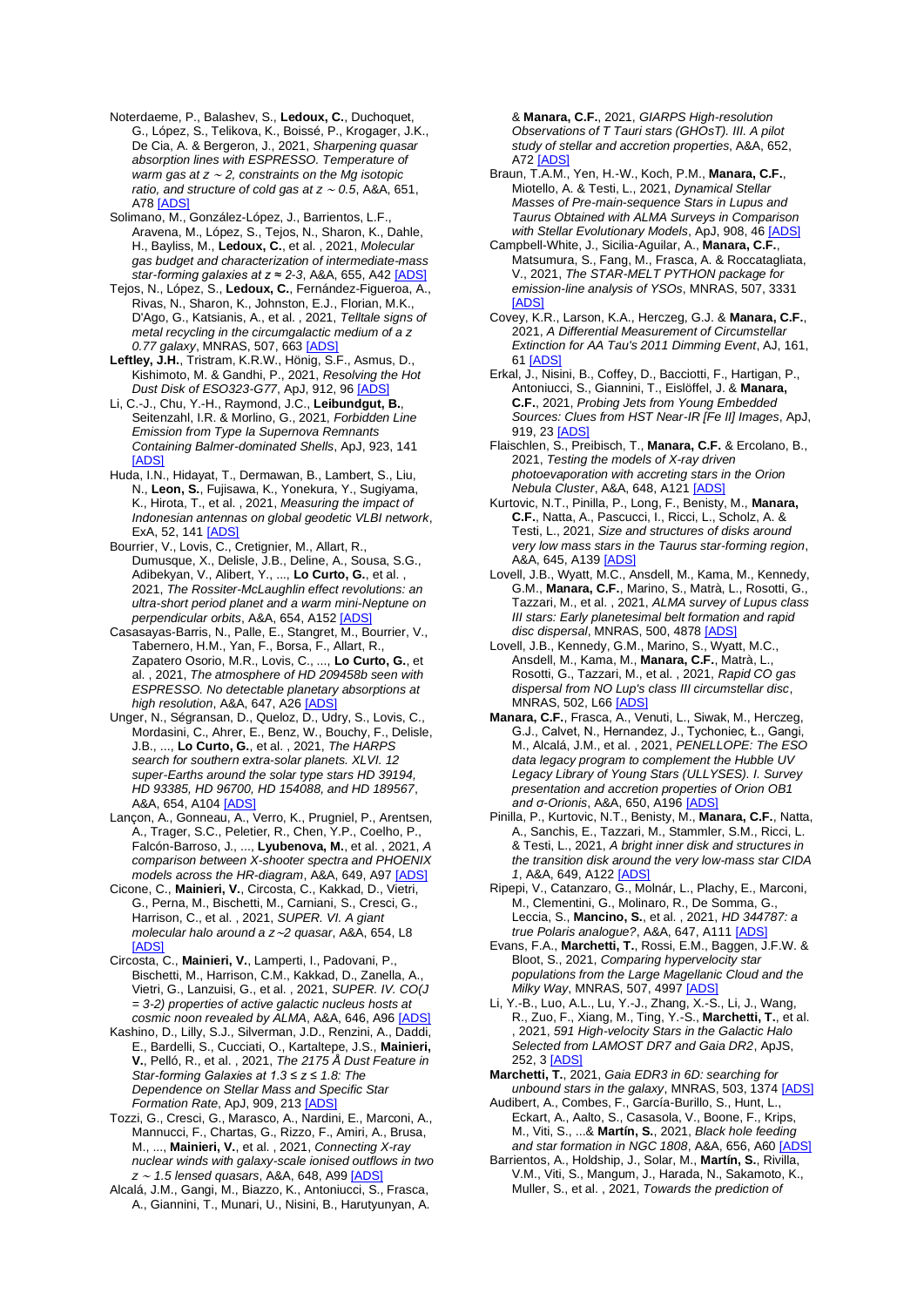*molecular parameters from astronomical emission lines using Neural Networks*, ExA, 52, 15[7 \[ADS\]](https://ui.adsabs.harvard.edu/#abs/2021ExA....52..157B)

- Cortés, P.C., Sanhueza, P., Houde, M., **Martín, S.**, Hull, C.L.H., Girart, J.M., Zhang, Q., Fernandez-Lopez, M., Zapata, L.A., Stephens, I.W., et al. , 2021, *Magnetic Fields in Massive Star-forming Regions (MagMaR). II. Tomography through Dust and Molecular Line Polarization in NGC 6334I(N)*, ApJ, 923, 20[4 \[ADS\]](https://ui.adsabs.harvard.edu/#abs/2021ApJ...923..204C)
- Falstad, N., Aalto, S., König, S., Onishi, K., Muller, S., Gorski, M., Sato, M., Stanley, F., Combes, F., González-Alfonso, E., ..., **Martín, S.**, et al. , 2021, *CON-quest. Searching for the most obscured galaxy nuclei*, A&A, 649, A10[5 \[ADS\]](https://ui.adsabs.harvard.edu/#abs/2021A%26A...649A.105F)
- Harada, N., **Martín, S.**, Mangum, J.G., Sakamoto, K., Muller, S., Tanaka, K., Nakanishi, K., Herrero-Illana, R., Yoshimura, Y., Mühle, S., et al. , 2021, *Starburst Energy Feedback Seen through HCO*⁺*/HOC*<sup>⁺</sup> *Emission in NGC 253 from ALCHEMI*, ApJ, 923, 2[4 \[ADS\]](https://ui.adsabs.harvard.edu/#abs/2021ApJ...923...24H)
- Holdship, J., Viti, S., **Martín, S.**, Harada, N., Mangum, J., Sakamoto, K., Muller, S., Tanaka, K., Yoshimura, Y., Nakanishi, K., et al. , 2021, *The distribution and origin of C*₂*H in NGC 253 from ALCHEMI*, A&A, 654, A55 [\[ADS\]](https://ui.adsabs.harvard.edu/#abs/2021A%26A...654A..55H)
- **Martín, S.**, Mangum, J.G., Harada, N., Costagliola, F., Sakamoto, K., Muller, S., Aladro, R., Tanaka, K., Yoshimura, Y., Nakanishi, K., et al. , 2021, *ALCHEMI, an ALMA Comprehensive High-resolution Extragalactic Molecular Inventory. Survey presentation and first results from the ACA array*, A&A, 656, A46 [\[ADS\]](https://ui.adsabs.harvard.edu/#abs/2021A%26A...656A..46M)
- Misra, K., Resmi, L., Kann, D.A., Marongiu, M., Moin, A., Klose, S., Bernardi, G., de Ugarte Postigo, A., Jaiswal, V.K., Schulze, S., ..., **Martín, S.**, et al. , 2021, *Low frequency view of GRB 190114C reveals time varying shock micro-physics*, MNRAS, 504, 568[5 \[ADS\]](https://ui.adsabs.harvard.edu/#abs/2021MNRAS.504.5685M)
- Nguyen, D.D., Izumi, T., Thater, S., Imanishi, M., Kawamuro, T., Baba, S., Nakano, S., Turner, J.L., Kohno, K., Matsushita, S., **Martín, S.**, et al. , 2021, *Black hole mass measurement using ALMA observations of [CI] and CO emissions in the Seyfert 1 galaxy NGC 7469*, MNRAS, 504, 412[3 \[ADS\]](https://ui.adsabs.harvard.edu/#abs/2021MNRAS.504.4123N)
- Rico-Villas, F., Martín-Pintado, J., González-Alfonso, E., Rivilla, V.M., **Martín, S.**, García-Burillo, S., Jiménez-Serra, I. & Sánchez-García, M., 2021, *Vibrationally excited HC*₃*N emission in NGC 1068: tracing the recent star formation in the starburst ring*, MNRAS, 502, 3021 [\[ADS\]](https://ui.adsabs.harvard.edu/#abs/2021MNRAS.502.3021R)
- Rivilla, V.M., Jiménez-Serra, I., García de la Concepción, J., Martín-Pintado, J., Colzi, L., Rodríguez-Almeida, L.F., Tercero, B., Rico-Villas, F., Zeng, S., **Martín, S.**, et al. , 2021, *Detection of the cyanomidyl radical (HNCN): a new interstellar species with the NCN backbone*, MNRAS, 506, L79 [\[ADS\]](https://ui.adsabs.harvard.edu/#abs/2021MNRAS.506L..79R)
- Rivilla, V.M., Jiménez-Serra, I., Martín-Pintado, J., Briones, C., Rodríguez-Almeida, L.F., Rico-Villas, F., Tercero, B., Zeng, S., Colzi, L., de Vicente, P., **Martín, S.**, et al. , 2021, *Discovery in space of ethanolamine, the simplest phospholipid head group*, PNAS, 118, 210131411[8 \[ADS\]](https://ui.adsabs.harvard.edu/#abs/2021PNAS..11801314R)
- Rodríguez-Almeida, L.F., Rivilla, V.M., Jiménez-Serra, I., Melosso, M., Colzi, L., Zeng, S., Tercero, B., de Vicente, P., **Martín, S.**, Requena-Torres, M.A., et al. , 2021, First detection of C<sub>2</sub>H<sub>5</sub>NCO in the ISM and *search of other isocyanates towards the G+0.693- 0.027 molecular cloud*, A&A, 654, L1 [\[ADS\]](https://ui.adsabs.harvard.edu/#abs/2021A%26A...654L...1R)
- Rodríguez-Almeida, L.F., Jiménez-Serra, I., Rivilla, V.M., Martín-Pintado, J., Zeng, S., Tercero, B., de Vicente, P., Colzi, L., Rico-Villas, F. & **Martín, S.**, 2021, *Thiols in the Interstellar Medium: First Detection of HC(O)SH*  and Confirmation of C<sub>2</sub>H<sub>5</sub>SH, ApJL, 912, L1[1 \[ADS\]](https://ui.adsabs.harvard.edu/#abs/2021ApJ...912L..11R)
- Sakamoto, K., González-Alfonso, E., **Martín, S.**, Wilner, D.J., Aalto, S., Evans, A.S. & Harada, N., 2021, *Deeply Buried Nuclei in the Infrared-luminous Galaxies NGC 4418 and Arp 220. I. ALMA Observations at λ = 1.4-0.4 mm and Continuum Analysis*, ApJ, 923, 206 [\[ADS\]](https://ui.adsabs.harvard.edu/#abs/2021ApJ...923..206S)
- Sakamoto, K., **Martín, S.**, Wilner, D.J., Aalto, S., Evans, A.S. & Harada, N., 2021, *Deeply Buried Nuclei in the Infrared-luminous Galaxies NGC 4418 and Arp 220. II. Line Forests at λ = 1.4-0.4 mm and Circumnuclear*  Gas Observed with ALMA, ApJ, 923, 240 [ADS
- Tang, X.D., Henkel, C., Menten, K.M., Gong, Y., Chen, C.H.R., Li, D.L., Lee, M.Y., Mangum, J.G., Ao, Y.P., Mühle, S., ..., **Martín, S.**, et al. , 2021, *Kinetic temperature of massive star-forming molecular clumps measured with formaldehyde. IV. The ALMA view of N113 and N159W in the LMC*, A&A, 655, A1[2 \[ADS\]](https://ui.adsabs.harvard.edu/#abs/2021A%26A...655A..12T)
- Zeng, S., Jiménez-Serra, I., Rivilla, V.M., Martín-Pintado, J., Rodríguez-Almeida, L.F., Tercero, B., de Vicente, P., Rico-Villas, F., Colzi, L. & **Martín, S.**, 2021, *Probing the Chemical Complexity of Amines in the ISM: Detection of Vinylamine (C<sub>2</sub>H<sub>3</sub>NH<sub>2</sub>) and Tentative Detection of Ethylamine (C*₂*H*₅*NH*₂*)*, ApJL, 920, L27 [\[ADS\]](https://ui.adsabs.harvard.edu/#abs/2021ApJ...920L..27Z)
- Beltrán, M.T., Rivilla, V.M., Cesaroni, R., **Maud, L.T.**, Galli, D., Moscadelli, L., Lorenzani, A., Ahmadi, A., Beuther, H., Csengeri, T., et al. , 2021, *Fragmentation in the massive G31.41+0.31 protocluster*, A&A, 648, A100 [\[ADS\]](https://ui.adsabs.harvard.edu/#abs/2021A%26A...648A.100B)
- Fedele, D., Toci, C., **Maud, L.** & Lodato, G., 2021, *ALMA 870 μm continuum observations of HD 100546. Evidence of a giant planet on a wide orbit*, A&A, 651, A9[0 \[ADS\]](https://ui.adsabs.harvard.edu/#abs/2021A%26A...651A..90F)
- Gieser, C., Beuther, H., Semenov, D., Ahmadi, A., Suri, S., Möller, T., Beltrán, M.T., Klaassen, P., Zhang, Q., Urquhart, J.S., ..., **Maud, L.**, et al. , 2021, *Physical and chemical structure of high-mass star-forming regions. Unraveling chemical complexity with CORE: the NOEMA large program*, A&A, 648, A6[6 \[ADS\]](https://ui.adsabs.harvard.edu/#abs/2021A%26A...648A..66G)
- Moscadelli, L., Beuther, H., Ahmadi, A., Gieser, C., Massi, F., Cesaroni, R., Sánchez-Monge, Á., Bacciotti, F., Beltrán, M.T., Csengeri, T., ..., **Maud, L.T.**, et al. , 2021, *Multi-scale view of star formation in IRAS 21078+5211: from clump fragmentation to disk wind*, A&A, 647, A114 [\[ADS\]](https://ui.adsabs.harvard.edu/#abs/2021A%26A...647A.114M)
- Okoda, Y., Oya, Y., Francis, L., Johnstone, D., Inutsuka, S.-i., Ceccarelli, C., Codella, C., Chandler, C., Sakai, N., Aikawa, Y., ..., **Maud, L.T.**, et al. , 2021, *FAUST. II. Discovery of a Secondary Outflow in IRAS 15398- 3359: Variability in Outflow Direction during the Earliest Stage of Star Formation?*, ApJ, 910, 1[1 \[ADS\]](https://ui.adsabs.harvard.edu/#abs/2021ApJ...910...11O)
- Suri, S., Beuther, H., Gieser, C., Ahmadi, A., Sánchez-Monge, Á., Winters, J.M., Linz, H., Henning, T., Beltrán, M.T., Bosco, F., ..., **Maud, L.**, et al. , 2021, *Disk fragmentation in high-mass star formation. Highresolution observations towards AFGL 2591-VLA 3*, A&A, 655, A8[4 \[ADS\]](https://ui.adsabs.harvard.edu/#abs/2021A%26A...655A..84S)
- Bañados, E., **Mazzucchelli, C.**, Momjian, E., Eilers, A.-C., Wang, F., Schindler, J.-T., Connor, T., Andika, I.T., Barth, A.J., Carilli, C., et al. , 2021, *The Discovery of a Highly Accreting, Radio-loud Quasar at z = 6.82*, ApJ, 909, 8[0 \[ADS\]](https://ui.adsabs.harvard.edu/#abs/2021ApJ...909...80B)
- Connor, T., Bañados, E., Stern, D., Carilli, C., Fabian, A., Momjian, E., Rojas-Ruiz, S., Decarli, R., Farina, E.P. & **Mazzucchelli, C.**, 2021, *Enhanced X-Ray Emission from the Most Radio-powerful Quasar in the Universe's First Billion Years*, ApJ, 911, 12[0 \[ADS\]](https://ui.adsabs.harvard.edu/#abs/2021ApJ...911..120C)
- Connor, T., Stern, D., Bañados, E. & **Mazzucchelli, C.**, 2021, *X-Ray Evidence Against the Hypothesis that the Hyperluminous z = 6.3 Quasar J0100+2802 is Lensed*, ApJL, 922, L24 [\[ADS\]](https://ui.adsabs.harvard.edu/#abs/2021ApJ...922L..24C)
- Momjian, E., Bañados, E., Carilli, C.L., Walter, F. & **Mazzucchelli, C.**, 2021, *Resolving the Radio Emission from the Quasar P172+18 at z = 6.82*, AJ, 161, 207 [\[ADS\]](https://ui.adsabs.harvard.edu/#abs/2021AJ....161..207M)
- Pensabene, A., Decarli, R., Bañados, E., Venemans, B., Walter, F., Bertoldi, F., Fan, X., Farina, E.P., Li, J., **Mazzucchelli, C.**, et al. , 2021, *ALMA multiline survey of the ISM in two quasar host-companion galaxy pairs at z > 6*, A&A, 652, A6[6 \[ADS\]](https://ui.adsabs.harvard.edu/#abs/2021A%26A...652A..66P)
- Rojas-Ruiz, S., Bañados, E., Neeleman, M., Connor, T., Eilers, A.-C., Venemans, B.P., Khusanova, Y., Carilli, C., **Mazzucchelli, C.**, Decarli, R., et al. , 2021, *The*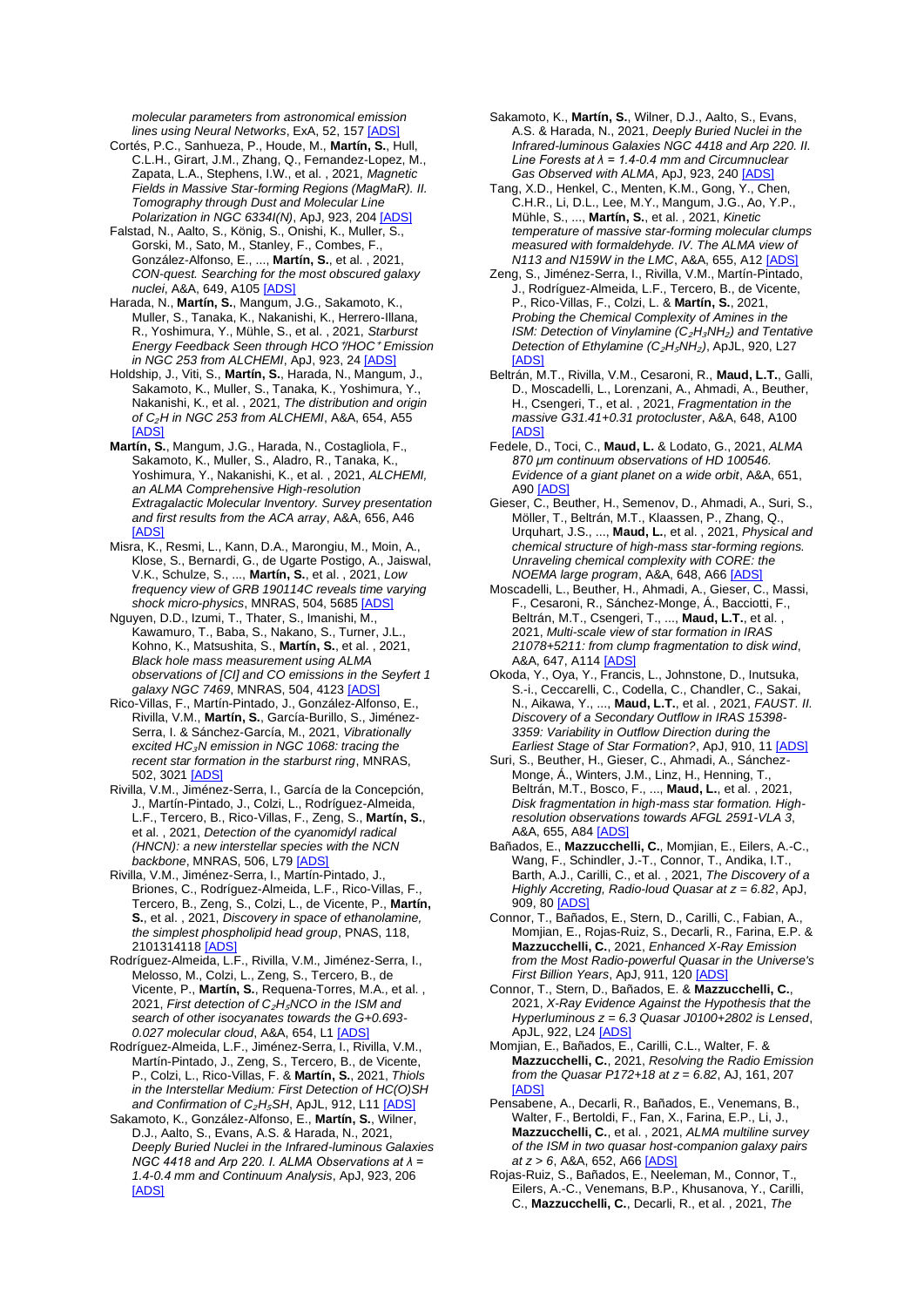*Impact of Powerful Jets on the Far-infrared Emission of an Extreme Radio Quasar at z 6*, ApJ, 920, 150 [\[ADS\]](https://ui.adsabs.harvard.edu/#abs/2021ApJ...920..150R)

- Vito, F., Brandt, W.N., Ricci, F., Congiu, E., Connor, T., Bañados, E., Bauer, F.E., Gilli, R., Luo, B., **Mazzucchelli, C.**, et al. , 2021, *Chandra and Magellan/FIRE follow-up observations of PSO167-13: An X-ray weak QSO at z = 6.515*, A&A, 649, A133 [\[ADS\]](https://ui.adsabs.harvard.edu/#abs/2021A%26A...649A.133V)
- Wang, F., Fan, X., Yang, J., **Mazzucchelli, C.**, Wu, X.-B., Li, J.-T., Bañados, E., Farina, E.P., Nanni, R., Ai, Y., et al. , 2021, *Revealing the Accretion Physics of Supermassive Black Holes at Redshift z* <sup>∼</sup> *7 with Chandra and Infrared Observations*, ApJ, 908, 53 [\[ADS\]](https://ui.adsabs.harvard.edu/#abs/2021ApJ...908...53W)
- Wenzl, L., Schindler, J.-T., Fan, X., Andika, I.T., Bañados, E., Decarli, R., Jahnke, K., **Mazzucchelli, C.**, Onoue, M., Venemans, B.P., et al. , 2021, *Random Forests as a Viable Method to Select and Discover High-redshift Quasars*, AJ, 162, 7[2 \[ADS\]](https://ui.adsabs.harvard.edu/#abs/2021AJ....162...72W)
- **Mehner, A.**, Janssens, S., Agliozzo, C., de Wit, W.J., Boffin, H.M.J., Baade, D., Bodensteiner, J., Groh, J.H., Mahy, L. & Vogt, F.P.A., 2021, *LBV phenomenon and binarity: The environment of HR Car*, A&A, 655, A33 [\[ADS\]](https://ui.adsabs.harvard.edu/#abs/2021A%26A...655A..33M)
- Melo, A., Motta, V., Godoy, N., **Mejia-Restrepo, J.**, Assef, R.J., Mediavilla, E., Falco, E., Ávila-Vera, F. & Jerez, R., 2021, *First black hole mass estimation for the quadruple lensed system WGD2038-4008*, A&A, 656, A108 [\[ADS\]](https://ui.adsabs.harvard.edu/#abs/2021A%26A...656A.108M)
- González-Morán, A.L., Chávez, R., Terlevich, E., Terlevich, R., Fernández-Arenas, D., Bresolin, F., Plionis, M., **Melnick, J.**, Basilakos, S. & Telles, E., 2021, *Independent cosmological constraints from highz H II galaxies: new results from VLT-KMOS data*, MNRAS, 505, 144[1 \[ADS\]](https://ui.adsabs.harvard.edu/#abs/2021MNRAS.505.1441G)
- Lopes, A.R., Telles, E. & **Melnick, J.**, 2021, *The effects of star formation history in the SFR-M\* relation of H II galaxies*, MNRAS, 500, 3240 [\[ADS\]](https://ui.adsabs.harvard.edu/#abs/2021MNRAS.500.3240L)
- **Melnick, J.**, Tenorio-Tagle, G. & Telles, E., 2021, *Supersonic turbulence in giant HII regions: clues from 30 Doradus*, A&A, 649, A175 [\[ADS\]](https://ui.adsabs.harvard.edu/#abs/2021A%26A...649A.175M)
- Baratella, M., D'Orazi, V., Sheminova, V., Spina, L., Carraro, G., Gratton, R., Magrini, L., Randich, S., Lugaro, M., Pignatari, M., ..., **Melo, C.**, et al. , 2021, *The Gaia-ESO Survey: a new approach to chemically characterising young open clusters. II. Abundances of the neutron-capture elements Cu, Sr, Y, Zr, Ba, La, and Ce*, A&A, 653, A67 [\[ADS\]](https://ui.adsabs.harvard.edu/#abs/2021A%26A...653A..67B)
- **Messias, H.G.**, Hatziminaoglou, E., Hibon, P., Mroczkowski, T., Matute, I., Lacy, M., Mason, B., Martín, S., Afonso, J.M., Fomalont, E., et al. , 2021, *An ACA 1 mm survey of HzRGs ipn the ELAIS-S1: survey description and first results*, MNRAS, 508, 5259 [\[ADS\]](https://ui.adsabs.harvard.edu/#abs/2021MNRAS.508.5259M)
- Mahani, H., Zonoozi, A.H., Haghi, H., Jeřábková, T., Kroupa, P. & **Mieske, S.**, 2021, *Do ultracompact dwarf galaxies form monolithically or as merged star cluster complexes?*, MNRAS, 502, 518[5 \[ADS\]](https://ui.adsabs.harvard.edu/#abs/2021MNRAS.502.5185M)
- Lee, C.-C., Webb, J.K., Carswell, R.F. & **Milaković, D.**, 2021, *Artificial intelligence and quasar absorption system modelling; application to fundamental constants at high redshift*, MNRAS, 504, 178[7 \[ADS\]](https://ui.adsabs.harvard.edu/#abs/2021MNRAS.504.1787L)
- **Milaković, D.**, Lee, C.-C., Carswell, R.F., Webb, J.K., Molaro, P. & Pasquini, L., 2021, *A new era of fine structure constant measurements at high redshift*, MNRAS, 500, 1 [\[ADS\]](https://ui.adsabs.harvard.edu/#abs/2021MNRAS.500....1M)
- Webb, J.K., Lee, C.-C., Carswell, R.F. & **Milaković, D.**, 2021, *Getting the model right: an information criterion for spectroscopy*, MNRAS, 501, 226[8 \[ADS\]](https://ui.adsabs.harvard.edu/#abs/2021MNRAS.501.2268W)
- **Miles-Páez, P.A.**, 2021, *Detection of photometric variability in the very low-mass binary VHS J1256- 1257AB using TESS and Spitzer*, A&A, 651, L[7 \[ADS\]](https://ui.adsabs.harvard.edu/#abs/2021A%26A...651L...7M)
- Tannock, M.E., Metchev, S., Heinze, A., **Miles-Páez, P.A.**, Gagné, J., Burgasser, A., Marley, M.S., Apai, D., Suárez, G. & Plavchan, P., 2021, *Weather on Other Worlds. V. The Three Most Rapidly Rotating Ultra-cool Dwarfs*, AJ, 161, 22[4 \[ADS\]](https://ui.adsabs.harvard.edu/#abs/2021AJ....161..224T)
- Cronin-Coltsmann, P.F., Kennedy, G.M., Kalas, P., **Milli, J.**, Clarke, C.J., Duchêne, G., Greaves, J., Lawler, S.M., Lestrade, J.-F., Matthews, B.C., et al. , 2021, *ALMA imaging of the M-dwarf Fomalhaut C's debris disc*, MNRAS, 504, 449[7 \[ADS\]](https://ui.adsabs.harvard.edu/#abs/2021MNRAS.504.4497C)
- Kamp, I., Honda, M., Nomura, H., Audard, M., Fedele, D., Waters, L.B.F.M., Aikawa, Y., Banzatti, A., Bowey, J.E., Bradford, M., ..., **Miotello, A.**, et al. , 2021, *The formation of planetary systems with SPICA*, PASA, 38, e055 [\[ADS\]](https://ui.adsabs.harvard.edu/#abs/2021PASA...38...55K)
- **Miotello, A.**, Rosotti, G., Ansdell, M., Facchini, S., Manara, C.F., Williams, J.P. & Bruderer, S., 2021, *Compact disks. An explanation to faint CO emission in Lupus disks*, A&A, 651, A4[8 \[ADS\]](https://ui.adsabs.harvard.edu/#abs/2021A%26A...651A..48M)
- Urquhart, J.S., Figura, C., Cross, J.R., Wells, M.R.A., Moore, T.J.T., Eden, D.J., Ragan, S.E., Pettitt, A.R., Duarte-Cabral, A., Colombo, D., ..., **Montenegro-Montes, F.M.**, et al. , 2021, *SEDIGISM-ATLASGAL: dense gas fraction and star formation efficiency across the Galactic disc*, MNRAS, 500, 305[0 \[ADS\]](https://ui.adsabs.harvard.edu/#abs/2021MNRAS.500.3050U)
- Lee, Y.-H., Johnstone, D., Lee, J.-E., Herczeg, G., Mairs, S., Contreras-Peña, C., Hatchell, J., Naylor, T., Bell, G.S., Bourke, T.L., ..., **Morata, O.**, et al. , 2021, *The JCMT Transient Survey: Four-year Summary of Monitoring the Submillimeter Variability of Protostars*, ApJ, 920, 11[9 \[ADS\]](https://ui.adsabs.harvard.edu/#abs/2021ApJ...920..119L)
- Devogèle, M., Ferrais, M., Jehin, E., Moskovitz, N., Skiff, B.A., Levine, S.E., Gustafsson, A., Farnocchia, D., Micheli, M., Snodgrass, C., ..., **Moulane, Y.**, et al. , 2021, *(6478) Gault: physical characterization of an active main-belt asteroid*, MNRAS, 505, 24[5 \[ADS\]](https://ui.adsabs.harvard.edu/#abs/2021MNRAS.505..245D)
- Amodeo, S., Battaglia, N., Schaan, E., Ferraro, S., Moser, E., Aiola, S., Austermann, J.E., Beall, J.A., Bean, R., Becker, D.T., ..., **Mroczkowski, T.**, et al. , 2021, *Atacama Cosmology Telescope: Modeling the gas thermodynamics in BOSS CMASS galaxies from kinematic and thermal Sunyaev-Zel'dovich measurements*, PhRvD, 103, 06351[4 \[ADS\]](https://ui.adsabs.harvard.edu/#abs/2021PhRvD.103f3514A)
- Andreon, S., Romero, C., Castagna, F., Ragagnin, A., Devlin, M., Dicker, S., Mason, B., **Mroczkowski, T.**, Sarazin, C. & Sievers, J., 2021, *Thermodynamic evolution of the z = 1.75 galaxy cluster IDCS J1426.5+3508*, MNRAS, 505, 589[6 \[ADS\]](https://ui.adsabs.harvard.edu/#abs/2021MNRAS.505.5896A)
- Basu, K., Remazeilles, M., Melin, J.-B., Alonso, D., Bartlett, J.G., Battaglia, N., Chluba, J., Churazov, E., Delabrouille, J., Erler, J., ..., **Mroczkowski, T.**, et al. , 2021, *A space mission to map the entire observable universe using the CMB as a backlight*, ExA, 51, 1555 [\[ADS\]](https://ui.adsabs.harvard.edu/#abs/2021ExA....51.1555B)
- Delabrouille, J., Abitbol, M.H., Aghanim, N., Ali-Haïmoud, Y., Alonso, D., Alvarez, M., Banday, A.J., Bartlett, J.G., Baselmans, J., Basu, K., ..., **Mroczkowski, T.**, et al. , 2021, *Microwave spectro-polarimetry of matter and*  radiation across space and time, ExA, 51, 147[1 \[ADS\]](https://ui.adsabs.harvard.edu/#abs/2021ExA....51.1471D)
- Di Mascolo, L., **Mroczkowski, T.**, Perrott, Y., Rudnick, L., James Jee, M., HyeongHan, K., Churazov, E., Collier, J.D., Diego, J.M., Hopkins, A.M., et al., 2021 *Multiwavelength view of SPT-CL J2106-5844. The radio galaxies and the thermal and relativistic plasmas in a massive galaxy cluster merger at z* <sup>≃</sup> *1.13*, A&A, 650, A15[3 \[ADS\]](https://ui.adsabs.harvard.edu/#abs/2021A%26A...650A.153D)
- Dicker, S.R., Battistelli, E.S., Bhandarkar, T., Devlin, M.J., Duff, S.M., Hilton, G., Hilton, M., Hincks, A.D., Hubmayr, J., Huffenberger, K., ..., **Mroczkowski, T.**, et al. , 2021, *Observations of compact sources in galaxy clusters using MUSTANG2*, MNRAS, 508, 260[0 \[ADS\]](https://ui.adsabs.harvard.edu/#abs/2021MNRAS.508.2600D)
- Hilton, M., Sifón, C., Naess, S., Madhavacheril, M., Oguri, M., Rozo, E., Rykoff, E., Abbott, T.M.C., Adhikari, S., Aguena, M., ..., **Mroczkowski, T.**, et al. , 2021, *The Atacama Cosmology Telescope: A Catalog of >4000 Sunyaev–Zel'dovich Galaxy Clusters*, ApJS, 253, 3 [\[ADS\]](https://ui.adsabs.harvard.edu/#abs/2021ApJS..253....3H)
- Knowles, K., Pillay, D.S., Amodeo, S., Baker, A.J., Basu, K., Crichton, D., de Gasperin, F., Devlin, M., Ferrari, C., Hilton, M., ..., **Mroczkowski, T.**, et al. , 2021, *MERGHERS pilot: MeerKAT discovery of diffuse*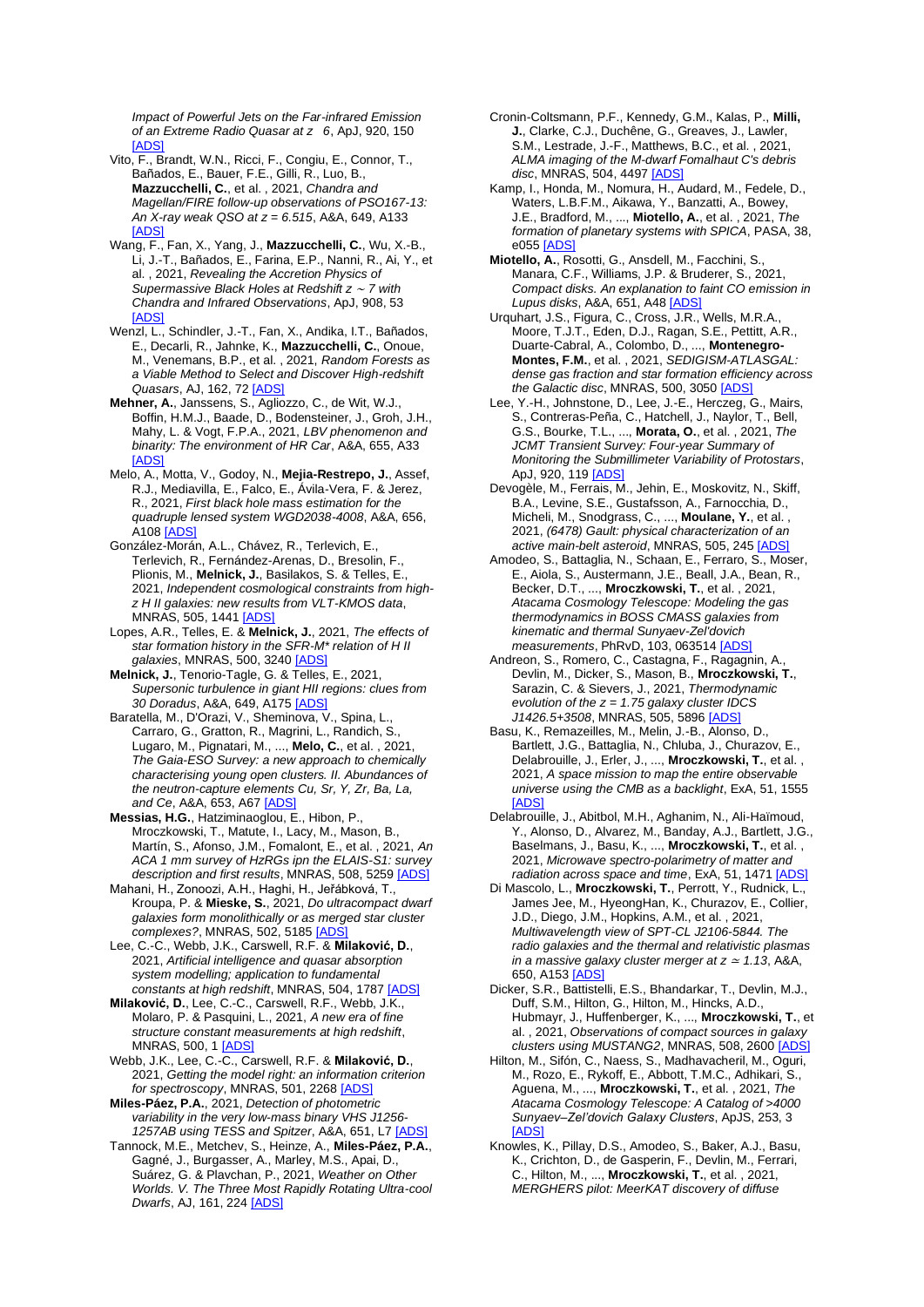*emission in nine massive Sunyaev-Zel'dovich-selected galaxy clusters from ACT*, MNRAS, 504, 1749 [\[ADS\]](https://ui.adsabs.harvard.edu/#abs/2021MNRAS.504.1749K)

- Okabe, N., Dicker, S., Eckert, D., **Mroczkowski, T.**, Gastaldello, F., Lin, Y.-T., Devlin, M., Romero, C.E., Birkinshaw, M., Sarazin, C., et al. , 2021, *Active gas features in three HSC-SSP CAMIRA clusters revealed by high angular resolution analysis of MUSTANG-2 SZE and XXL X-ray observations*, MNRAS, 501, 1701 [\[ADS\]](https://ui.adsabs.harvard.edu/#abs/2021MNRAS.501.1701O)
- Orlowski-Scherer, J., Di Mascolo, L., Bhandarkar, T., Manduca, A., **Mroczkowski, T.**, Amodeo, S., Battaglia, N., Brodwin, M., Choi, S.K., Devlin, M., et al. , 2021, *Atacama Cosmology Telescope measurements of a large sample of candidates from the Massive and Distant Clusters of WISE Survey. Sunyaev-Zeldovich effect confirmation of MaDCoWS candidates using ACT*, A&A, 653, A13[5 \[ADS\]](https://ui.adsabs.harvard.edu/#abs/2021A%26A...653A.135O)
- Reiprich, T.H., Veronica, A., Pacaud, F., Ramos-Ceja, M.E., Ota, N., Sanders, J., Kara, M., Erben, T., Klein, M., Erler, J., ..., **Mroczkowski, T.**, et al. , 2021, *The Abell 3391/95 galaxy cluster system. A 15 Mpc intergalactic medium emission filament, a warm gas bridge, infalling matter clumps, and (re-) accelerated plasma discovered by combining SRG/eROSITA data with ASKAP/EMU and DECam data*, A&A, 647, A2 [\[ADS\]](https://ui.adsabs.harvard.edu/#abs/2021A%26A...647A...2R)
- Schaan, E., Ferraro, S., Amodeo, S., Battaglia, N., Aiola, S., Austermann, J.E., Beall, J.A., Bean, R., Becker, D.T., Bond, R.J., ..., **Mroczkowski, T.**, et al. , 2021, *Atacama Cosmology Telescope: Combined kinematic and thermal Sunyaev-Zel'dovich measurements from BOSS CMASS and LOWZ halos*, PhRvD, 103, 063513 [\[ADS\]](https://ui.adsabs.harvard.edu/#abs/2021PhRvD.103f3513S)
- van der Wel, A., Bezanson, R., D'Eugenio, F., Straatman, C., Franx, M., van Houdt, J., Maseda, M.V., Gallazzi, A., Wu, P.-F., Pacifici, C., ..., **Munoz-Mateos, J.C.**, et al. , 2021, *The Large Early Galaxy Astrophysics Census (LEGA-C) Data Release 3: 3000 High-quality Spectra of K*ₛ*-selected Galaxies at z > 0.6*, ApJS, 256, 44 [\[ADS\]](https://ui.adsabs.harvard.edu/#abs/2021ApJS..256...44V)
- **Nagao, T.**, Patat, F., Taubenberger, S., Baade, D., Faran, T., Cikota, A., Sand, D.J., Bulla, M., Kuncarayakti, H., Maund, J.R., et al. , 2021, *Evidence for multiple origins of fast declining Type II supernovae from spectropolarimetry of SN 2013ej and SN 2017ahn*, MNRAS, 505, 366[4 \[ADS\]](https://ui.adsabs.harvard.edu/#abs/2021MNRAS.505.3664N)
- Nakaoka, T., Maeda, K., Yamanaka, M., Tanaka, M., Kawabata, M., Moriya, T.J., Kawabata, K.S., Tominaga, N., Takagi, K., Imazato, F., ..., **Nagao, T.**, et al. , 2021, *Calcium-rich Transient SN 2019ehk in a Star-forming Environment: Yet Another Candidate for a Precursor of a Double Neutron-star Binary*, ApJ, 912, 30 [\[ADS\]](https://ui.adsabs.harvard.edu/#abs/2021ApJ...912...30N)
- Alonso-García, J., Smith, L.C., Catelan, M., Minniti, D., **Navarrete, C.**, Borissova, J., Carballo-Bello, J.A., Contreras Ramos, R., Fernández-Trincado, J.G., Ferreira Lopes, C.E., et al. , 2021, *Variable stars in the VVV globular clusters. II. NGC 6441, NGC 6569, NGC 6626 (M 28), NGC 6656 (M 22), 2MASS-GC 02, and Terzan 10, A&A, 651, A4[7 \[ADS\]](https://ui.adsabs.harvard.edu/#abs/2021A%26A...651A..47A)*
- Piatti, A.E., Mestre, M.F., Carballo-Bello, J.A., Carpintero, D.D., **Navarrete, C.**, Mora, M.D. & Cenzano, C., 2021, *Signatures of tidal disruption in the Milky Way globular cluster NGC 6981 (M72)*, A&A, 646, A176 [AI
- Raghuram, S., Bhardwaj, A., Hutsemékers, D., **Opitom, C.**, Manfroid, J. & Jehin, E., 2021, *A physico-chemical model to study the ion density distribution in the inner coma of comet C/2016 R2 (Pan-STARRS)*, MNRAS, 501, 4035 [ADS
- Tregloan-Reed, J., **Otarola, A.**, Unda-Sanzana, E., Haeussler, B., Gaete, F., Colque, J.P., González-Fernández, C., Anais, J., Molina, V., González, R., et al. , 2021, *Optical-to-NIR magnitude measurements of the Starlink LEO Darksat satellite and effectiveness of the darkening treatment*, A&A, 647, A5[4 \[ADS\]](https://ui.adsabs.harvard.edu/#abs/2021A%26A...647A..54T)
- Giommi, P. & **Padovani, P.**, 2021, *Astrophysical Neutrinos and Blazars*, Univ, 7, 49[2 \[ADS\]](https://ui.adsabs.harvard.edu/#abs/2021Univ....7..492G)
- Paiano, S., Falomo, R., Treves, A., **Padovani, P.**, Giommi, P. & Scarpa, R., 2021, *The spectra of IceCube neutrino candidate sources - I. Optical spectroscopy of blazars*, MNRAS, 504, 333[8 \[ADS\]](https://ui.adsabs.harvard.edu/#abs/2021MNRAS.504.3338P)
- Fratta, M., Scaringi, S., Drew, J.E., Monguió, M., Knigge, C., Maccarone, T.J., Court, J.M.C., Iłkiewicz, K.A. **Pala, A.F.** & Gandhi, P., 2021, *Population-based identification of H α-excess sources in the Gaia DR2 and IPHAS catalogues*, MNRAS, 505, 1135 [\[ADS\]](https://ui.adsabs.harvard.edu/#abs/2021MNRAS.505.1135F)
- Inight, K., Gänsicke, B.T., Breedt, E., Marsh, T.R., **Pala, A.F.** & Raddi, R., 2021, *Towards a volumetric census of close white dwarf binaries - I. Reference samples*, MNRAS, 504, 242[0 \[ADS\]](https://ui.adsabs.harvard.edu/#abs/2021MNRAS.504.2420I)
- Norris, R.P., Baron, F.R., Monnier, J.D., **Paladini, C.**, Anderson, M.D., Martinez, A.O., Schaefer, G.H., Che, X., Chiavassa, A., Connelley, M.S., et al. , 2021, *Long Term Evolution of Surface Features on the Red Supergiant AZ Cyg*, ApJ, 919, 12[4 \[ADS\]](https://ui.adsabs.harvard.edu/#abs/2021ApJ...919..124N)
- Weigelt, G., Hofmann, K.H., Schertl, D., Lopez, B., Petrov, R.G., Lagarde, S., Berio, P., Jaffe, W., Henning, T., Millour, F., ..., **Paladini, C.**, et al. , 2021, *VLTI-MATISSE chromatic aperture-synthesis imaging of η Carinae's stellar wind across the Brα line. Periastron passage observations in February 2020*, A&A, 652, A<sub>140</sub> [ADS]
- Griffiths, A., Conselice, C.J., Ferreira, L., Ceverino, D., Rosa-González, D., Huertas-Company, M., **Pampliega, B.A.**, Pérez-González, P.G., Sanchez, H.D. & Vega, O., 2021, *Emission line galaxies in the SHARDS Frontier Fields - I. Candidate selection and the discovery of bursty Hα emitters*, MNRAS, 508, 3860 [\[ADS\]](https://ui.adsabs.harvard.edu/#abs/2021MNRAS.508.3860G)
- Veronesi, B., **Paneque-Carreño, T.**, Lodato, G., Testi, L., Pérez, L.M., Bertin, G. & Hall, C., 2021, *A Dynamical Measurement of the Disk Mass in Elias 227*, ApJL, 914, L2[7 \[ADS\]](https://ui.adsabs.harvard.edu/#abs/2021ApJ...914L..27V)
- Magrini, L., Smiljanic, R., Franciosini, E., **Pasquini, L.**, Randich, S., Casali, G., Viscasillas Vázquez, C., Bragaglia, A., Spina, L., Biazzo, K., et al. , 2021, *Gaia-ESO survey: Lithium abundances in open cluster Red Clump stars*, A&A, 655, A2[3 \[ADS\]](https://ui.adsabs.harvard.edu/#abs/2021A%26A...655A..23M)
- Magrini, L., Lagarde, N., Charbonnel, C., Franciosini, E., Randich, S., Smiljanic, R., Casali, G., Viscasillas Vázquez, C., Spina, L., Biazzo, K., **Pasquini, L.**, et al. , 2021, *The Gaia-ESO survey: Mixing processes in low-mass stars traced by lithium abundance in cluster and field stars*, A&A, 651, A8[4 \[ADS\]](https://ui.adsabs.harvard.edu/#abs/2021A%26A...651A..84M)
- Smiljanic, R., Zych, M.G. & **Pasquini, L.**, 2021, *Inhomogeneity in the early Galactic chemical enrichment exposed by beryllium abundances in extremely metal-poor stars*, A&A, 646, A7[0 \[ADS\]](https://ui.adsabs.harvard.edu/#abs/2021A%26A...646A..70S)
- Bowens, R., Meyer, M.R., Delacroix, C., Absil, O., van Boekel, R., Quanz, S.P., Shinde, M., Kenworthy, M., Carlomagno, B., Orban de Xivry, G., ...& **Pathak, P.**, 2021, *Exoplanets with ELT-METIS. I. Estimating the direct imaging exoplanet yield around stars within 6.5 parsecs*, A&A, 653, A[8 \[ADS\]](https://ui.adsabs.harvard.edu/#abs/2021A%26A...653A...8B)
- **Pathak, P.**, Petit dit de la Roche, D.J.M., Kasper, M., Sterzik, M., Absil, O., Boehle, A., Feng, F., Ivanov, V.D., Janson, M., Jones, H.R.A., et al. , 2021, *Highcontrast imaging at ten microns: A search for exoplanets around Eps Indi A, Eps Eri, Tau Ceti, Sirius A, and Sirius B*, A&A, 652, A12[1 \[ADS\]](https://ui.adsabs.harvard.edu/#abs/2021A%26A...652A.121P)
- Wagner, K., Boehle, A., **Pathak, P.**, Kasper, M., Arsenault, R., Jakob, G., Käufl, U., Leveratto, S., Maire, A.L., Pantin, E., et al. , 2021, *Imaging low-mass planets within the habitable zone of α Centauri*, NatCo, 12, 922 [ADS
- Ferrara, A. & **Peroux, C.**, 2021, *Late-time cosmic evolution of dust: solving the puzzle*, MNRAS, 503, 4537 **[ADS**
- Nelson, D., Byrohl, C., **Peroux, C.**, Rubin, K.H.R. & Burchett, J.N., 2021, *The cold circumgalactic medium in emission: Mg II haloes in TNG50*, MNRAS, 507, 4445 <u>[ADS</u>
- Davis, S., **Pessi, P.J.**, Fraser, M., Ertini, K., Martinez, L., Hoeflich, P., Hsiao, E.Y., Folatelli, G., Ashall, C.,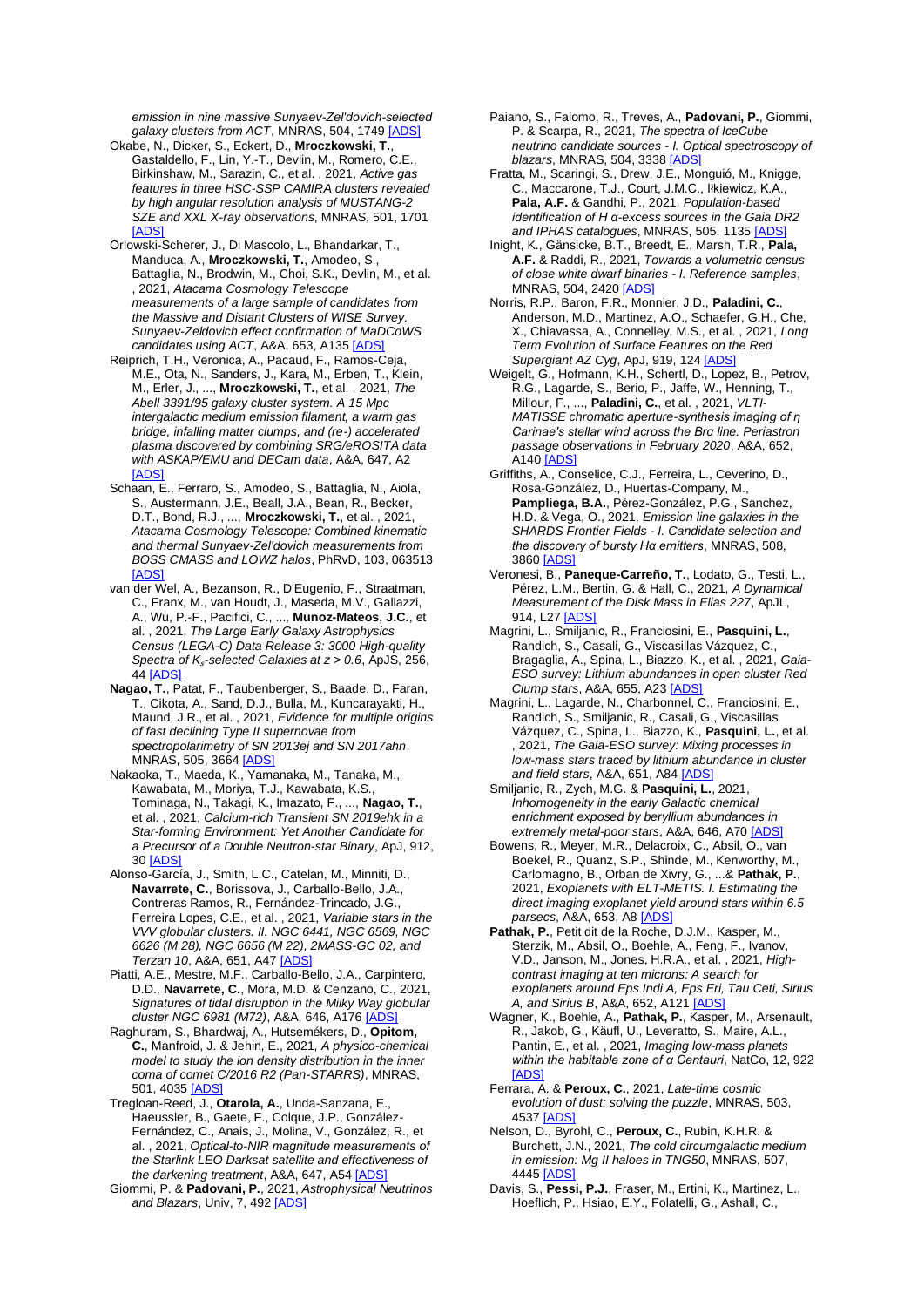Phillips, M.M., et al. , 2021, *SN 2013ai: A Link between Hydrogen-rich and Hydrogen-poor Corecollapse Supernovae*, ApJ, 909, 145 [\[ADS\]](https://ui.adsabs.harvard.edu/#abs/2021ApJ...909..145D)

**Petit dit de la Roche, D.J.M.**, Oberg, N., van den Ancker, M.E., Kamp, I., van Boekel, R., Fedele, D., Ivanov, V.D., Kasper, M., Käufl, H.U., Kissler-Patig, M., et al. , 2021, *New mid-infrared imaging constraints on companions and protoplanetary disks around six young stars*, A&A, 648, A9[2 \[ADS\]](https://ui.adsabs.harvard.edu/#abs/2021A%26A...648A..92P)

Viswanath, G., Janson, M., Dahlqvist, C.-H., **Petit dit de la Roche, D.**, Samland, M., Girard, J., Pathak, P., Kasper, M., Feng, F., Meyer, M., et al. , 2021, *Constraints on the nearby exoplanet ɛ Indi Ab from deep near- and mid-infrared imaging limits*, A&A, 651, A8[9 \[ADS\]](https://ui.adsabs.harvard.edu/#abs/2021A%26A...651A..89V)

Panić, O., Haworth, T.J., **Petr-Gotzens, M.G.**, Miley, J., van den Ancker, M., Vioque, M., Siess, L., Parker, R., Clarke, C.J., Kamp, I., et al. , 2021, *Planet formation in intermediate-separation binary systems*, MNRAS, 501, 4317 [\[ADS\]](https://ui.adsabs.harvard.edu/#abs/2021MNRAS.501.4317P)

Gravity Collaboration, Eupen, F., Labadie, L., Grellmann, R., Perraut, K., Brandner, W., Duchêne, G., Köhler, R., Sanchez-Bermudez, J., Garcia Lopez, R., ..., **Pfuhl, O.**, et al. , 2021, *The GRAVITY young stellar object survey. V. The orbit of the T Tauri binary star WW Cha*, A&A, 648, A37 [\[ADS\]](https://ui.adsabs.harvard.edu/#abs/2021A%26A...648A..37G)

Gravity Collaboration, Ganci, V., Labadie, L., Klarmann, L., de Valon, A., Perraut, K., Benisty, M., Brandner, W., Caratti O Garatti, A., Dougados, C., ..., **Pfuhl, O.**, et al. , 2021, *The GRAVITY young stellar object survey. VIII. Gas and dust faint inner rings in the hybrid disk of HD141569*, A&A, 655, A112 [\[ADS\]](https://ui.adsabs.harvard.edu/#abs/2021A%26A...655A.112G)

Sawada, T., Chang, C.-S., Francke, H., Gomez, L., Mangum, J.G., Miyamoto, Y., Nakazato, T., Nishie, S., **Phillips, N.M.** & Shimajiri, Y., 2021, *Offline Correction of Atmospheric Effects on Single-dish Radio Spectroscopy*, PASP, 133, 03450[4 \[ADS\]](https://ui.adsabs.harvard.edu/#abs/2021PASP..133c4504S)

**Poci, A.**, McDermid, R.M., Lyubenova, M., Zhu, L., van de Ven, G., Iodice, E., Coccato, L., Pinna, F., Corsini, E.M., Falcón-Barroso, J., et al. , 2021, *The Fornax3D project: Assembly histories of lenticular galaxies from a combined dynamical and population orbital analysis*, A&A, 647, A145 [\[ADS\]](https://ui.adsabs.harvard.edu/#abs/2021A%26A...647A.145P)

Willis, J.P., Oguri, M., Ramos-Ceja, M.E., Gastaldello, F., Sereno, M., Adami, C., Alis, S., Altieri, B., Chiappetti, L., Corasaniti, P.S., ..., **Pompei, E.**, et al. , 2021, *Understanding X-ray and optical selection of galaxy clusters: a comparison of the XXL and CAMIRA cluster catalogues obtained in the common XXL-HSC SSP area*, MNRAS, 503, 562[4 \[ADS\]](https://ui.adsabs.harvard.edu/#abs/2021MNRAS.503.5624W)

Casey, C.M., Zavala, J.A., Manning, S.M., Aravena, M., Béthermin, M., Caputi, K.I., Champagne, J.B., Clements, D.L., Drew, P., Finkelstein, S.L., . **Popping, G.**, et al. , 2021, *Mapping Obscuration to Reionization with ALMA (MORA): 2 mm Efficiently Selects the Highest-redshift Obscured Galaxies*, ApJ, 923, 215 **[ADS** 

Olsen, K.P., Burkhart, B., Mac Low, M.-M., Treß, R.G., Greve, T.R., Vizgan, D., Motka, J., Borrow, J., **Popping, G.**, Davé, R., et al. , 2021, *SÍGAME v3: Gas Fragmentation in Postprocessing of Cosmological Simulations for More Accurate Infrared Line Emission Modeling*, ApJ, 922, 88 [\[ADS\]](https://ui.adsabs.harvard.edu/#abs/2021ApJ...922...88O)

Uzgil, B.D., Oesch, P.A., Walter, F., Aravena, M., Boogaard, L., Carilli, C., Decarli, R., Díaz-Santos, T., Fudamoto, Y., Inami, H., ..., **Popping, G.**, et al. , 2021, *The ALMA Spectroscopic Survey in the HUDF: A Search for [C II] Emitters at 6 ≤ z ≤ 8*, ApJ, 912, 67 [\[ADS\]](https://ui.adsabs.harvard.edu/#abs/2021ApJ...912...67U)

Yang, S., Somerville, R.S., Pullen, A.R., **Popping, G.**, Breysse, P.C. & Maniyar, A.S., 2021, *Multitracer Cosmological Line Intensity Mapping Mock Light-cone Simulation*, ApJ, 911, 13[2 \[ADS\]](https://ui.adsabs.harvard.edu/#abs/2021ApJ...911..132Y)

Yang, S., Lidz, A. & **Popping, G.**, 2021, *The prospects for observing [O III] 52 micron emission from galaxies during the Epoch of Reionization*, MNRAS, 504, 723 [\[ADS\]](https://ui.adsabs.harvard.edu/#abs/2021MNRAS.504..723Y)

Yung, L.Y.A., Somerville, R.S., Finkelstein, S.L., Hirschmann, M., Davé, R., **Popping, G.**, Gardner, J.P. & Venkatesan, A., 2021, *Semi-analytic forecasts for JWST - V. AGN luminosity functions and helium reionization at*  $z = 2-7$ *, MNRAS, 508, 2706 [ADS* 

Zavala, J.A., Casey, C.M., Manning, S.M., Aravena, M., Bethermin, M., Caputi, K.I., Clements, D.L., Cunha, E.d., Drew, P., Finkelstein, S.L., ..., **Popping, G.**, et al. , 2021, *The Evolution of the IR Luminosity Function and Dust-obscured Star Formation over the Past 13 Billion Years*, ApJ, 909, 16[5 \[ADS\]](https://ui.adsabs.harvard.edu/#abs/2021ApJ...909..165Z)

Bhardwaj, A., **Rejkuba, M.**, Sloan, G.C., Marconi, M. & Yang, S.-C., 2021, *Optical and Near-infrared Pulsation Properties of RR Lyrae and Population II Cepheid Variables in the Messier 15 Globular Cluster*, ApJ, 922, 2[0 \[ADS\]](https://ui.adsabs.harvard.edu/#abs/2021ApJ...922...20B)

Bhardwaj, A., **Rejkuba, M.**, de Grijs, R., Yang, S.-C., Herczeg, G.J., Marconi, M., Singh, H.P., Kanbur, S. & Ngeow, C.-C., 2021, *RR Lyrae Variables in Messier 53: Near-infrared Period-Luminosity Relations and the Calibration Using Gaia Early Data Release 3*, ApJ, 909, 20[0 \[ADS\]](https://ui.adsabs.harvard.edu/#abs/2021ApJ...909..200B)

Das, S., Kanbur, S.M., Smolec, R., Bhardwaj, A., Singh, H.P. & **Rejkuba, M.**, 2021, *A theoretical framework for BL Her stars - I. Effect of metallicity and convection parameters on period-luminosity and period-radius relations*, MNRAS, 501, 87[5 \[ADS\]](https://ui.adsabs.harvard.edu/#abs/2021MNRAS.501..875D)

Martocchia, S., Lardo, C., **Rejkuba, M.**, Kamann, S., Bastian, N., Larsen, S., Cabrera-Ziri, I., Chantereau, W., Dalessandro, E. & Kacharov, N., 2021, *On the Nitrogen variation in 2 Gyr old massive star clusters in the large Magellanic Cloud*, MNRAS, 505, 538[9 \[ADS\]](https://ui.adsabs.harvard.edu/#abs/2021MNRAS.505.5389M)

Minniti, D., Ripepi, V., Fernández-Trincado, J.G., Alonso-García, J., Smith, L.C., Lucas, P.W., Gómez, M., Pullen, J.B., Garro, E.R., Vivanco Cádiz, F., ..., **Rejkuba, M.**, et al. , 2021, *Discovery of new globular clusters in the Sagittarius dwarf galaxy*, A&A, 647, L4 [\[ADS\]](https://ui.adsabs.harvard.edu/#abs/2021A%26A...647L...4M)

Rivière-Marichalar, P., Fuente, A., Le Gal, R., Arabhavi, A.M., Cazaux, S., Navarro-Almaida, D., **Ribas, A.**, Mendigutía, I., Barrado, D. & Montesinos, B., 2021, *H*₂*S observations in young stellar disks in Taurus*, A&A, 652, A4[6 \[ADS\]](https://ui.adsabs.harvard.edu/#abs/2021A%26A...652A..46R)

Czekala, I., **Ribas, Á.**, Cuello, N., Chiang, E., Macías, E., Duchêne, G., Andrews, S.M. & Espaillat, C.C., 2021, *A Coplanar Circumbinary Protoplanetary Disk in the TWA 3 Triple M Dwarf System*, ApJ, 912, [6 \[ADS\]](https://ui.adsabs.harvard.edu/#abs/2021ApJ...912....6C)

Lillo-Box, J., **Ribas, Á.**, Montesinos, B., Santos, N.C., Campante, T., Cunha, M., Barrado, D., Villaver, E., Sousa, S., Bouy, H., et al. , 2021, *Uncovering the ultimate planet impostor. An eclipsing brown dwarf in a hierarchical triple with two evolved stars*, A&A, 653, A4[0 \[ADS\]](https://ui.adsabs.harvard.edu/#abs/2021A%26A...653A..40L)

Erba, C., Shultz, M.E., Petit, V., Fullerton, A.W., Henrichs, H.F., Kochukhov, O., **Rivinius, T.** & Wade, G.A., 2021, Confirmation of ξ<sup>1</sup> CMa's ultra-slow rotation: *magnetic polarity reversal and a dramatic change in magnetospheric UV emission lines*, MNRAS, 506, 2296 [\[ADS\]](https://ui.adsabs.harvard.edu/#abs/2021MNRAS.506.2296E)

Klement, R., Hadrava, P., **Rivinius, T.**, Baade, D., Cabezas, M., Heida, M., Schaefer, G.H., Gardner, T., Gies, D.R., Anugu, N., et al. , 2021, *ν Gem: A Hierarchical Triple System with an Outer Be Star*, ApJ, 916, 24 **ADS** 

Shultz, M.E., **Rivinius, T.**, Wade, G.A., Kochukhov, O., Alecian, E., David-Uraz, A. & Sikora, J., 2021, *MOBSTER - V. Discovery of a magnetic companion star to the magnetic β Cep pulsator HD 156424*, MNRAS, 504, 485[0 \[ADS\]](https://ui.adsabs.harvard.edu/#abs/2021MNRAS.504.4850S)

Cont, D., Yan, F., Reiners, A., Casasayas-Barris, N., Mollière, P., Pallé, E., Henning, T., Nortmann, L., Stangret, M., Czesla, S., ..., **Rodler, F.**, et al. , 2021, *Detection of Fe and evidence for TiO in the dayside emission spectrum of WASP-33b*, A&A, 651, A33 [\[ADS\]](https://ui.adsabs.harvard.edu/#abs/2021A%26A...651A..33C)

Hoyer, S., Gandolfi, D., Armstrong, D.J., Deleuil, M., Acuña, L., de Medeiros, J.R., Goffo, E., Lillo-Box, J.,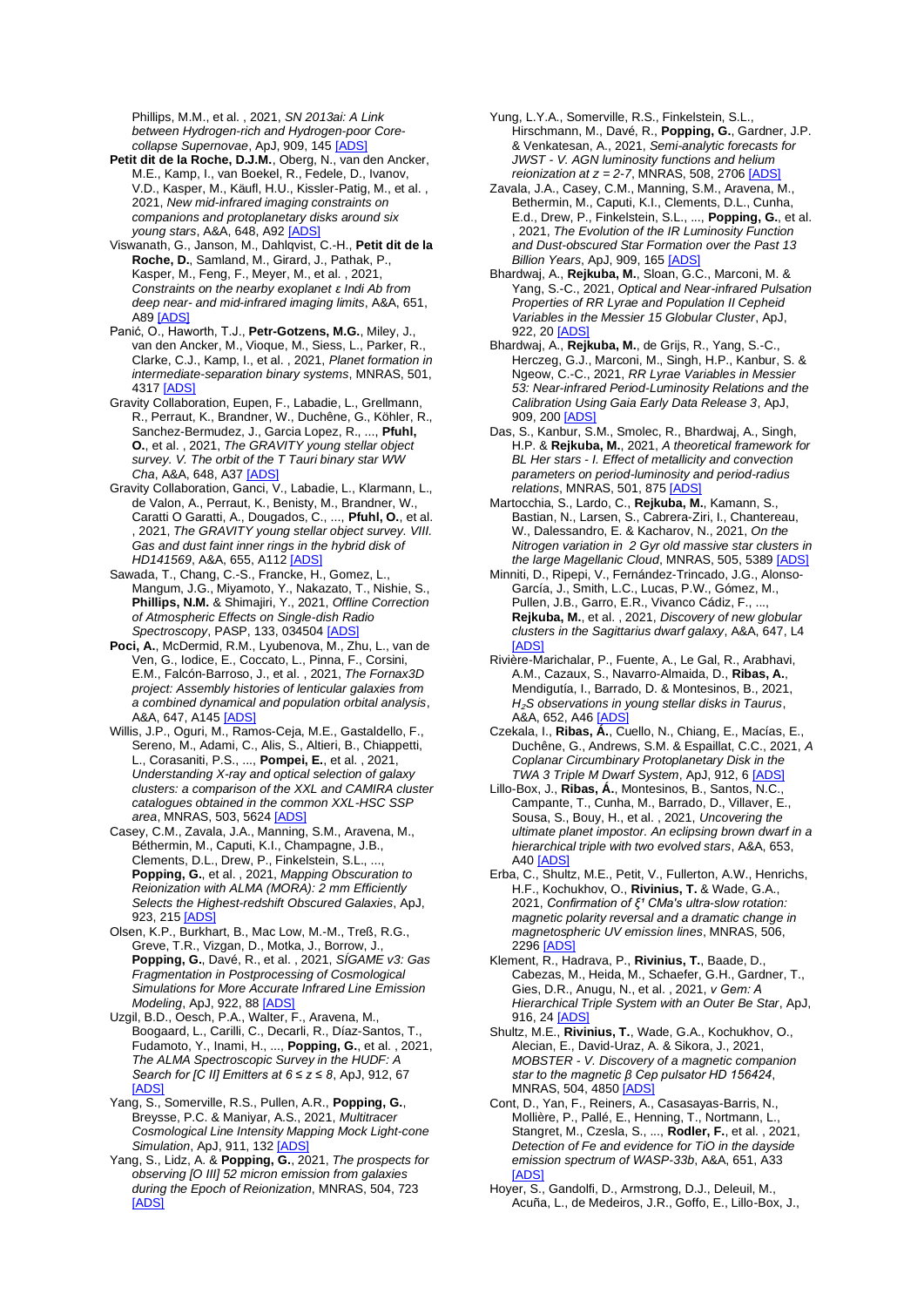Delgado Mena, E., Lopez, T.A., ..., **Rodler, F.**, et al. , 2021, *TOI-220 b: a warm sub-Neptune discovered by TESS*, MNRAS, 505, 336[1 \[ADS\]](https://ui.adsabs.harvard.edu/#abs/2021MNRAS.505.3361H)

- Kirk, J., Rackham, B.V., MacDonald, R.J., López-Morales, M., Espinoza, N., Lendl, M., Wilson, J., Osip, D.J., Wheatley, P.J., Skillen, I., ..., **Rodler, F.**, et al. , 2021, *ACCESS and LRG-BEASTS: A Precise New Optical Transmission Spectrum of the Ultrahot Jupiter WASP-103b*, AJ, 162, 34 [\[ADS\]](https://ui.adsabs.harvard.edu/#abs/2021AJ....162...34K)
- Luque, R., Serrano, L.M., Molaverdikhani, K., Nixon, M.C., Livingston, J.H., Guenther, E.W., Pallé, E., Madhusudhan, N., Nowak, G., Korth, J., ..., **Rodler, F.**, et al. , 2021, *A planetary system with two transiting mini-Neptunes near the radius valley transition around the bright M dwarf TOI-776*, A&A, 645, A4[1 \[ADS\]](https://ui.adsabs.harvard.edu/#abs/2021A%26A...645A..41L)
- Ripepi, V., Catanzaro, G., Molinaro, R., Gatto, M., De Somma, G., Marconi, M., **Romaniello, M.**, Leccia, S., Musella, I., Trentin, E., et al. , 2021, *Cepheid metallicity in the Leavitt law (C-metall) survey - I. HARPS-N@TNG spectroscopy of 47 classical Cepheids and 1 BL Her variables*, MNRAS, 508, 4047 [\[ADS\]](https://ui.adsabs.harvard.edu/#abs/2021MNRAS.508.4047R)
- Langlois, M., Gratton, R., Lagrange, A.M., Delorme, P., Boccaletti, A., Bonnefoy, M., Maire, A.L., Mesa, D., Chauvin, G., Desidera, S., ..., **Romero, C.**, et al. , 2021, *The SPHERE infrared survey for exoplanets (SHINE). II. Observations, data reduction and analysis, detection performances, and initial results*, A&A, 651, A71 [ADS
- **Romero, C.**, Milli, J., Lagrange, A.M., van Holstein, R.G., Cantalloube, F., Marino, S. & Ray, S., 2021, *The HD 206893 planetary system seen with VLT/SPHERE. Upper limit on the dust albedo and constraints on additional companions*, A&A, 651, A34 [\[ADS\]](https://ui.adsabs.harvard.edu/#abs/2021A%26A...651A..34R)
- Schulze, S., Yaron, O., Sollerman, J., Leloudas, G., Gal, A., Wright, A.H., Lunnan, R., Gal-Yam, A., Ofek, E.O., Perley, D.A., ..., **Rubin, A.**, et al. , 2021, *The Palomar Transient Factory Core-collapse Supernova Hostgalaxy Sample. I. Host-galaxy Distribution Functions and Environment Dependence of Core-collapse Supernovae*, ApJS, 255, 29 [\[ADS\]](https://ui.adsabs.harvard.edu/#abs/2021ApJS..255...29S)
- **Sanchis, E.**, Testi, L., Natta, A., Facchini, S., Manara, C.F., Miotello, A., Ercolano, B., Henning, T., Preibisch, T., Carpenter, J.M., et al. , 2021, *Measuring the ratio of the gas and dust emission radii of protoplanetary disks in the Lupus star-forming region*, A&A, 649, A19 [\[ADS\]](https://ui.adsabs.harvard.edu/#abs/2021A%26A...649A..19S)
- Berton, M., Peluso, G., Marziani, P., Komossa, S., Foschini, L., Ciroi, S., Chen, S., Congiu, E., Gallo, L.C., Björklund, I., ..., **Sani, E.**, et al. , 2021, *Hunting for the nature of the enigmatic narrow-line Seyfert 1 galaxy PKS 2004-447*, A&A, 654, A125 [\[ADS\]](https://ui.adsabs.harvard.edu/#abs/2021A%26A...654A.125B)
- Vanzella, E., Caminha, G.B., Rosati, P., Mercurio, A., Castellano, M., Meneghetti, M., Grillo, C., **Sani, E.**, Bergamini, P., Calura, F., et al. , 2021, *The MUSE Deep Lensed Field on the Hubble Frontier Field MACS J0416. Star-forming complexes at cosmological distances*, A&A, 646, A57 [\[ADS\]](https://ui.adsabs.harvard.edu/#abs/2021A%26A...646A..57V)
- **Santamaría-Miranda, A.**, de Gregorio-Monsalvo, I., Plunkett, A.L., Huélamo, N., López, C., Ribas, Á., Schreiber, M.R., Mužić, K., Palau, A., Knee, L.B.G., et al. , 2021, *ALMA observations of the early stages of substellar formation in the Lupus 1 and 3 molecular clouds*, A&A, 646, A10 [ADS
- Guesalaga, A., Ayancán, B., **Sarazin, M.**, Wilson, R.W., Perera, S. & Le Louarn, M., 2021, *FASS: a turbulence profiler based on a fast, low-noise camera*, MNRAS, 501, 3030 **ADS**
- Bassani, L., Ursini, F., Malizia, A., Bruni, G., Panessa, F., Masetti, N., **Saviane, I.**, Monaco, L., Venturi, T., Dallacasa, D., et al. , 2021, *Soft gamma-ray selected giant radio galaxies: an update*, MNRAS, 500, 3111 [\[ADS\]](https://ui.adsabs.harvard.edu/#abs/2021MNRAS.500.3111B)
- Mucciarelli, A., Monaco, L., Bonifacio, P., Salaris, M., **Saviane, I.**, Lanzoni, B., Momany, Y. & Lo Curto, G., 2021, *Curiouser and curiouser: the peculiar chemical*

*composition of the Li- and Na-rich star in ω Centauri*, A&A, 652, A139 [\[ADS\]](https://ui.adsabs.harvard.edu/#abs/2021A%26A...652A.139M)

- Aguado, D.S., Belokurov, V., Myeong, G.C., Evans, N.W., Kobayashi, C., **Sbordone, L.**, Chanamé, J., Navarrete, C. & Koposov, S.E., 2021, *Elevated rprocess Enrichment in Gaia Sausage and Sequoia*, ApJL, 908, L[8 \[ADS\]](https://ui.adsabs.harvard.edu/#abs/2021ApJ...908L...8A)
- Aguado, D.S., Myeong, G.C., Belokurov, V., Evans, N.W., Koposov, S.E., Allende Prieto, C., Lanfranchi, G.A., Matteucci, F., Shetrone, M., **Sbordone, L.**, et al. , 2021, *The S2 stream: the shreds of a primitive dwarf galaxy*, MNRAS, 500, 88[9 \[ADS\]](https://ui.adsabs.harvard.edu/#abs/2021MNRAS.500..889A)
- Bonifacio, P., Monaco, L., Salvadori, S., Caffau, E., Spite, M., **Sbordone, L.**, Spite, F., Ludwig, H.G., Di Matteo, P., Haywood, M., et al. , 2021, *TOPoS. VI. The metalweak tail of the metallicity distribution functions of the Milky Way and the Gaia-Sausage-Enceladus structure*, A&A, 651, A79 [ADS
- Caffau, E., Bonifacio, P., Korotin, S.A., François, P., Lallement, R., Matas Pinto, A.M., Di Matteo, P., Steffen, M., Mucciarelli, A., Katz, D., ..., **Sbordone, L.**, et al. , 2021, *The Gaia RVS benchmark stars. I. Chemical inventory of the first sample of evolved stars and its Rb NLTE investigation*, A&A, 651, A2[0 \[ADS\]](https://ui.adsabs.harvard.edu/#abs/2021A%26A...651A..20C)
- Franchini, M., Morossi, C., Di Marcantonio, P., Chavez, M., Adibekyan, V., Bensby, T., Bragaglia, A., Gonneau, A., Heiter, U., Kordopatis, G., ..., **Sbordone, L.**, et al. , 2021, *The Gaia-ESO Survey: Oxygen Abundance in the Galactic Thin and Thick Disks*, AJ, 161, [9 \[ADS\]](https://ui.adsabs.harvard.edu/#abs/2021AJ....161....9F)
- Matas Pinto, A.M., Spite, M., Caffau, E., Bonifacio, P., **Sbordone, L.**, Sivarani, T., Steffen, M., Spite, F., François, P. & Di Matteo, P., 2021, *The metal-poor end of the Spite plateau. II. Chemical and dynamical investigation*, A&A, 654, A170 [\[ADS\]](https://ui.adsabs.harvard.edu/#abs/2021A%26A...654A.170M)
- Minniti, J.H., Zoccali, M., Rojas-Arriagada, A., Minniti, D., **Sbordone, L.**, Contreras Ramos, R., Braga, V.F., Catelan, M., Duffau, S., Gieren, W., et al. , 2021, *Using classical Cepheids to study the far side of the Milky Way disk. II. The spiral structure in the first and fourth Galactic quadrants*, A&A, 654, A13[8 \[ADS\]](https://ui.adsabs.harvard.edu/#abs/2021A%26A...654A.138M)
- Wehbe, B., Cabral, A., **Sbordone, L.** & Ávila, G., 2021, *On-sky measurements of atmospheric dispersion - II. Atmospheric models characterization*, MNRAS, 503, 3818 [\[ADS\]](https://ui.adsabs.harvard.edu/#abs/2021MNRAS.503.3818W)
- Fuentes-Morales, I., Tappert, C., Zorotovic, M., Vogt, N., Puebla, E.C., Schreiber, M.R., Ederoclite, A. & **Schmidtobreick, L.**, 2021, *Life after eruption VIII: The orbital periods of novae*, MNRAS, 501, 608[3 \[ADS\]](https://ui.adsabs.harvard.edu/#abs/2021MNRAS.501.6083F)
- Kim, H., Lee, H.-G., Ohyama, Y., Kim, J.H., **Scicluna, P.**, Chu, Y.-H., Mauron, N. & Ueta, T., 2021, *Multiepoch Optical Images of IRC+10216 Tell about the Central Star and the Adjacent Environment*, ApJ, 914, 35 [\[ADS\]](https://ui.adsabs.harvard.edu/#abs/2021ApJ...914...35K)
- Marshall, J.P., Wang, L., Kennedy, G.M., Zeegers, S.T. & **Scicluna, P.**, 2021, *A search for trends in spatially resolved debris discs at far-infrared wavelengths*, MNRAS, 501, 616[8 \[ADS\]](https://ui.adsabs.harvard.edu/#abs/2021MNRAS.501.6168M)
- **Sedaghat, N.**, Romaniello, M., Carrick, J.E. & Pineau, F.- X., 2021, *Machines learn to infer stellar parameters just by looking at a large number of spectra*, MNRAS, 501, 6026 [ADS
- Casasayas-Barris, N., Orell-Miquel, J., Stangret, M., Nortmann, L., Yan, F., Oshagh, M., Palle, E., Sanz-Forcada, J., López-Puertas, M., Nagel, E., ...& **Sedaghati, E.**, 2021, *CARMENES detection of the Ca II infrared triplet and possible evidence of He I in the atmosphere of WASP-76b*, A&A, 654, A16[3 \[ADS\]](https://ui.adsabs.harvard.edu/#abs/2021A%26A...654A.163C)
- Estrela, R., Swain, M.R., Roudier, G.M., West, R., **Sedaghati, E.** & Valio, A., 2021, *Detection of Aerosols at Microbar Pressures in an Exoplanet Atmosphere*, AJ, 162, 9[1 \[ADS\]](https://ui.adsabs.harvard.edu/#abs/2021AJ....162...91E)
- **Sedaghati, E.**, MacDonald, R.J., Casasayas-Barris, N., Hoeijmakers, H.J., Boffin, H.M.J., Rodler, F., Brahm, R., Jones, M., Sánchez-López, A., Carleo, I., et al. , 2021, *A spectral survey of WASP-19b with ESPRESSO*, MNRAS, 505, 435 [\[ADS\]](https://ui.adsabs.harvard.edu/#abs/2021MNRAS.505..435S)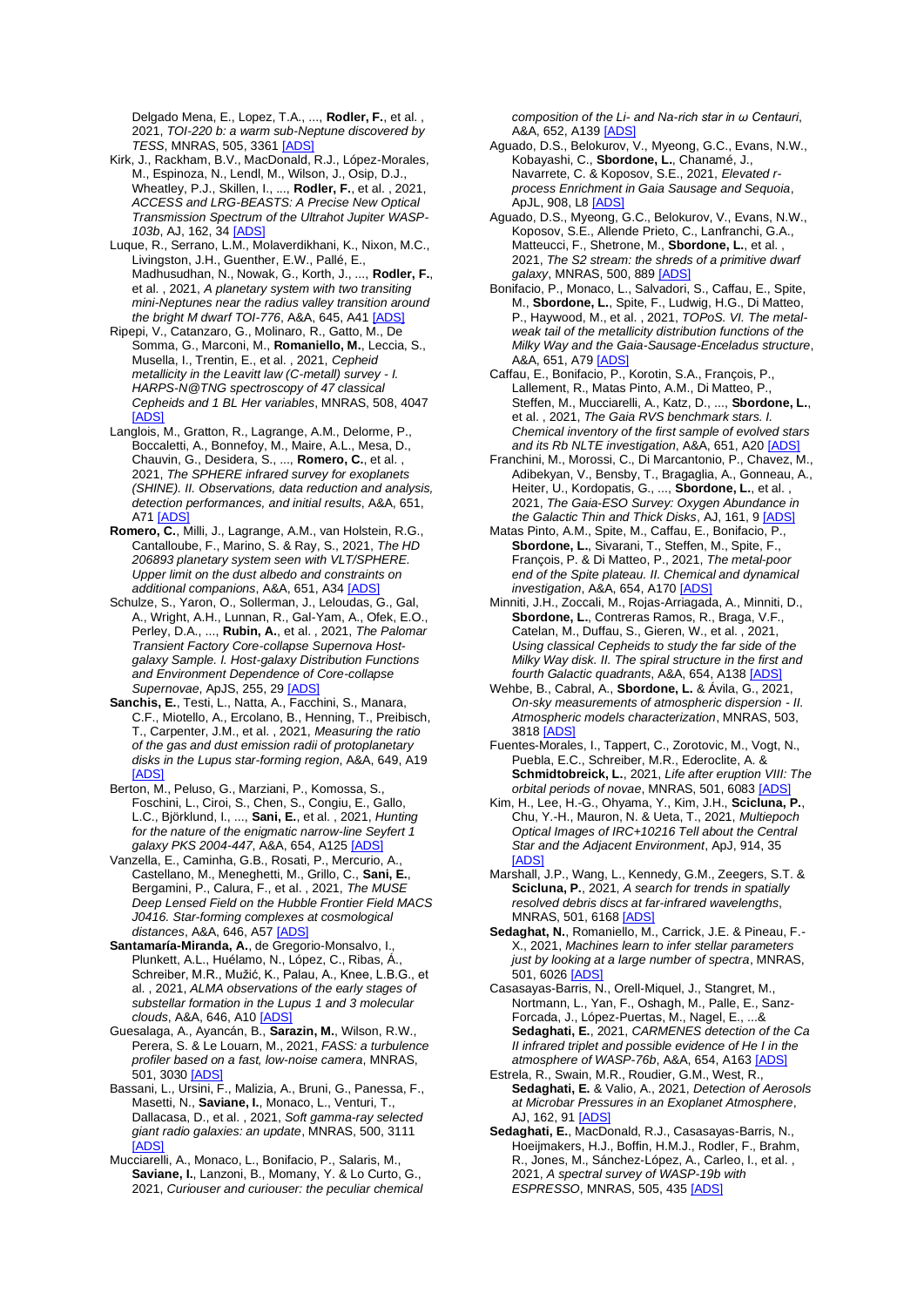Castro, N., Crowther, P.A., Evans, C.J., Vink, J.S., Puls, J., Herrero, A., Garcia, M., **Selman, F.J.**, Roth, M.M. & Simón-Díaz, S., 2021, *Mapping the core of the Tarantula Nebula with VLT-MUSE. II. The spectroscopic Hertzsprung-Russell diagram of OB stars in NGC 2070*, A&A, 648, A65 [\[ADS\]](https://ui.adsabs.harvard.edu/#abs/2021A%26A...648A..65C)

Krełowski, J., Galazutdinov, G.A., Gnaciński, P., Hakalla, R., Szajna, W. & **Siebenmorgen, R.**, 2021, *Broadened profiles of diffuse interstellar bands*, MNRAS, 508, 4241 **JADS** 

Belloni, D., Rodrigues, C.V., Schreiber, M.R., Castro, M., Costa, J.E.R., Hayashi, T., Lima, I.J., Luna, G.J.M., Martins, M., Oliveira, A.S., ..., **Silva, K.M.G.**, et al. , 2021, *Breaking the Degeneracy in Magnetic Cataclysmic Variable X-Ray Spectral Modeling Using X-Ray Light Curves*, ApJS, 256, 4[5 \[ADS\]](https://ui.adsabs.harvard.edu/#abs/2021ApJS..256...45B)

Brogaard, K., Grundahl, F., Sandquist, E.L., **Slumstrup, D.**, Jensen, M.L., Thomsen, J.B., Jørgensen, J.H., Larsen, J.R., Bjørn, S.T., Sørensen, C.T.G., et al. 2021, *Age and helium content of the open cluster NGC 6791 from multiple eclipsing binary members. III. Constraints from a subgiant*, A&A, 649, A17[8 \[ADS\]](https://ui.adsabs.harvard.edu/#abs/2021A%26A...649A.178B)

Brogaard, K., Pakštienė, E., Grundahl, F., Mikolaitis, Š., Tautvaišienė, G., **Slumstrup, D.**, Talens, G.J.J., VandenBerg, D.A., Miglio, A., Arentoft, T., et al. , 2021, *Properties of the Hyades, the eclipsing binary HD 27130, and the oscillating red giant* <sup>∊</sup> *Tauri*, A&A, 645, A2[5 \[ADS\]](https://ui.adsabs.harvard.edu/#abs/2021A%26A...645A..25B)

Gratton, R., D'Orazi, V., Pacheco, T.A., Zurlo, A., Desidera, S., Meléndez, J., Mesa, D., Claudi, R., Janson, M., Langlois, M., ..., **Soenke, C.**, et al. , 2021, *Investigating three Sirius-like systems with SPHERE*, A&A, 646, A6[1 \[ADS\]](https://ui.adsabs.harvard.edu/#abs/2021A%26A...646A..61G)

Barbosa, C.E., **Spiniello, C.**, Arnaboldi, M., Coccato, L., Hilker, M. & Richtler, T., 2021, *A preserved high-z compact progenitor in the heart of NGC 3311 revealed with MUSE 2D stellar population analysis*, A&A, 649, A9[3 \[ADS\]](https://ui.adsabs.harvard.edu/#abs/2021A%26A...649A..93B)

Larsson, J., Sollerman, J., Lyman, J.D., **Spyromilio, J.**, Tenhu, L., Fransson, C. & Lundqvist, P., 2021, *Clumps and Rings of Ejecta in SNR 0540-69.3 as Seen in 3D*, ApJ, 922, 26[5 \[ADS\]](https://ui.adsabs.harvard.edu/#abs/2021ApJ...922..265L)

Grandjean, A., Lagrange, A.M., Meunier, N., Rubini, P., Desidera, S., Galland, F., Borgniet, S., Zicher, N., Messina, S., Chauvin, G., **Sterzik, M.**, et al. , 2021, *A SOPHIE RV search for giant planets around young nearby stars (YNS). A combination with the HARPS YNS survey*, A&A, 650, A3[9 \[ADS\]](https://ui.adsabs.harvard.edu/#abs/2021A%26A...650A..39G)

Whelan, E.T., Pascucci, I., Gorti, U., Edwards, S. Alexander, R.D., **Sterzik, M.F.** & Melo, C., 2021, *Evidence for an MHD Disk Wind via Optical Forbidden Line Spectroastrometry*, ApJ, 913, 4[3 \[ADS\]](https://ui.adsabs.harvard.edu/#abs/2021ApJ...913...43W)

Massardi, M., **Stoehr, F.**, Bendo, G.J., Bonato, M., Brand, J., Galluzzi, V., Guglielmetti, F., Liuzzo, E., Marchili, N., Richards, A.M.S., et al. , 2021, *The Additional Representative Images for Legacy (ARI-L) Project for the ALMA Science Archive*, PASP, 133, 08500[1 \[ADS\]](https://ui.adsabs.harvard.edu/#abs/2021PASP..133h5001M)

**Szakacs, R.**, Péroux, C., Zwaan, M., Hamanowicz, A., Klitsch, A., Fresco, A.Y., Augustin, R., Biggs, A., Kulkarni, V. & Rahmani, H., 2021, *MUSE-ALMA haloes VI: coupling atomic, ionized, and molecular gas kinematics of galaxies*, MNRAS, 505, 4746 [\[ADS\]](https://ui.adsabs.harvard.edu/#abs/2021MNRAS.505.4746S)

Benedettini, M., Traficante, A., Olmi, L., Pezzuto, S., Baldeschi, A., Molinari, S., Elia, D., Schisano, E., Merello, M., Fontani, F., ...& **Testi, L.**, 2021, *Molecular cloud catalogue from 13CO (1-0) data of the Forgotten Quadrant Survey*, A&A, 654, A144 [\[ADS\]](https://ui.adsabs.harvard.edu/#abs/2021A%26A...654A.144B)

Colzi, L., Rivilla, V.M., Beltrán, M.T., Jiménez-Serra, I., Mininni, C., Melosso, M., Cesaroni, R., Fontani, F., Lorenzani, A., Sánchez-Monge, A., ..., **Testi, L.**, et al. , 2021, *The GUAPOS project. II. A comprehensive study of peptide-like bond molecules*, A&A, 653, A129 [\[ADS\]](https://ui.adsabs.harvard.edu/#abs/2021A%26A...653A.129C)

Garufi, A., Podio, L., Codella, C., Fedele, D., Bianchi, E., Favre, C., Bacciotti, F., Ceccarelli, C., Mercimek, S., Rygl, K., ...& **Testi, L.**, 2021, *ALMA chemical survey of disk-outflow sources in Taurus (ALMA-DOT). V.* 

*Sample, overview, and demography of disk molecular emission*, A&A, 645, A14[5 \[ADS\]](https://ui.adsabs.harvard.edu/#abs/2021A%26A...645A.145G)

- Lebreuilly, U., Hennebelle, P., Colman, T., Commerçon, B., Klessen, R., Maury, A., Molinari, S. & **Testi, L.**, 2021, *Protoplanetary Disk Birth in Massive Starforming Clumps: The Essential Role of the Magnetic Field*, ApJL, 917, L1[0 \[ADS\]](https://ui.adsabs.harvard.edu/#abs/2021ApJ...917L..10L)
- Mininni, C., Fontani, F., Sánchez-Monge, A., Rivilla, V.M., Beltrán, M.T., Zahorecz, S., Immer, K., Giannetti, A., Caselli, P., Colzi, L., **Testi, L.**, et al. , 2021, *The TOPGöt high-mass star-forming sample. I. Methyl cyanide emission as tracer of early phases of star formation, A&A, 653, A8[7 \[ADS\]](https://ui.adsabs.harvard.edu/#abs/2021A%26A...653A..87M)*

Paneque-Carreño, T., Pérez, L.M., Benisty, M., Hall, C., Veronesi, B., Lodato, G., Sierra, A., Carpenter, J.M., Andrews, S.M., Bae, J., ..., **Testi, L.**, et al. , 2021, *Spiral Arms and a Massive Dust Disk with Non-Keplerian Kinematics: Possible Evidence for Gravitational Instability in the Disk of Elias 2-27*, ApJ, 914, 8[8 \[ADS\]](https://ui.adsabs.harvard.edu/#abs/2021ApJ...914...88P)

Podio, L., Tabone, B., Codella, C., Gueth, F., Maury, A., Cabrit, S., Lefloch, B., Maret, S., Belloche, A., André, P., ...& **Testi, L.**, 2021, *The CALYPSO IRAM-PdBI survey of jets from Class 0 protostars. Exploring whether jets are ubiquitous in young stars*, A&A, 648, A4[5 \[ADS\]](https://ui.adsabs.harvard.edu/#abs/2021A%26A...648A..45P)

Tazzari, M., Clarke, C.J., **Testi, L.**, Williams, J.P., Facchini, S., Manara, C.F., Natta, A. & Rosotti, G., 2021, *Multiwavelength continuum sizes of protoplanetary discs: scaling relations and implications for grain growth and radial drift*, MNRAS, 506, 2804  $[AA]$ 

- Tazzari, M., **Testi, L.**, Natta, A., Williams, J.P., Ansdell, M., Carpenter, J.M., Facchini, S., Guidi, G., Hogherheijde, M., Manara, C.F., et al. , 2021, *The first ALMA survey of protoplanetary discs at 3 mm: demographics of grain growth in the Lupus region*, MNRAS, 506, 5117 [\[ADS\]](https://ui.adsabs.harvard.edu/#abs/2021MNRAS.506.5117T)
- Toci, C., Rosotti, G., Lodato, G., **Testi, L.** & Trapman, L., 2021, *On the secular evolution of the ratio between gas and dust radii in protoplanetary discs*, MNRAS, 507, 81[8 \[ADS\]](https://ui.adsabs.harvard.edu/#abs/2021MNRAS.507..818T)

Zahorecz, S., Jimenez-Serra, I., **Testi, L.**, Immer, K., Fontani, F., Caselli, P., Wang, K. & Onishi, T., 2021, *Singly and doubly deuterated formaldehyde in massive star-forming regions*, A&A, 653, A4[5 \[ADS\]](https://ui.adsabs.harvard.edu/#abs/2021A%26A...653A..45Z)

**Thomas, R.**, Pentericci, L., Le Fèvre, O., Koekemoer, A.M., Castellano, M., Cimatti, A., Fontanot, F., Gargiulo, A., Garilli, B., Talia, M., et al. , 2021, *Less and more IGM-transmitted galaxies from z* <sup>∼</sup> *2.7 to z* <sup>∼</sup> *6 from VANDELS and VUDS*, A&A, 650, A6[3 \[ADS\]](https://ui.adsabs.harvard.edu/#abs/2021A%26A...650A..63T)

**Thomas, R.**, 2021, *SPARTAN: Maximizing the use of spectro-photometric observational data during template fitting*, A&C, 34, 10042[7 \[ADS\]](https://ui.adsabs.harvard.edu/#abs/2021A%26C....3400427T)

Uttley, P., Hartog, R.d., Bambi, C., Barret, D., Bianchi, S., Bursa, M., Cappi, M., Casella, P., Cash, W., Costantini, E., ..., **Trigo, M.D.**, et al. , 2021, *The high energy Universe at ultra-high resolution: the power and promise of X-ray interferometry*, ExA, 51, 1081 [\[ADS\]](https://ui.adsabs.harvard.edu/#abs/2021ExA....51.1081U)

Gamez Rosas, V., Isbell, J.W., Jaffe, W., Petrov, R.G., Leftley, J.H., Hofmann, K.-H., Millour, F., Burtscher, L., Meisenheimer, K., Meilland, A., ..., **Tristram, K.**, et al. , 2021, *Thermal imaging of dust hiding the black hole in the Active Galaxy NGC 1068*, arXiv2112, , arXiv:2112.1369[4 \[ADS\]](https://ui.adsabs.harvard.edu/#abs/2021arXiv211213694G)

Marciniak, A., Ďurech, J., Alí-Lagoa, V., Ogłoza, W., Szakáts, R., Müller, T.G., Molnár, L., Pál, A., Monteiro, F., Arcoverde, P., ..., **Tychoniec, Ł.**, et al. , 2021, *Properties of slowly rotating asteroids from the Convex Inversion Thermophysical Model*, A&A, 654, A87 [\[ADS\]](https://ui.adsabs.harvard.edu/#abs/2021A%26A...654A..87M)

Mirocha, A., Karska, A., Gronowski, M., Kristensen, L.E., **Tychoniec, Ł.**, Harsono, D., Figueira, M., Gładkowski, M. & Żółtowski, M., 2021, *Signatures of UV radiation in low-mass protostars. I. Origin of HCN and CN*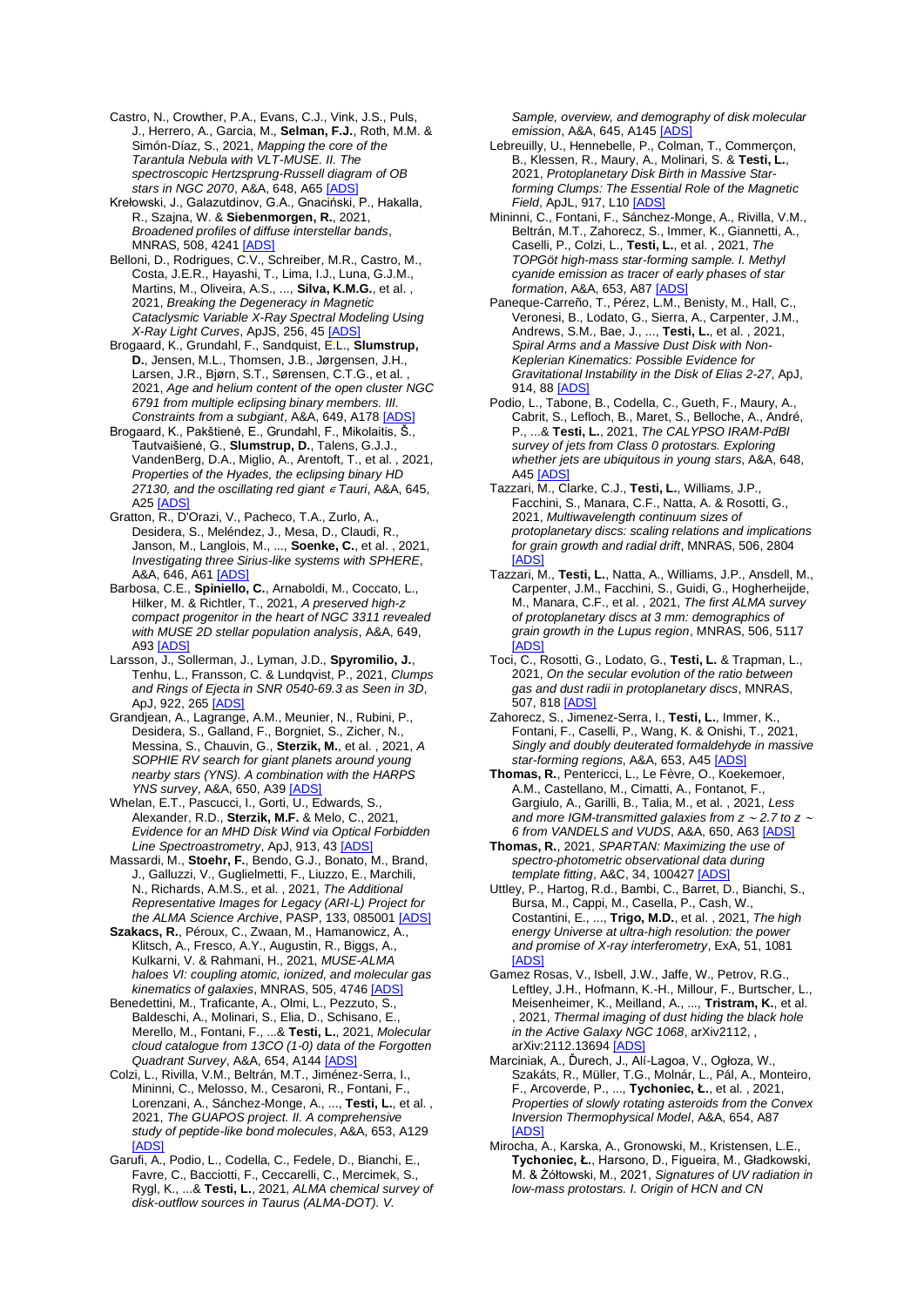*emission in the Serpens Main region*, A&A, 656, A146 [\[ADS\]](https://ui.adsabs.harvard.edu/#abs/2021A%26A...656A.146M)

- Nazari, P., van Gelder, M.L., van Dishoeck, E.F., Tabone, B., van't Hoff, M.L.R., Ligterink, N.F.W., Beuther, H., Boogert, A.C.A., Caratti o Garatti, A., Klaassen, P.D., ...& **Tychoniec, Ł.**, 2021, *Complex organic molecules in low-mass protostars on Solar System scales. II. Nitrogen-bearing species*, A&A, 650, A15[0 \[ADS\]](https://ui.adsabs.harvard.edu/#abs/2021A%26A...650A.150N)
- **Tychoniec, Ł.**, van Dishoeck, E.F., van't Hoff, M.L.R., van Gelder, M.L., Tabone, B., Chen, Y., Harsono, D., Hull, C.L.H., Hogerheijde, M.R. & Murillo, N.M., 2021, *Which molecule traces what: Chemical diagnostics of protostellar sources*, A&A, 655, A65 [\[ADS\]](https://ui.adsabs.harvard.edu/#abs/2021A%26A...655A..65T)
- Córsico, A.H., **Uzundag, M.**, Kepler, S.O., Althaus, L.G., Silvotti, R., Baran, A.S., Vučković, M., Werner, K., Bell, K.J. & Higgins, M., 2021, *Pulsating hydrogen-deficient white dwarfs and pre-white dwarfs observed with TESS. I. Asteroseismology of the GW Vir stars RX J2117+3412, HS 2324+3944, NGC 6905, NGC 1501, NGC 2371, and K 1-16*, A&A, 645, A117 [\[ADS\]](https://ui.adsabs.harvard.edu/#abs/2021A%26A...645A.117C)
- Reed, M.D., Slayton, A., Baran, A.S., Telting, J.H., Østensen, R.H., Jeffery, C.S., **Uzundag, M.** & Sanjayan, S., 2021, *Pulsating subdwarf B stars observed with K2 during Campaign 7 and an examination of seismic group properties*, MNRAS, 507, 4178 [\[ADS\]](https://ui.adsabs.harvard.edu/#abs/2021MNRAS.507.4178R)
- **Uzundag, M.**, Córsico, A.H., Kepler, S.O., Althaus, L.G., Werner, K., Reindl, N., Bell, K.J., Higgins, M., da Rosa, G.O. & Vučković, M., 2021, *Pulsating hydrogendeficient white dwarfs and pre-white dwarfs observed with TESS. II. Discovery of two new GW Vir stars: TIC 333432673 and TIC 095332541*, A&A, 655, A2[7 \[ADS\]](https://ui.adsabs.harvard.edu/#abs/2021A%26A...655A..27U)
- **Uzundag, M.**, Vučković, M., Németh, P., Miller Bertolami, M., Silvotti, R., Baran, A.S., Telting, J.H., Reed, M., Shoaf, K.A. & Østensen, R.H., 2021, *Asteroseismic analysis of variable hot subdwarf stars observed with TESS. I. The mean g-mode period spacings in hot subdwarf B stars*, A&A, 651, A12[1 \[ADS\]](https://ui.adsabs.harvard.edu/#abs/2021A%26A...651A.121U)
- Vos, J., Pelisoli, I., Budaj, J., Reindl, N., Schaffenroth, V., Bobrick, A., Geier, S., Hermes, J., Nemeth, P., Østensen, R., ..., **Uzundag, M.**, et al. , 2021, *Looking into the cradle of the grave: J22564-5910, a potential young post-merger hot subdwarf*, A&A, 655, A43 **[ADS**
- Braga, V.F., Crestani, J., Fabrizio, M., Bono, G., Sneden, C., Preston, G.W., Storm, J., Kamann, S., Latour, M., Lala, H., ..., **Valenti, E.**, et al. , 2021, *On the Use of Field RR Lyrae as Galactic Probes. V. Optical and Radial Velocity Curve Templates*, ApJ, 919, 8[5 \[ADS\]](https://ui.adsabs.harvard.edu/#abs/2021ApJ...919...85B)
- Crestani, J., Fabrizio, M., Braga, V.F., Sneden, C., Preston, G., Ferraro, I., Iannicola, G., Bono, G., Alves-Brito, A., Nonino, M., ..., **Valenti, E.**, et al. , 2021, *On the Use of Field RR Lyrae as Galactic Probes. II. A New ΔS Calibration to Estimate Their Metallicity*, ApJ, 908, 20 [\[ADS\]](https://ui.adsabs.harvard.edu/#abs/2021ApJ...908...20C)
- Crestani, J., Braga, V.F., Fabrizio, M., Bono, G., Sneden, C., Preston, G., Ferraro, I., Iannicola, G., Nonino, M., Fiorentino, G., ..., **Valenti, E.**, et al. , 2021, *On the Use of Field RR Lyrae as Galactic Probes. III. The αelement Abundances*, ApJ, 914, 10 [\[ADS\]](https://ui.adsabs.harvard.edu/#abs/2021ApJ...914...10C)
- Fabrizio, M., Braga, V.F., Crestani, J., Bono, G., Ferraro, I., Fiorentino, G., Iannicola, G., Preston, G.W., Sneden, C., Thévenin, F., ..., **Valenti, E.**, et al. , 2021, *On the Use of Field RR Lyrae As Galactic Probes: IV. New Insights Into and Around the Oosterhoff Dichotomy*, ApJ, 919, 118 [\[ADS\]](https://ui.adsabs.harvard.edu/#abs/2021ApJ...919..118F)
- Ferraro, F.R., Pallanca, C., Lanzoni, B., Crociati, C., Dalessandro, E., Origlia, L., Rich, R.M., Saracino, S., Mucciarelli, A., **Valenti, E.**, et al. , 2021, *A new class of fossil fragments from the hierarchical assembly of the Galactic bulge*, NatAs, 5, 31[1 \[ADS\]](https://ui.adsabs.harvard.edu/#abs/2021NatAs...5..311F)
- Pallanca, C., Ferraro, F.R., Lanzoni, B., Crociati, C., Saracino, S., Dalessandro, E., Origlia, L., Rich, M.R., **Valenti, E.**, Geisler, D., et al. , 2021, *High-resolution Extinction Map in the Direction of the Strongly Obscured Bulge Fossil Fragment Liller 1*, ApJ, 917, 92 [\[ADS\]](https://ui.adsabs.harvard.edu/#abs/2021ApJ...917...92P)
- Zhao, H., Schultheis, M., Recio-Blanco, A., Kordopatis, G., de Laverny, P., Rojas-Arriagada, A., Zoccali, M., Surot, F. & **Valenti, E.**, 2021, *The diffuse interstellar band around 8620 Å. I. Methods and application to the GIBS data set*, A&A, 645, A1[4 \[ADS\]](https://ui.adsabs.harvard.edu/#abs/2021A%26A...645A..14Z)
- Zoccali, M., **Valenti, E.**, Surot, F., Gonzalez, O.A., Renzini, A. & Valenzuela Navarro, A., 2021, *A new distance to the Brick, the dense molecular cloud G0.253+0.016*, MNRAS, 502, 124[6 \[ADS\]](https://ui.adsabs.harvard.edu/#abs/2021MNRAS.502.1246Z)
- **van den Ancker, M.E.**, Gentile Fusillo, N.P., Haworth, T.J., Manara, C.F., Miles-Páez, P.A., Oudmaijer, R.D., Panić, O., Petit dit de la Roche, D.J.M., Petr-Gotzens, M.G. & Vioque, M., 2021, *First detection of a disk free of volatile elements around a young A-type star: A possible sign of collisions between rocky planets*, A&A, 651, L1[1 \[ADS\]](https://ui.adsabs.harvard.edu/#abs/2021A%26A...651L..11V)
- Ahad, S.L., Bahé, Y.M., Hoekstra, H., **van der Burg, R.F.J.** & Muzzin, A., 2021, *The stellar mass function and evolution of the density profile of galaxy clusters from the Hydrangea simulations at 0 < z < 1.5*, MNRAS, 504, 199[9 \[ADS\]](https://ui.adsabs.harvard.edu/#abs/2021MNRAS.504.1999A)
- Balogh, M.L., **van der Burg, R.F.J.**, Muzzin, A., Rudnick, G., Wilson, G., Webb, K., Biviano, A., Boak, K., Cerulo, P., Chan, J., et al. , 2021, *The GOGREEN and GCLASS surveys: first data release*, MNRAS, 500, 35[8 \[ADS\]](https://ui.adsabs.harvard.edu/#abs/2021MNRAS.500..358B)
- Biviano, A., **van der Burg, R.F.J.**, Balogh, M.L., Munari, E., Cooper, M.C., De Lucia, G., Demarco, R., Jablonka, P., Muzzin, A., Nantais, J., et al. , 2021, *The GOGREEN survey: Internal dynamics of clusters of galaxies at redshift 0.9-1.4*, A&A, 650, A10[5 \[ADS\]](https://ui.adsabs.harvard.edu/#abs/2021A%26A...650A.105B)
- Chan, J.C.C., Wilson, G., Balogh, M., Rudnick, G., **van der Burg, R.F.J.**, Muzzin, A., Webb, K.A., Biviano, A., Cerulo, P., Cooper, M.C., et al. , 2021, *The GOGREEN Survey: Evidence of an Excess of Quiescent Disks in Clusters at 1.0*, ApJ, 920, 3[2 \[ADS\]](https://ui.adsabs.harvard.edu/#abs/2021ApJ...920...32C)
- CHEX-MATE Collaboration, Arnaud, M., Ettori, S., Pratt, G.W., Rossetti, M., Eckert, D., Gastaldello, F., Gavazzi, R., Kay, S.T., Lovisari, L., ..., **van der Burg, R.F.J.**, et al. , 2021, *The Cluster HEritage project with XMM-Newton: Mass Assembly and Thermodynamics at the Endpoint of structure formation. I. Programme overview*, A&A, 650, A10[4 \[ADS\]](https://ui.adsabs.harvard.edu/#abs/2021A%26A...650A.104C)
- Ghizzardi, S., Molendi, S., **van der Burg, R.**, De Grandi, S., Bartalucci, I., Gastaldello, F., Rossetti, M., Biffi, V., Borgani, S., Eckert, D., et al. , 2021, *Iron in X-COP: Tracing enrichment in cluster outskirts with high accuracy abundance profiles*, A&A, 646, A9[2 \[ADS\]](https://ui.adsabs.harvard.edu/#abs/2021A%26A...646A..92G)
- Matharu, J., Muzzin, A., Brammer, G.B., Nelson, E.J., Auger, M.W., Hewett, P.C., **van der Burg, R.**, Balogh, M., Demarco, R., Marchesini, D., et al. , 2021, *HST/WFC3 Grism Observations of z 1 Clusters: Evidence for Rapid Outside-in Environmental Quenching from Spatially Resolved Hα Maps*, ApJ, 923, 22[2 \[ADS\]](https://ui.adsabs.harvard.edu/#abs/2021ApJ...923..222M)
- McNab, K., Balogh, M.L., **van der Burg, R.F.J.**, Forestell, A., Webb, K., Vulcani, B., Rudnick, G., Muzzin, A., Cooper, M.C., McGee, S., et al. , 2021, *The GOGREEN survey: transition galaxies and the evolution of environmental quenching*, MNRAS, 508, 157 **[ADS**
- Prole, D.J., **van der Burg, R.F.J.**, Hilker, M. & Spitler, L.R., 2021, *The quiescent fraction of isolated low surface brightness galaxies: observational constraints*, MNRAS, 500, 204[9 \[ADS\]](https://ui.adsabs.harvard.edu/#abs/2021MNRAS.500.2049P)
- Reeves, A.M.M., Balogh, M.L., **van der Burg, R.F.J.**, Finoguenov, A., Kukstas, E., McCarthy, I.G., Webb, K., Muzzin, A., McGee, S., Rudnick, G., et al. , 2021, *The GOGREEN survey: dependence of galaxy properties on halo mass at z > 1 and implications for environmental quenching*, MNRAS, 506, 336[4 \[ADS\]](https://ui.adsabs.harvard.edu/#abs/2021MNRAS.506.3364R)
- Adam, C., Olofsson, J., **van Holstein, R.G.**, Bayo, A., Milli, J., Boccaletti, A., Kral, Q., Ginski, C., Henning, T., Montesinos, M., et al. , 2021, *Characterizing the morphology of the debris disk around the low-mass star GSC 07396-00759*, A&A, 653, A8[8 \[ADS\]](https://ui.adsabs.harvard.edu/#abs/2021A%26A...653A..88A)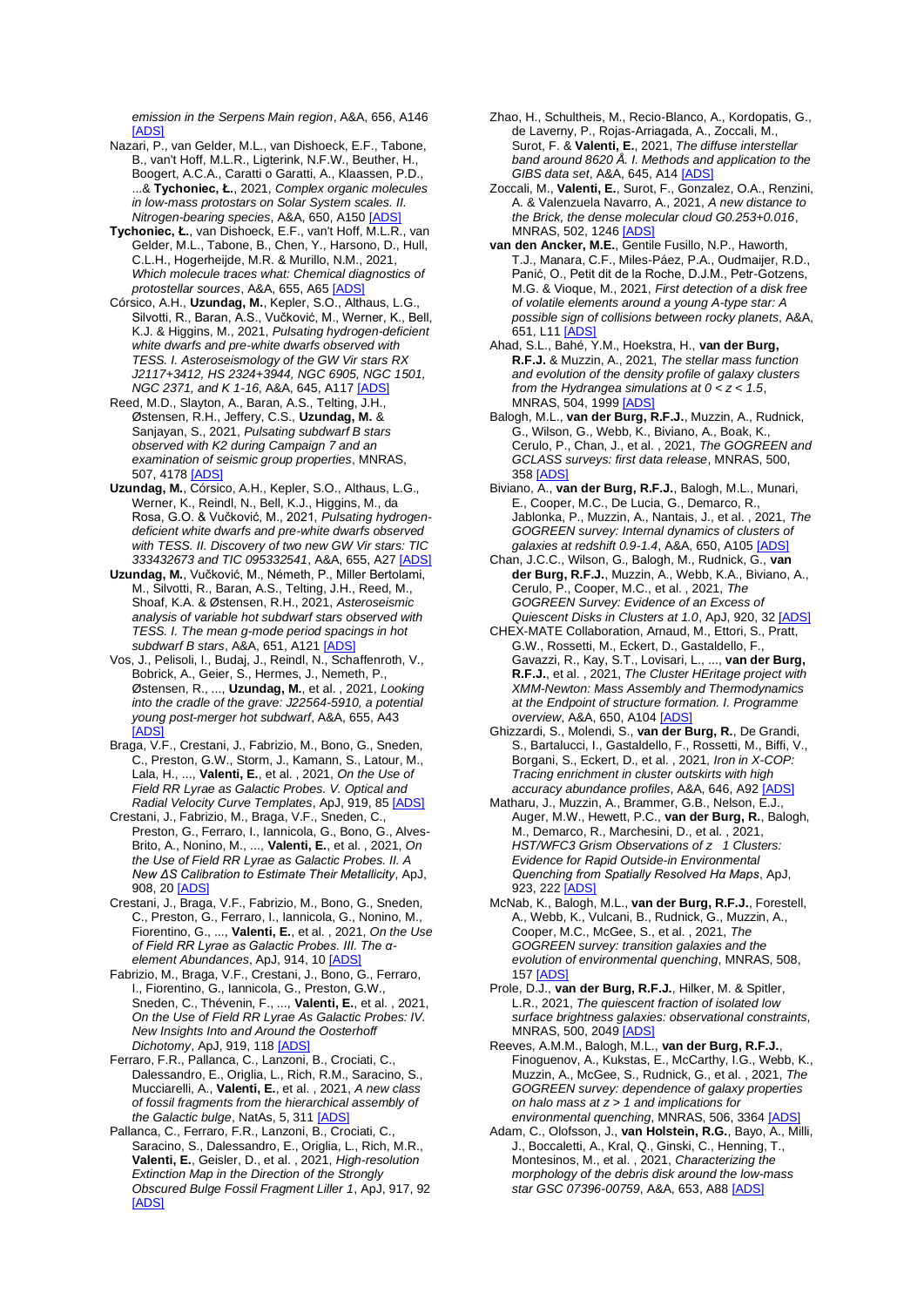Ginski, C., Mugrauer, M., Adam, C., Vogt, N. & **van Holstein, R.G.**, 2021, *How many suns are in the sky? A SPHERE multiplicity survey of exoplanet host stars. I. Four new close stellar companions including a white dwarf*, A&A, 649, A15[6 \[ADS\]](https://ui.adsabs.harvard.edu/#abs/2021A%26A...649A.156G)

Stolker, T., Haffert, S.Y., Kesseli, A.Y., **van Holstein, R.G.**, Aoyama, Y., Brinchmann, J., Cugno, G., Girard, J.H., Marleau, G.-D., Meyer, M.R., et al. , 2021, *Characterizing the Protolunar Disk of the Accreting Companion GQ Lupi B*, AJ, 162, 286 [\[ADS\]](https://ui.adsabs.harvard.edu/#abs/2021AJ....162..286S)

**van Holstein, R.G.**, Stolker, T., Jensen-Clem, R., Ginski, C., Milli, J., de Boer, J., Girard, J.H., Wahhaj, Z., Bohn, A.J., Millar-Blanchaer, M.A., et al. , 2021, *A survey of the linear polarization of directly imaged exoplanets and brown dwarf companions with SPHERE-IRDIS. First polarimetric detections revealing disks around DH Tau B and GSC 6214-210 B*, A&A, 647, A2[1 \[ADS\]](https://ui.adsabs.harvard.edu/#abs/2021A%26A...647A..21V)

Miura, R.E., Espada, D., Hirota, A., Henkel, C., Verley, S., Kobayashi, M.I.N., Matsushita, S., Israel, F.P., **Vila-Vilaro, B.**, Morokuma-Matsui, K., et al. , 2021, *A giant molecular cloud catalogue in the molecular disc of the elliptical galaxy NGC 5128 (Centaurus A)*, MNRAS, 504, 6198 [\[ADS\]](https://ui.adsabs.harvard.edu/#abs/2021MNRAS.504.6198M)

**Villenave, M.**, Ménard, F., Dent, W.R.F., Benisty, M., van der Plas, G., Williams, J.P., Ansdell, M., Ribas, Á., Caceres, C., Canovas, H., et al. , 2021, *Probing protoplanetary disk evolution in the Chamaeleon II region*, A&A, 653, A4[6 \[ADS\]](https://ui.adsabs.harvard.edu/#abs/2021A%26A...653A..46V)

Li, C.-J., Seitenzahl, I.R., Ishioka, R., Chu, Y.-H., Ruiter, A.J. & **Vogt, F.P.A.**, 2021, *Searching for Surviving Companion in the Young SMC Supernova Remnant 1E 0102.2-7219*, ApJ, 915, 2[0 \[ADS\]](https://ui.adsabs.harvard.edu/#abs/2021ApJ...915...20L)

Maire, A.-L., Langlois, M., Delorme, P., Chauvin, G., Gratton, R., Vigan, A., Girard, J.H., **Wahhaj, Z.**, Pott, J.-U., Burtscher, L., et al. , 2021, *Lessons learned from SPHERE for the astrometric strategy of the next generation of exoplanet imaging instruments*, JATIS, 7, 035004 [\[ADS\]](https://ui.adsabs.harvard.edu/#abs/2021JATIS...7c5004M)

Mesa, D., Marino, S., Bonavita, M., Lazzoni, C., Fontanive, C., Pérez, S., D'Orazi, V., Desidera, S., Gratton, R., Engler, N., ..., **Wahhaj, Z.**, et al. , 2021, *Limits on the presence of planets in systems with debris discs: HD 92945 and HD 107146*, MNRAS, 503, 127[6 \[ADS\]](https://ui.adsabs.harvard.edu/#abs/2021MNRAS.503.1276M)

Singh, G., Bhowmik, T., Boccaletti, A., Thébault, P., Kral, Q., Milli, J., Mazoyer, J., Pantin, E., van Holstein, R.G., Olofsson, J., ..., **Wahhaj, Z.**, et al. , 2021, *Revealing asymmetrical dust distribution in the inner regions of HD 141569*, A&A, 653, A7[9 \[ADS\]](https://ui.adsabs.harvard.edu/#abs/2021A%26A...653A..79S)

**Wahhaj, Z.**, Milli, J., Romero, C., Cieza, L., Zurlo, A., Vigan, A., Peña, E., Valdes, G., Cantalloube, F. & Girard, J., 2021, *A search for a fifth planet around HR 8799 using the star-hopping RDI technique at VLT/SPHERE*, A&A, 648, A26 [\[ADS\]](https://ui.adsabs.harvard.edu/#abs/2021A%26A...648A..26W)

Tatematsu, K., Kim, G., Liu, T., Evans, N.J.I., Yi, H.-W., Lee, J.-E., Wu, Y., Hirano, N., Liu, S.-Y., Dutta, S., ..., **Wang, K.**, et al. , 2021, *Molecular Cloud Cores with High Deuterium Fractions: Nobeyama Mapping Survey*, ApJS, 256, 25 [\[ADS\]](https://ui.adsabs.harvard.edu/#abs/2021ApJS..256...25T)

**Wang, W.**, Wylezalek, D., De Breuck, C., Vernet, J., Humphrey, A., Villar Martín, M., Lehnert, M.D. & Kolwa, S., 2021, *Mapping the ''invisible'' circumgalactic medium around a z* <sup>∼</sup> *4.5 radio galaxy with MUSE*, A&A, 654, A8[8 \[ADS\]](https://ui.adsabs.harvard.edu/#abs/2021A%26A...654A..88W)

Read, J.I., Mamon, G.A., Vasiliev, E., **Watkins, L.L.**, Walker, M.G., Peñarrubia, J., Wilkinson, M., Dehnen, W. & Das, P., 2021, *Breaking beta: a comparison of mass modelling methods for spherical systems*, MNRAS, 501, 978 **[ADS** 

Cannizzaro, G., **Wevers, T.**, Jonker, P.G., Pérez-Torres, M.A., Moldon, J., Mata-Sánchez, D., Leloudas, G., Pasham, D.R., Mattila, S., Arcavi, I., et al. , 2021, *Accretion disc cooling and narrow absorption lines in the tidal disruption event AT 2019dsg*, MNRAS, 504, 79[2 \[ADS\]](https://ui.adsabs.harvard.edu/#abs/2021MNRAS.504..792C)

Hodgkin, S.T., Harrison, D.L., Breedt, E., **Wevers, T.**, Rixon, G., Delgado, A., Yoldas, A., Kostrzewa-Rutkowska, Z., Wyrzykowski, Ł., van Leeuwen, M., et al. , 2021, *Gaia Early Data Release 3. Gaia photometric science alerts*, A&A, 652, A76 [\[ADS\]](https://ui.adsabs.harvard.edu/#abs/2021A%26A...652A..76H)

- McBrien, O.R., Smartt, S.J., Huber, M.E., Rest, A., Chambers, K.C., Barbieri, C., Bulla, M., Jha, S., Gromadzki, M., Srivastav, S., ..., **Wevers, T.**, et al. , 2021, *PS15cey and PS17cke: prospective candidates from the Pan-STARRS Search for kilonovae*, MNRAS, 500, 421[3 \[ADS\]](https://ui.adsabs.harvard.edu/#abs/2021MNRAS.500.4213M)
- **Wevers, T.**, Pasham, D.R., van Velzen, S., Miller-Jones, J.C.A., Uttley, P., Gendreau, K.C., Remillard, R., Arzoumanian, Z., Löwenstein, M. & Chiti, A., 2021, *Rapid Accretion State Transitions following the Tidal Disruption Event AT2018fyk*, ApJ, 912, 15[1 \[ADS\]](https://ui.adsabs.harvard.edu/#abs/2021ApJ...912..151W)
- **Whitehouse, L.J.**, Farihi, J., Howarth, I.D., Mancino, S., Walters, N., Swan, A., Wilson, T.G. & Guo, J., 2021, *Carbon-enhanced stars with short orbital and spin periods*, MNRAS, 506, 4877 [\[ADS\]](https://ui.adsabs.harvard.edu/#abs/2021MNRAS.506.4877W)

Mobeen, M.Z., Kamiński, T., Matter, A., **Wittkowski, M.** & Paladini, C., 2021, *The mid-infrared environment of the stellar merger remnant V838 Monocerotis*, A&A, 655, A10[0 \[ADS\]](https://ui.adsabs.harvard.edu/#abs/2021A%26A...655A.100M)

- Gravity Collaboration, Sanchez-Bermudez, J., Caratti O Garatti, A., Garcia Lopez, R., Perraut, K., Labadie, L., Benisty, M., Brandner, W., Dougados, C., Garcia, P.J.V., ...& **Woillez, J.**, 2021, *The GRAVITY young stellar object survey. VI. Mapping the variable inner disk of HD 163296 at sub-au scales*, A&A, 654, A97 [AD
- Mandal, A.K., Rakshit, S., Stalin, C.S., **Wylezalek, D.**, Patig, M.K., Sagar, R., Mathew, B., Muneer, S. & Pal, I., 2021, *Dust reverberation mapping of Z229-15*, MNRAS, 501, 390[5 \[ADS\]](https://ui.adsabs.harvard.edu/#abs/2021MNRAS.501.3905M)
- Brož, M., Marchis, F., Jorda, L., Hanuš, J., Vernazza, P., Ferrais, M., Vachier, F., Rambaux, N., Marsset, M., Viikinkoski, M., ...& **Yang, B.**, 2021, *An advanced multipole model for (216) Kleopatra triple system*, A&A, 653, A5[6 \[ADS\]](https://ui.adsabs.harvard.edu/#abs/2021A%26A...653A..56B)

Carry, B., Vernazza, P., Vachier, F., Neveu, M., Berthier, J., Hanuš, J., Ferrais, M., Jorda, L., Marsset, M., Viikinkoski, M., ...& **Yang, B.**, 2021, *Evidence for differentiation of the most primitive small bodies*, A&A, 650, A12[9 \[ADS\]](https://ui.adsabs.harvard.edu/#abs/2021A%26A...650A.129C)

- Marchis, F., Jorda, L., Vernazza, P., Brož, M., Hanuš, J., Ferrais, M., Vachier, F., Rambaux, N., Marsset, M., Viikinkoski, M., ...& **Yang, B.**, 2021, *(216) Kleopatra, a low density critically rotating M-type asteroid*, A&A, 653, A5[7 \[ADS\]](https://ui.adsabs.harvard.edu/#abs/2021A%26A...653A..57M)
- Opitom, C., Jehin, E., Hutsemékers, D., Shinnaka, Y., Manfroid, J., Rousselot, P., Raghuram, S., Kawakita, H., Fitzsimmons, A., Meech, K., ..., **Yang, B.**, et al. , 2021, *The similarity of the interstellar comet 2I/Borisov to Solar System comets from high-resolution optical spectroscopy*, A&A, 650, L1[9 \[ADS\]](https://ui.adsabs.harvard.edu/#abs/2021A%26A...650L..19O)

Protopapa, S., Kelley, M.S.P., Woodward, C.E. & **Yang, B.**, 2021, *Nondetection of Water-ice Grains in the Coma of Comet 46P/Wirtanen and Implications for Hyperactivity*, PSJ, 2, 176 [ADS

Vernazza, P., Ferrais, M., Jorda, L., Hanuš, J., Carry, B., Marsset, M., Brož, M., Fetick, R., Viikinkoski, M., Marchis, F., ..., **Yang, B.**, et al. , 2021, *VLT/SPHERE imaging survey of the largest main-belt asteroids: Final results and synthesis*, A&A, 654, A5[6 \[ADS\]](https://ui.adsabs.harvard.edu/#abs/2021A%26A...654A..56V)

**Yang, B.**, Jewitt, D., Zhao, Y., Jiang, X., Ye, Q. & Chen, Y.-T., 2021, *Discovery of Carbon Monoxide in Distant Comet C/2017 K2 (PANSTARRS)*, ApJL, 914, L17 **[ADS** 

Berta, S., Young, A.J., Cox, P., Neri, R., Jones, B.M., Baker, A.J., Omont, A., Dunne, L., Carnero Rosell, A., Marchetti, L., ..., **Yang, C.**, et al. , 2021, *Close-up view of a luminous star-forming galaxy at z = 2.95*, A&A, 646, A122 [ADS

Franco, M., Coppin, K.E.K., Geach, J.E., Kobayashi, C., Chapman, S.C., **Yang, C.**, González-Alfonso, E., Spilker, J.S., Cooray, A. & Michałowski, M.J., 2021, *The ramp-up of interstellar medium enrichment at z > 4*, NatAs, 5, 1240 [\[ADS\]](https://ui.adsabs.harvard.edu/#abs/2021NatAs...5.1240F)